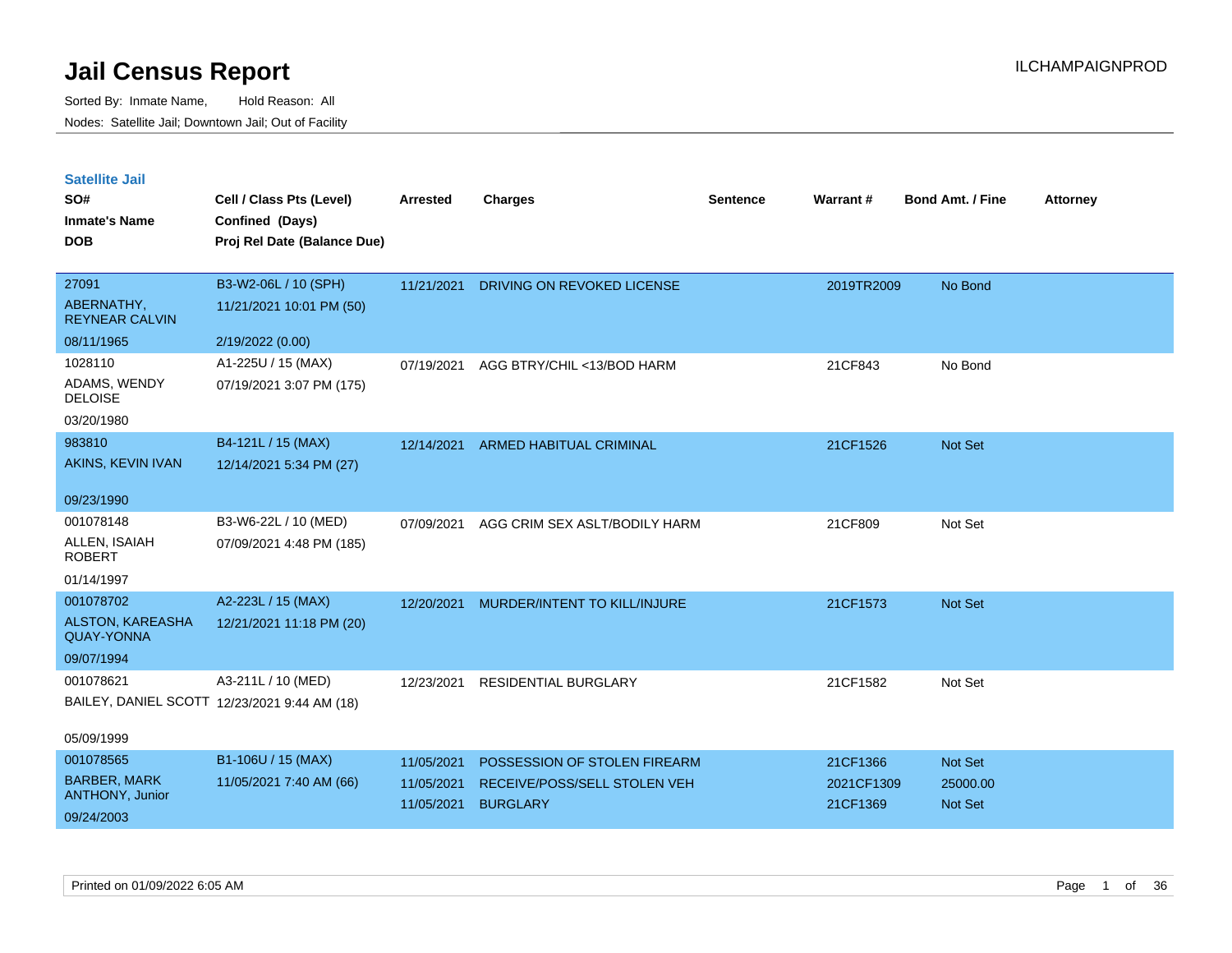Sorted By: Inmate Name, Hold Reason: All Nodes: Satellite Jail; Downtown Jail; Out of Facility

| ivuutos. Saltiilit Jall, Duwilluwii Jall, Oul of Facility |                             |            |                                        |                 |            |                         |                 |
|-----------------------------------------------------------|-----------------------------|------------|----------------------------------------|-----------------|------------|-------------------------|-----------------|
| SO#                                                       | Cell / Class Pts (Level)    | Arrested   | <b>Charges</b>                         | <b>Sentence</b> | Warrant#   | <b>Bond Amt. / Fine</b> | <b>Attorney</b> |
| <b>Inmate's Name</b>                                      | Confined (Days)             |            |                                        |                 |            |                         |                 |
| <b>DOB</b>                                                | Proj Rel Date (Balance Due) |            |                                        |                 |            |                         |                 |
|                                                           |                             |            |                                        |                 |            |                         |                 |
| 1073281                                                   | A2-222L / 5 (ADS)           | 11/15/2021 | DOM BTRY/CONTACT/1-2 PRECONV           |                 | 2021CF206  | 5000.00                 |                 |
| <b>BASLER, MONET</b><br><b>MARISA</b>                     | 11/15/2021 11:08 PM (56)    |            |                                        |                 |            |                         |                 |
| 08/17/1994                                                |                             |            |                                        |                 |            |                         |                 |
| 001078535                                                 | B2-T2-07U / 15 (SPH)        | 10/26/2021 | CRIM SEX ASSAULT/FORCE                 |                 | 21CF1305   | Not Set                 |                 |
| BERRY, DAVID ISAAC                                        | 10/26/2021 10:52 AM (76)    |            |                                        |                 |            |                         |                 |
|                                                           |                             |            |                                        |                 |            |                         |                 |
| 09/23/2000                                                |                             |            |                                        |                 |            |                         |                 |
| 1057334                                                   | B4-221U / 15 (MAX)          | 10/27/2021 | MURDER/INTENT TO KILL/INJURE           |                 |            | No Bond                 |                 |
| BEVERLY, DAVID<br><b>BENJAMIN</b>                         | 10/27/2021 1:42 PM (75)     |            |                                        |                 |            |                         |                 |
| 03/31/1987                                                |                             |            |                                        |                 |            |                         |                 |
| 29626                                                     | B1-105U / 10 (MED)          | 11/09/2021 | MFG/DEL 15<100 GR COCA/ANALOG          |                 | 21CF1387   | Not Set                 |                 |
| <b>BISHOP, DARRELL</b><br>EDWARD                          | 11/09/2021 4:46 PM (62)     |            |                                        |                 |            |                         |                 |
| 07/18/1968                                                |                             |            |                                        |                 |            |                         |                 |
| 1042245                                                   | A2-221L / 5 (ADS)           | 01/05/2022 | DRVG UNDER INFLU OF ALCOHOL            |                 | 17DT479    | 25000.00                |                 |
| <b>BLUE-CARTER,</b><br><b>JAZZLYN KAYONNA</b>             | 01/05/2022 10:05 PM (5)     |            | 01/05/2022 AGG DUI/LIC SUSP OR REVOKED |                 | 22CF19     | <b>Not Set</b>          |                 |
| 07/07/1996                                                |                             |            |                                        |                 |            |                         |                 |
| 963337                                                    | B2-T3-09U / 10 (MED)        | 12/14/2021 | CRIMINAL DAMAGE <\$500/SCHOOL          |                 | 21CF262    | Not Set                 |                 |
| BONE, DALLAS<br><b>LOWELL</b>                             | 12/14/2021 11:37 AM (27)    |            |                                        |                 |            |                         |                 |
| 06/12/1984                                                |                             |            |                                        |                 |            |                         |                 |
| 51247                                                     | B1-202U / 10 (MED)          | 04/15/2021 | FELON POSS/USE WEAPON/FIREARM          |                 | 21CF411    | Not Set                 |                 |
| <b>BROWN, DANTE</b><br><b>MAURICE</b>                     | 04/15/2021 6:24 PM (270)    |            |                                        |                 |            |                         |                 |
| 04/19/1979                                                |                             |            |                                        |                 |            |                         |                 |
| 29957                                                     | B4-222L / 15 (MAX)          | 11/13/2021 | FELON POSS/USE WEAPON/FIREARM          |                 | 21CF1390   | Not Set                 |                 |
| BROWN, RODNEY<br><b>LOUIS</b>                             | 11/13/2021 8:57 PM (58)     | 11/13/2021 | AGG CRIM SX AB/>5 YR OLDER VIC         |                 | 2019CF0718 | 250000.00               |                 |
| 01/07/1968                                                |                             |            |                                        |                 |            |                         |                 |

Printed on 01/09/2022 6:05 AM Page 2 of 36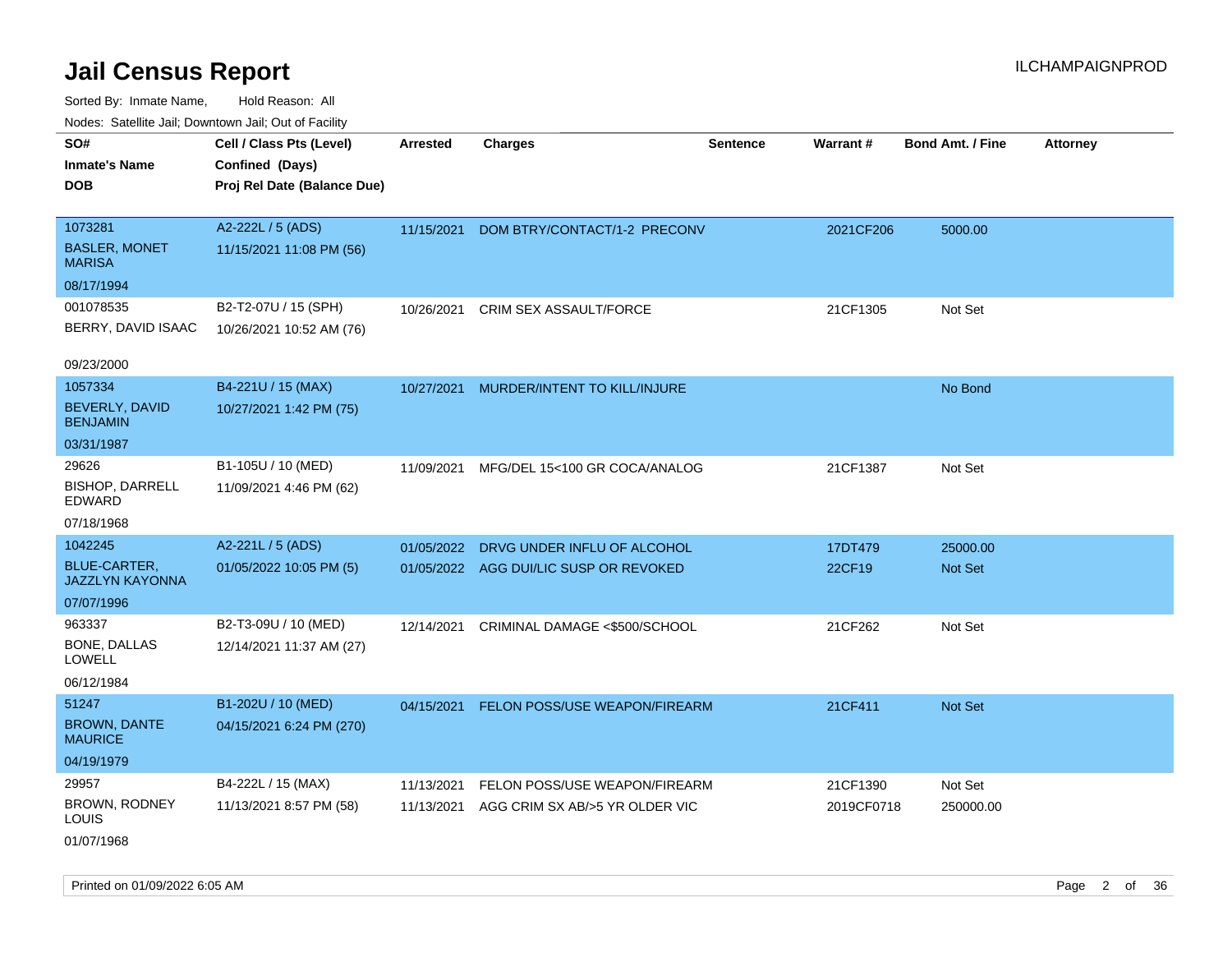| SO#                       | Cell / Class Pts (Level)                    | <b>Arrested</b> | <b>Charges</b>                           | <b>Sentence</b> | Warrant#  | <b>Bond Amt. / Fine</b> | <b>Attorney</b> |
|---------------------------|---------------------------------------------|-----------------|------------------------------------------|-----------------|-----------|-------------------------|-----------------|
| <b>Inmate's Name</b>      | Confined (Days)                             |                 |                                          |                 |           |                         |                 |
| <b>DOB</b>                | Proj Rel Date (Balance Due)                 |                 |                                          |                 |           |                         |                 |
|                           |                                             |                 |                                          |                 |           |                         |                 |
| 001077945                 | A1-124U / 10 (MED)                          | 11/13/2021      | AGG ASLT PEACE OFF/FIRE/ER WRK           |                 | 2021CF637 | 1000.00                 |                 |
| <b>BROWN, SIDREA</b>      | 11/13/2021 10:49 AM (58)                    | 11/13/2021      | <b>BURGLARY</b>                          |                 | 2021CF543 | 50000.00                |                 |
| <b>RENEIA</b>             |                                             | 11/17/2021      | <b>BURGLARY</b>                          |                 | 21CF1264  | 1000.00                 |                 |
| 07/23/1992                |                                             |                 |                                          |                 |           |                         |                 |
| 001078739                 | BOOKF-2 / 5 (ADS)                           |                 | 01/05/2022 CRIMINAL TRESPASS BUILDING    |                 | 2020CM392 | 1000.00                 |                 |
| BRYANT, JUDITH ANN        | 01/05/2022 6:36 PM (5)                      |                 |                                          |                 |           |                         |                 |
|                           |                                             |                 |                                          |                 |           |                         |                 |
| 10/22/1957                |                                             |                 |                                          |                 |           |                         |                 |
| 995894                    | A4-106L / 10 (ADS)                          | 12/28/2021      | FELON POSSESS WEAPON/2ND+                | 5y (DOC)        | 2020CF709 | No Bond                 |                 |
|                           | BUTLER, JAMES LYNN 12/28/2021 11:05 AM (13) |                 |                                          |                 |           |                         |                 |
|                           |                                             |                 |                                          |                 |           |                         |                 |
| 12/04/1991                |                                             |                 |                                          |                 |           |                         |                 |
| 56936                     | B2-T1-01U / 15 (SPH)                        | 11/01/2021      | PUBLIC INDECENCY/EXPOSURE/3+             | 3y/0m/0d (DO    |           | Not Set                 |                 |
| CALDWELL, STEVEN<br>ANDRE | 11/01/2021 1:09 PM (70)                     |                 |                                          |                 |           |                         |                 |
| 04/19/1982                |                                             |                 |                                          |                 |           |                         |                 |
|                           |                                             |                 |                                          |                 |           |                         |                 |
| 001077954                 | B3-W1-02L / 10 (MED)                        | 12/21/2021      | <b>RESIDENTIAL BURGLARY</b>              |                 | 21CF1570  | Not Set                 |                 |
|                           | CALKINS, STEVEN RAY 12/21/2021 6:35 AM (20) |                 |                                          |                 |           |                         |                 |
| 01/01/1992                |                                             |                 |                                          |                 |           |                         |                 |
| 39474                     | B1-101U / 10 (ADS)                          | 07/06/2021      | MFG/DEL 15<100 GR HEROIN/ANLG            |                 | 21CF792   | Not Set                 |                 |
| CAMPBELL, AARON           | 07/06/2021 11:56 PM (188)                   |                 |                                          |                 |           |                         |                 |
| <b>JACOB</b>              |                                             |                 |                                          |                 |           |                         |                 |
| 07/18/1974                |                                             |                 |                                          |                 |           |                         |                 |
| 1060436                   | A4-204L                                     |                 | 01/06/2022 AGGRAVATED UNLAWFUL RESTRAINT |                 | 22CF29    | <b>Not Set</b>          |                 |
| <b>CARTER, DERESHEO</b>   | 01/06/2022 8:43 PM (4)                      |                 | 01/06/2022 FLEEING/ATTEMPT ELUDE OFFICER |                 | 22MT18    | Not Set                 |                 |
| <b>DEWAYNE</b>            |                                             |                 | 01/06/2022 FELON ESCAPE/PEACE OFFICER    |                 | 22MT18    | Not Set                 |                 |
| 09/10/1991                |                                             |                 |                                          |                 |           |                         |                 |
| 001078729                 | A4-105L / 15 (ADS)                          |                 | 01/02/2022 MURDER/INTENT TO KILL/INJURE  |                 | 20CF396   | 1000000.00              |                 |
| CARTER, TROY              | 01/02/2022 10:29 AM (8)                     |                 |                                          |                 |           |                         |                 |
| <b>DEMON</b>              |                                             |                 |                                          |                 |           |                         |                 |
| 01/02/2004                |                                             |                 |                                          |                 |           |                         |                 |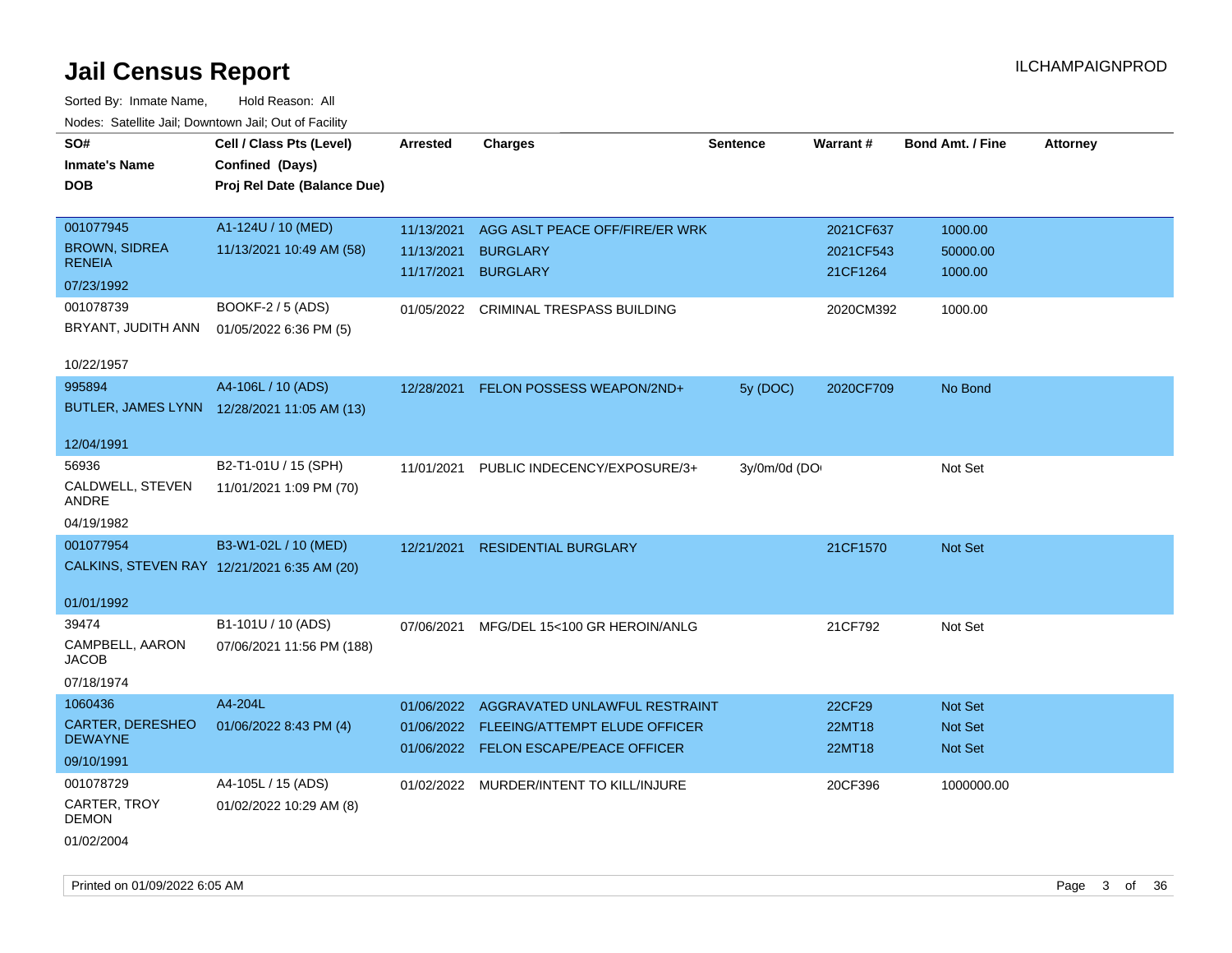| rougs. Calcing Jan, Downtown Jan, Out of Facility |                                              |                   |                                          |                 |            |                         |                 |
|---------------------------------------------------|----------------------------------------------|-------------------|------------------------------------------|-----------------|------------|-------------------------|-----------------|
| SO#<br><b>Inmate's Name</b>                       | Cell / Class Pts (Level)<br>Confined (Days)  | <b>Arrested</b>   | <b>Charges</b>                           | <b>Sentence</b> | Warrant#   | <b>Bond Amt. / Fine</b> | <b>Attorney</b> |
| <b>DOB</b>                                        | Proj Rel Date (Balance Due)                  |                   |                                          |                 |            |                         |                 |
| 1029088                                           | B1-104L / 10 (MED)                           | 12/21/2021        | <b>FELON POSS/USE FIREARM PRIOR</b>      |                 | 21CF1338   | 250000.00               |                 |
| <b>CHAPPLE, MALIK</b><br><b>BIANCO</b>            | 12/22/2021 10:02 AM (19)                     |                   |                                          |                 |            |                         |                 |
| 10/25/1994                                        |                                              |                   |                                          |                 |            |                         |                 |
| 001078092                                         | A4-102L / 10 (ADS)                           | 12/27/2021        | AGG BATTERY/PUBLIC PLACE                 |                 | 2021CF1042 | 5000.00                 |                 |
| <b>WILLIAM</b>                                    | CHOUNARD, STANLEY 12/27/2021 10:47 PM (14)   |                   |                                          |                 |            |                         |                 |
| 06/25/1986                                        |                                              |                   |                                          |                 |            |                         |                 |
| 960551                                            | BOOKH-8                                      |                   | 01/07/2022 DOMESTIC BATTERY/HARM/VIO O/P |                 | 21CF1035   | 100000.00               |                 |
| <b>COFFIN, KYLE LAIR</b>                          | 01/07/2022 10:56 AM (3)                      |                   |                                          |                 |            |                         |                 |
| 09/21/1988                                        |                                              |                   |                                          |                 |            |                         |                 |
| 001077485                                         | A1-226L / 15 (MAX)                           | 12/21/2021        | MURDER/INTENT TO KILL/INJURE             |                 | 2021CF1282 | 1000000.00              |                 |
| COLBERT, ARIEANA<br><b>FELICIA</b>                | 12/21/2021 2:08 PM (20)                      |                   |                                          |                 |            |                         |                 |
| 12/13/2000                                        |                                              |                   |                                          |                 |            |                         |                 |
| 1048488                                           | A4-105U / 10 (ADS)                           | 12/30/2021        | ARMED VIOLENCE/CATEGORY I                |                 | 2022CF4    | <b>Not Set</b>          |                 |
| <b>COLSON, WAYNE</b><br><b>ARTHUR, Third</b>      | 12/30/2021 8:27 AM (11)                      |                   |                                          |                 |            |                         |                 |
| 10/14/1995                                        |                                              |                   |                                          |                 |            |                         |                 |
| 34805                                             | B4-223U / 15 (MAX)                           | 10/01/2021        | <b>DOMESTIC BATTERY</b>                  |                 | 21CF1183   | Not Set                 |                 |
|                                                   | CONERLY, KIN JOSEPH 10/01/2021 1:53 AM (101) | 10/01/2021        | ARMED HABITUAL CRIMINAL                  |                 | 21CF1184   | Not Set                 |                 |
| 11/16/1971                                        |                                              | 10/06/2021        | POSS STOLEN VEHICLE > \$25,000           |                 | 19CF1786   | Not Set                 |                 |
| 1074319                                           | B2-T1-04L / 15 (SPH)                         | 10/12/2021        | AGGRAVATED CRUELTY TO ANIMALS            |                 | 21CF1238   | <b>Not Set</b>          |                 |
| <b>CRAIG, DAVUCCI</b><br><b>DAVION</b>            | 10/12/2021 11:36 AM (90)                     | 10/14/2021 MURDER |                                          |                 | 21CF1239   | <b>Not Set</b>          |                 |
| 08/02/2001                                        |                                              |                   |                                          |                 |            |                         |                 |
| 001077549                                         | B2-T3-10L / 10 (SPH)                         | 12/22/2020        | PRED CRIM SEX ASLT/VICTIM <13            |                 | 2020CF1469 | Not Set                 |                 |
| CRISTOBAL-MATEO,<br><b>CRISTOBAL</b>              | 12/22/2020 1:17 PM (384)                     |                   |                                          |                 |            |                         |                 |
| 12/02/1988                                        |                                              |                   |                                          |                 |            |                         |                 |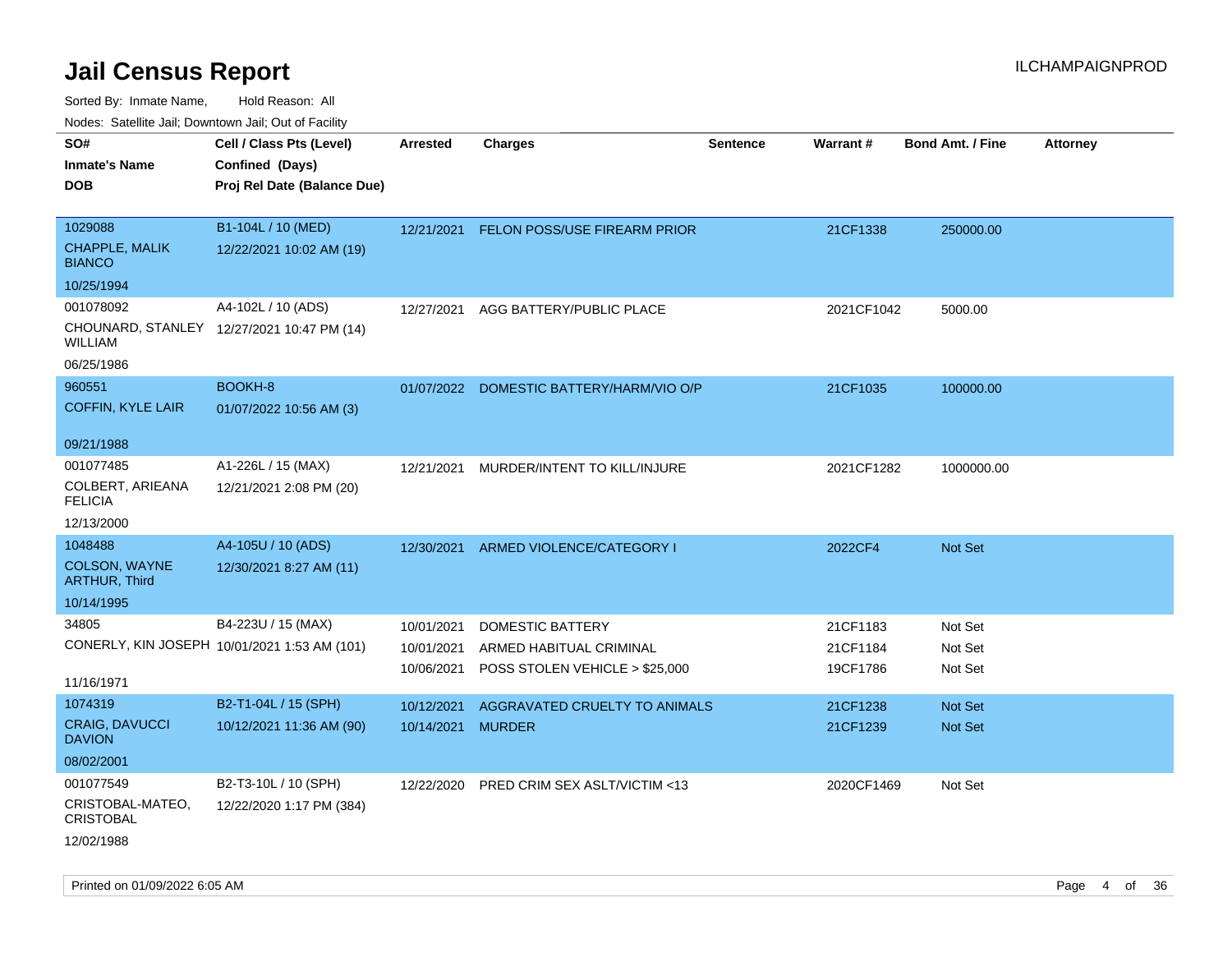Sorted By: Inmate Name, Hold Reason: All Nodes: Satellite Jail; Downtown Jail; Out of Facility

| SO#                                     | Cell / Class Pts (Level)    | <b>Arrested</b> | <b>Charges</b>                           | <b>Sentence</b> | Warrant#   | <b>Bond Amt. / Fine</b> | <b>Attorney</b> |
|-----------------------------------------|-----------------------------|-----------------|------------------------------------------|-----------------|------------|-------------------------|-----------------|
| <b>Inmate's Name</b>                    | Confined (Days)             |                 |                                          |                 |            |                         |                 |
| <b>DOB</b>                              | Proj Rel Date (Balance Due) |                 |                                          |                 |            |                         |                 |
|                                         |                             |                 |                                          |                 |            |                         |                 |
| 988538                                  | B1-201L / 10 (MED)          | 12/21/2021      | AGGRAVATED DOMESTIC BATTERY              |                 | 21CF1564   | Not Set                 |                 |
| DAVIDSON, HARLEY<br><b>KYLE SCOTT</b>   | 12/21/2021 5:45 AM (20)     |                 |                                          |                 |            |                         |                 |
| 08/05/1990                              |                             |                 |                                          |                 |            |                         |                 |
| 1023587                                 | B1-203U / 15 (MAX)          | 09/24/2021      | MFG/DEL CANNABIS/2.5-10 GRAMS            |                 | 21CF1155   | Not Set                 |                 |
| DAVIS, MARTIN<br><b>DENNIS</b>          | 09/24/2021 9:38 PM (108)    | 09/24/2021      | ARMED HABITUAL CRIMINAL                  |                 | 2021-CF681 | 500000.00               |                 |
| 12/02/1994                              |                             |                 |                                          |                 |            |                         |                 |
| 001078538                               | B1-205L / 10 (MED)          | 10/26/2021      | <b>CRIM SEX ASSAULT/FORCE</b>            |                 | 21CF1301   | <b>Not Set</b>          |                 |
| DAWKINS, LEN                            | 10/26/2021 8:18 PM (76)     |                 |                                          |                 |            |                         |                 |
| 03/23/1987                              |                             |                 |                                          |                 |            |                         |                 |
| 56972                                   | A3-117L / 10 (MED)          | 08/30/2021      | POSS STOLEN VEHICLE > \$25,000           |                 | 21CF1044   | Not Set                 |                 |
| DAY, DANIEL JOSEPH                      | 08/30/2021 3:07 PM (133)    | 09/04/2021      | <b>BURGLARY</b>                          |                 | 21CF1054   | Not Set                 |                 |
|                                         |                             |                 |                                          |                 |            |                         |                 |
| 10/16/1982                              |                             |                 |                                          |                 |            |                         |                 |
| 49972                                   | A4-104U / 10 (ADS)          |                 | 01/03/2022 FELON POSS/USE WEAPON/FIREARM | 2y (DOC)        | 20CF1476   | No Bond                 |                 |
| DICKERSON,<br><b>RAYMOND COLLIER</b>    | 01/03/2022 11:10 AM (7)     |                 |                                          |                 |            |                         |                 |
| 08/16/1978                              |                             |                 |                                          |                 |            |                         |                 |
| 25659                                   | B4-125L / 15 (MAX)          | 06/15/2021      | RESIDENTIAL BURGLARY                     |                 | 2020CF1218 | 50000.00                |                 |
| DORRIS, LORENZO                         | 06/15/2021 6:17 AM (209)    | 06/15/2021      | <b>BURGLARY</b>                          |                 | 21CF689    | Not Set                 |                 |
| 07/19/1966                              |                             |                 |                                          |                 |            |                         |                 |
| 1024895                                 | B3-W5-20L / 10 (MED)        | 12/15/2021      | MFG/DEL 100<400 GR COCA/ANLG             |                 | 21CF1535   | <b>Not Set</b>          |                 |
| <b>EDWARDS, GEORGE</b><br><b>CORTEZ</b> | 12/15/2021 12:26 PM (26)    | 12/15/2021      | <b>AGGRAVATED BATTERY</b>                |                 | 21CF1536   | <b>Not Set</b>          |                 |
| 06/19/1994                              |                             |                 |                                          |                 |            |                         |                 |
| 987328                                  | A2-122L / 10 (MED)          | 12/11/2021      | AGG ASLT PEACE OFF/FIRE/ER WRK           |                 | 21CF1515   | Not Set                 |                 |
| ERVIN, DEIDRA ANN<br><b>RUTH</b>        | 12/11/2021 8:48 PM (30)     |                 |                                          |                 |            |                         |                 |

04/15/1991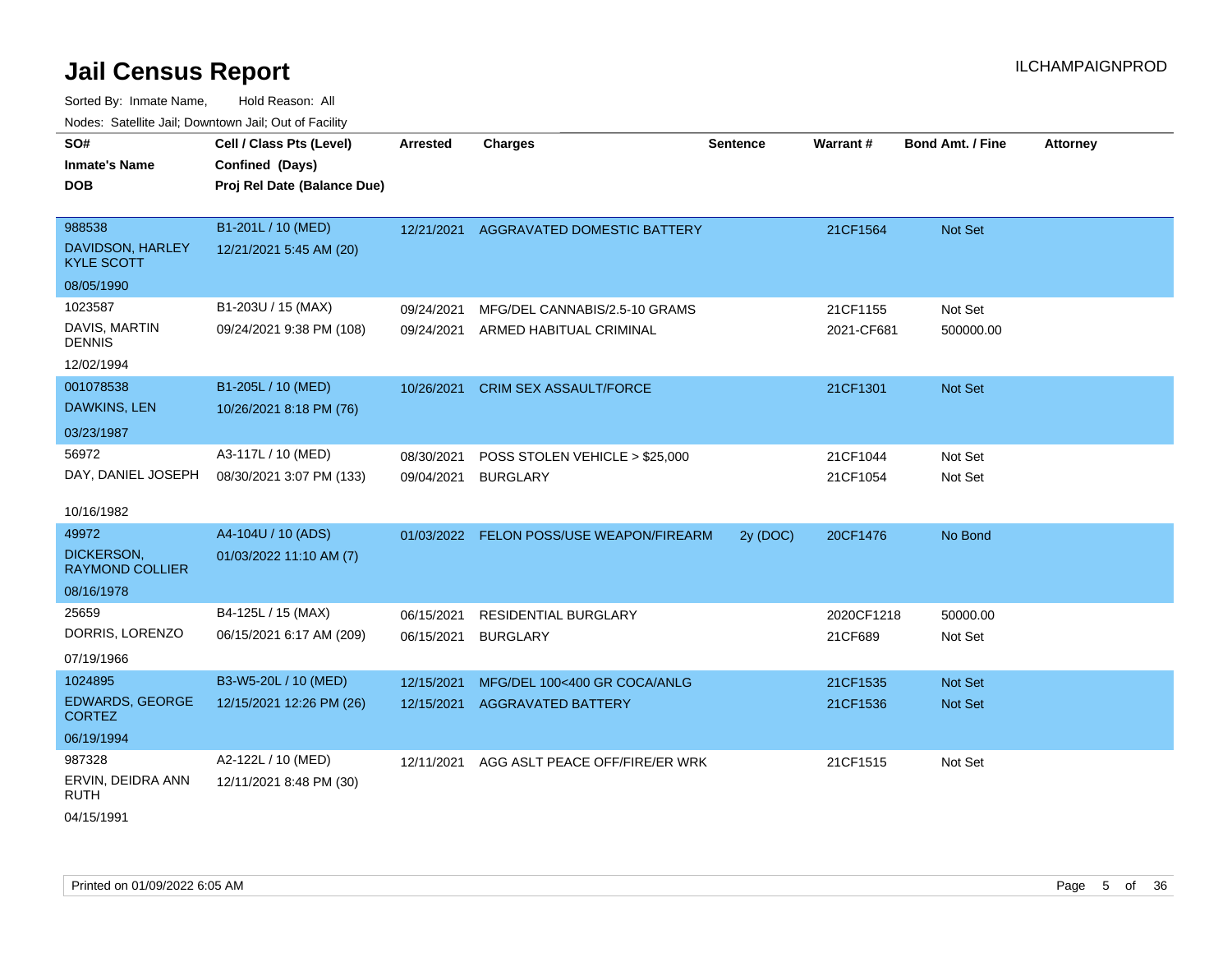| roaco. Oatomto dan, Downtown dan, Oat or Fability |                                             |                   |                                        |                 |             |                         |                 |
|---------------------------------------------------|---------------------------------------------|-------------------|----------------------------------------|-----------------|-------------|-------------------------|-----------------|
| SO#                                               | Cell / Class Pts (Level)                    | <b>Arrested</b>   | <b>Charges</b>                         | <b>Sentence</b> | Warrant#    | <b>Bond Amt. / Fine</b> | <b>Attorney</b> |
| <b>Inmate's Name</b>                              | Confined (Days)                             |                   |                                        |                 |             |                         |                 |
| DOB                                               | Proj Rel Date (Balance Due)                 |                   |                                        |                 |             |                         |                 |
|                                                   |                                             |                   |                                        |                 |             |                         |                 |
| 45194                                             | B3-W7-28L / 10 (MED)                        | 10/20/2021        | DOMESTIC BATTERY/OTHER PRIOR           |                 | 21CF1265    | <b>Not Set</b>          |                 |
| <b>FALLS, ANDREW</b>                              | 10/20/2021 12:59 AM (82)                    |                   |                                        |                 |             |                         |                 |
| 08/15/1976                                        |                                             |                   |                                        |                 |             |                         |                 |
| 527081                                            | B3-W6-24L / 10 (MED)                        | 09/06/2021        | ARSON/REAL/PERSONAL PROP>\$150         |                 | 2021 CF 797 | 25000.00                |                 |
| FERGUSON,<br><b>CHRISTOPHER</b>                   | 09/06/2021 1:18 PM (126)                    |                   |                                        |                 |             |                         |                 |
| 12/21/1981                                        |                                             |                   |                                        |                 |             |                         |                 |
| 1039744                                           | B4-224U / 15 (MAX)                          | 12/06/2021 MURDER |                                        |                 | 20CF959     | 1000000.00              |                 |
| FONVILLE, TREVOY<br><b>JERMAINE</b>               | 12/06/2021 10:52 AM (35)                    |                   |                                        |                 |             |                         |                 |
| 01/13/1996                                        |                                             |                   |                                        |                 |             |                         |                 |
| 518395                                            | A3-217L / 15 (SPH)                          | 07/07/2020        | CRIMINAL SEXUAL ASSAULT                |                 | 2020-CF735  | 250000.00               |                 |
|                                                   | FRANDLE, MARK RYAN 07/07/2020 3:42 PM (552) |                   |                                        |                 |             |                         |                 |
|                                                   |                                             |                   |                                        |                 |             |                         |                 |
| 09/10/1985                                        |                                             |                   |                                        |                 |             |                         |                 |
| 001077934                                         | A1-224L / 10 (MED)                          | 08/22/2021        | <b>DOMESTIC BATTERY</b>                |                 | 21 CM 172   | 10000.00                |                 |
| <b>FREED, LOGAN</b>                               | 08/22/2021 11:45 PM (141)                   | 08/22/2021        | AGG DUI/ACCIDENT/DEATH                 |                 | 21CF1024    | <b>Not Set</b>          |                 |
| <b>SUZANNE</b>                                    |                                             |                   |                                        |                 |             |                         |                 |
| 08/18/1996                                        |                                             |                   |                                        |                 |             |                         |                 |
| 001078290                                         | A1-125U / 10 (ADS)                          | 08/19/2021        | MACHINE GUN/AUTO WEAPON/VEH            |                 | 21CF1012    | Not Set                 |                 |
| FREEMAN, ANGEL<br>JANILA KAY                      | 08/19/2021 1:26 AM (144)                    |                   |                                        |                 |             |                         |                 |
| 12/25/1995                                        |                                             |                   |                                        |                 |             |                         |                 |
| 1058098                                           | BOOKH-3                                     |                   | 01/08/2022 AGGRAVATED DOMESTIC BATTERY |                 | 2022CFAWOW  | Not Set                 |                 |
| GHENT, CURTIS DAVID 01/08/2022 4:50 AM (2)        |                                             |                   |                                        |                 |             |                         |                 |
|                                                   |                                             |                   |                                        |                 |             |                         |                 |
| 11/15/1995                                        |                                             |                   |                                        |                 |             |                         |                 |
| 001078633                                         | B2-T4-13U / 15 (MAX)                        | 12/01/2021        | PRED CRIM SEX ASLT/VICTIM <13          |                 | 21CF1416    | 250000.00               |                 |
| GONZALEZ-GUILLEN,<br>EDWARD                       | 12/01/2021 12:08 PM (40)                    |                   |                                        |                 |             |                         |                 |
| 08/25/2002                                        |                                             |                   |                                        |                 |             |                         |                 |
|                                                   |                                             |                   |                                        |                 |             |                         |                 |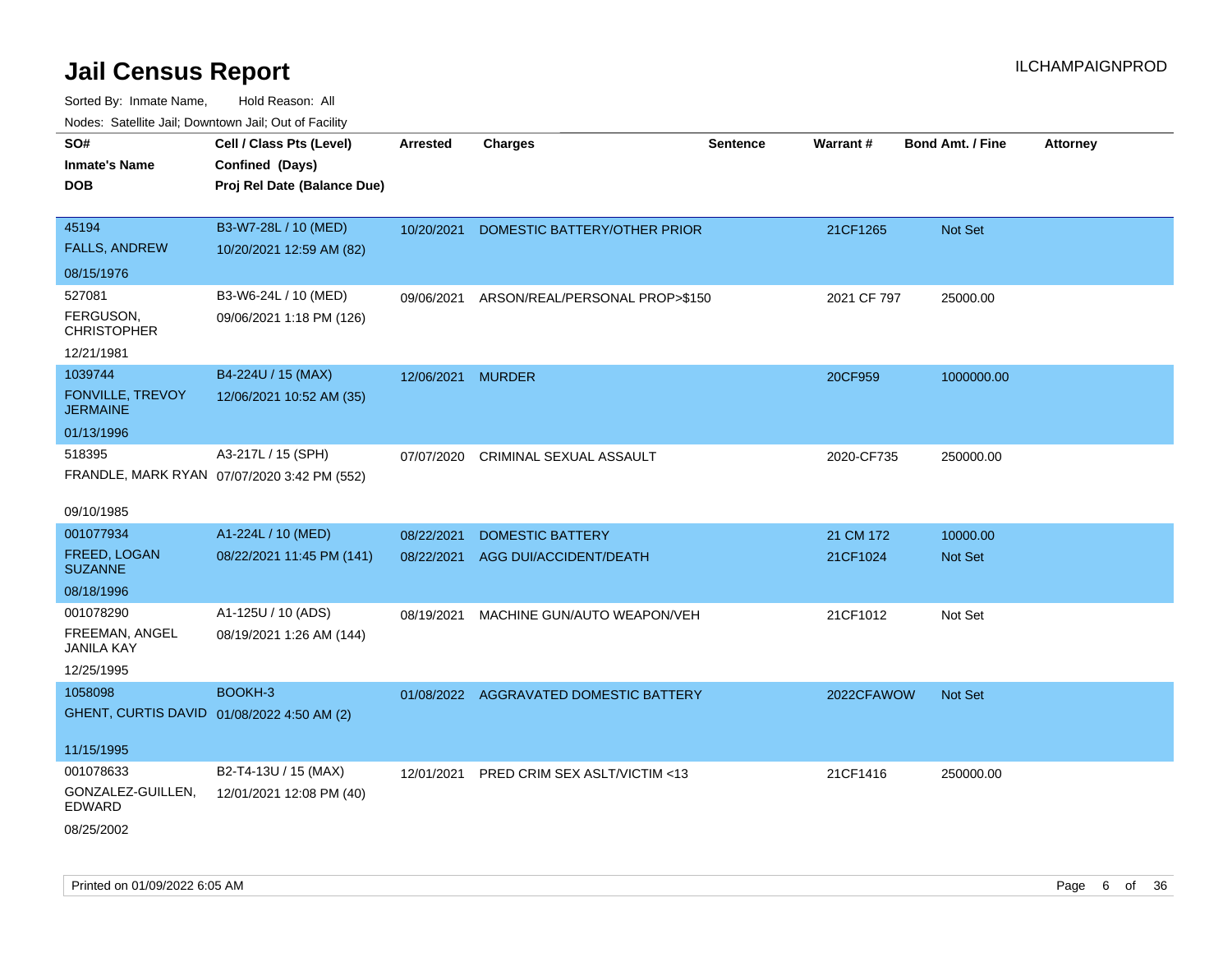| SO#<br><b>Inmate's Name</b><br><b>DOB</b>                                    | Cell / Class Pts (Level)<br>Confined (Days)<br>Proj Rel Date (Balance Due) | Arrested                                                           | <b>Charges</b>                                                                                                                           | <b>Sentence</b> | Warrant#                                                 | <b>Bond Amt. / Fine</b>                             | <b>Attorney</b> |
|------------------------------------------------------------------------------|----------------------------------------------------------------------------|--------------------------------------------------------------------|------------------------------------------------------------------------------------------------------------------------------------------|-----------------|----------------------------------------------------------|-----------------------------------------------------|-----------------|
| 001078607<br><b>GRAY, WILLIAM</b><br><b>DA'VON</b>                           | B4-221L / 15 (MAX)<br>11/22/2021 2:57 PM (49)                              | 11/22/2021                                                         | FELON POSS/USE FIREARM/PAROLE<br>11/22/2021 ATTEMPT (FIRST DEGREE MURDER)                                                                |                 | 21CF1437<br>21CF1435                                     | Not Set<br>Not Set                                  |                 |
| 04/18/1984<br>56342<br><b>GRIFFIN, NATHAN</b><br><b>EUGENE</b><br>02/24/1969 | B1-206L / 10 (MED)<br>10/21/2021 4:20 PM (81)                              | 10/21/2021<br>10/21/2021<br>10/21/2021                             | THEFT CONTROL INTENT <\$500<br>DRIVING ON REVOKED LICENSE<br>ARMED HABITUAL CRIMINAL                                                     |                 | 17CF1451<br>20TR1979<br>21CF1279                         | 10000.00<br>3000.00<br>Not Set                      |                 |
| 1049103<br><b>HAGGARD, RYAN</b><br><b>PHILIP</b><br>06/01/1983               | A4-203L / 5 (ADS)<br>12/27/2021 9:15 PM (14)                               | 12/27/2021                                                         | <b>DOMESTIC BATTERY</b>                                                                                                                  |                 | 2021CM595                                                | Not Set                                             |                 |
| 1076466<br><b>HARRIS, MAURICE</b><br><b>ANTHONY</b><br>03/09/1971            | A3-216L / 10 (ADS)<br>01/04/2022 10:16 AM (6)                              |                                                                    | 01/04/2022 DOMESTIC BATTERY                                                                                                              |                 | 2021CF1438                                               | 50000.00                                            |                 |
| 001078488<br>HERNANDEZ-LOPEZ,<br><b>ERNESTO</b><br>11/28/1975                | B2-T3-11U / 15 (SPH)<br>10/14/2021 3:15 PM (88)                            | 10/14/2021<br>10/14/2021                                           | <b>PRED CRIM SEX ASLT/VICTIM &lt;13</b><br><b>FUGITIVE FROM JUSTICE</b>                                                                  |                 | 21CF1232<br>21CF1246                                     | 500000.00<br><b>Not Set</b>                         |                 |
| 975293<br>HILL, JACOB MILES<br>02/06/1988                                    | BOOKH-4 / 10 (SPH)<br>07/21/2021 8:43 PM (173)                             | 07/21/2021<br>07/21/2021<br>07/25/2021<br>08/18/2021<br>09/09/2021 | <b>STALKING</b><br>VIO ORDER/PRIOR VIO OF ORDER<br>PAROLE REVOCATION<br><b>HARASS WITNESS/FAMILY MBR/REP</b><br>AGG STALKING/BODILY HARM |                 | 2021CF863<br>21CF914<br>CH2104646<br>21CF992<br>21CF1073 | Not Set<br>No Bond<br>Not Set<br>Not Set<br>Not Set |                 |
| 48471<br><b>HILL, RAMESH</b><br><b>JERMAINE</b><br>12/11/1978                | B1-207L / 15 (MAX)<br>08/08/2021 4:45 AM (155)                             | 08/08/2021                                                         | AGG BATTERY/DISCHARGE FIREARM                                                                                                            |                 | 21CF946                                                  | <b>Not Set</b>                                      |                 |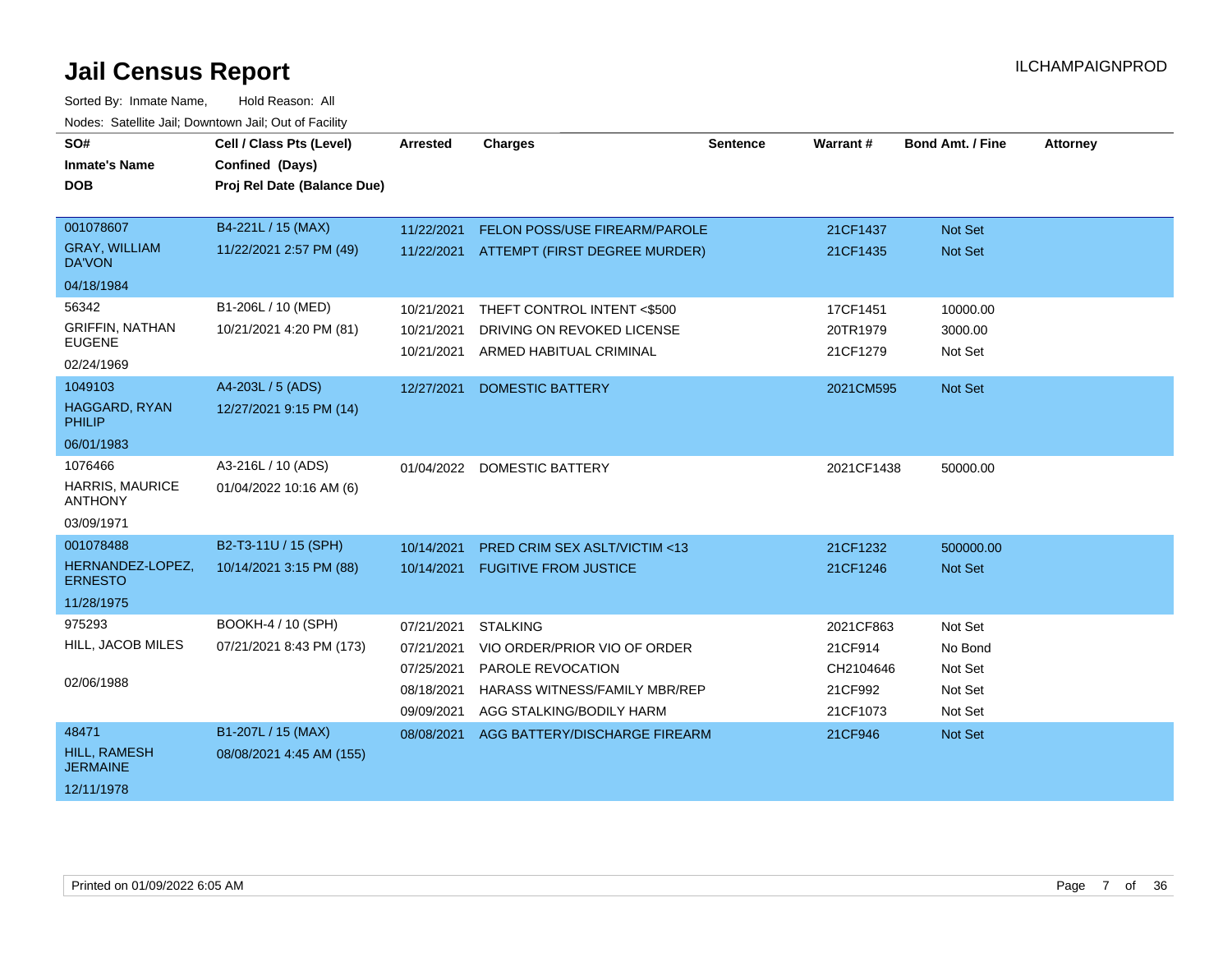Sorted By: Inmate Name, Hold Reason: All Nodes: Satellite Jail; Downtown Jail; Out of Facility

| Youes. Sateme Jan, Downtown Jan, Out of Facility   |                             |                 |                                          |           |             |                         |                 |
|----------------------------------------------------|-----------------------------|-----------------|------------------------------------------|-----------|-------------|-------------------------|-----------------|
| SO#                                                | Cell / Class Pts (Level)    | <b>Arrested</b> | <b>Charges</b>                           | Sentence  | Warrant#    | <b>Bond Amt. / Fine</b> | <b>Attorney</b> |
| <b>Inmate's Name</b>                               | Confined (Days)             |                 |                                          |           |             |                         |                 |
| DOB                                                | Proj Rel Date (Balance Due) |                 |                                          |           |             |                         |                 |
|                                                    |                             |                 |                                          |           |             |                         |                 |
| 1043704                                            | B4-223L / 15 (MAX)          | 07/13/2021      | ARMED ROBBERY/ARMED W/FIREARM            | 12y (DOC) | 21CF815     | Not Set                 |                 |
| <b>HOUSTON, STEVEN</b><br><b>CORDELL</b>           | 07/13/2021 5:56 AM (181)    |                 |                                          |           |             |                         |                 |
| 01/24/1989                                         |                             |                 |                                          |           |             |                         |                 |
| 999198                                             | B4-226L / 15 (MAX)          | 11/30/2021      | FELON POSS/USE FIREARM PRIOR             |           | 21CF1377    | 500000.00               |                 |
| HOWARD, BRION LIN                                  | 11/30/2021 10:41 AM (41)    |                 |                                          |           |             |                         |                 |
| 06/10/1992                                         |                             |                 |                                          |           |             |                         |                 |
| 1061996                                            | A1-124L / 5 (MIN)           | 10/30/2021      | DRVG UNDER INFLUENCE OF DRUG             | 180d (CJ) |             | No Bond                 |                 |
| HUBBARD, REBEKIAH                                  | 10/30/2021 1:37 PM (72)     | 10/30/2021      | <b>RETAIL THEFT/DISP MERCH/&lt;\$300</b> |           | 2018CF1302  | 20000.00                |                 |
| <b>DIONA</b>                                       |                             | 10/31/2021      | USE FORGED CR/DEBIT CARD/<\$300          | 2y (DOC)  |             | No Bond                 |                 |
| 04/08/1998                                         |                             |                 |                                          |           |             |                         |                 |
| 953555                                             | B4-122L / 15 (MAX)          | 03/10/2021      | <b>CRIM TRESPASS TO RESIDENCE</b>        |           | 21CF272     | Not Set                 |                 |
| HUNT, TAVARIS EARL                                 | 03/10/2021 4:58 AM (306)    | 04/14/2021      | AGG FLEEING POLICE/21 MPH OVER           | 3y (DOC)  | 2020CF94    | 10000.00                |                 |
| 12/29/1987                                         |                             |                 |                                          |           |             |                         |                 |
| 001078639                                          | B1-107L / 10 (MED)          | 12/02/2021      | <b>FUGITIVE FROM JUSTICE</b>             |           | 21CF1465    | <b>Not Set</b>          |                 |
| JACKSON, GREGORY<br><b>LYNN</b>                    | 12/02/2021 3:43 AM (39)     |                 |                                          |           |             |                         |                 |
| 11/22/1994                                         |                             |                 |                                          |           |             |                         |                 |
| 38993                                              | B4-126L / 15 (MAX)          | 02/13/2021      | ATTEMPT (FIRST DEGREE MURDER)            |           | 21CF181     | Not Set                 |                 |
| <b>JACKSON, LAMONT</b><br><b>JEREMIE</b>           | 02/13/2021 7:45 AM (331)    |                 |                                          |           |             |                         |                 |
| 07/31/1973                                         |                             |                 |                                          |           |             |                         |                 |
| 001078689                                          | B1-104U / 15 (MAX)          | 12/17/2021      | POSS STOLEN VEHICLE > \$25,000           |           | 21JD37      | Not Set                 |                 |
| <b>JACKSON, PRENTISS</b><br><b>MANSION DEWAYNE</b> | 12/18/2021 12:39 AM (23)    | 12/17/2021      | FIREARM/FOID INVALID/NOT ELIG            |           | 21CF1551    | No Bond                 |                 |
| 09/02/2003                                         | 1/30/2022 (0.00)            |                 |                                          |           |             |                         |                 |
| 001077487                                          | B3-W8-30L / 10 (MED)        | 12/03/2020      | FELON POSS/USE WEAPON/FIREARM            |           | 20CF1377    | Not Set                 |                 |
| JACKSON, TERRELL<br><b>DANDRE</b>                  | 12/03/2020 10:18 AM (403)   | 11/09/2021      | AGG DISCHARGE FIREARM/OCC VEH            |           | 21CR0331401 | No Bond                 |                 |

08/11/1990

Printed on 01/09/2022 6:05 AM **Page 8 of 36**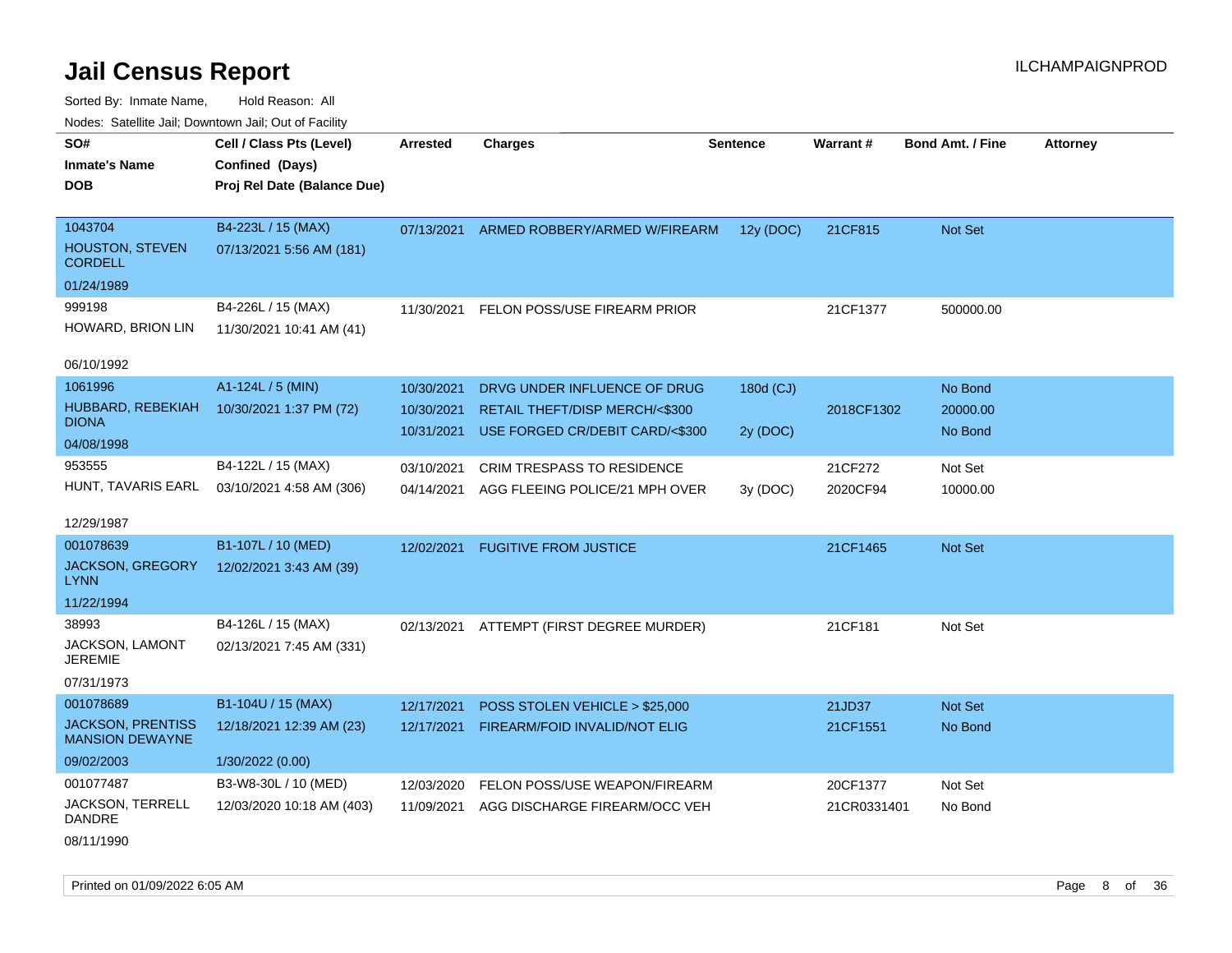Sorted By: Inmate Name, Hold Reason: All

| Nodes: Satellite Jail; Downtown Jail; Out of Facility |                                            |                 |                               |                 |              |                         |                 |
|-------------------------------------------------------|--------------------------------------------|-----------------|-------------------------------|-----------------|--------------|-------------------------|-----------------|
| SO#                                                   | Cell / Class Pts (Level)                   | <b>Arrested</b> | <b>Charges</b>                | <b>Sentence</b> | Warrant#     | <b>Bond Amt. / Fine</b> | <b>Attorney</b> |
| <b>Inmate's Name</b>                                  | Confined (Days)                            |                 |                               |                 |              |                         |                 |
| <b>DOB</b>                                            | Proj Rel Date (Balance Due)                |                 |                               |                 |              |                         |                 |
|                                                       |                                            |                 |                               |                 |              |                         |                 |
| 001077864                                             | B1-103L / 15 (MAX)                         | 04/18/2021      | FELON POSS/USE WEAPON/FIREARM |                 | 21CF428      | Not Set                 |                 |
| D                                                     | JAMERSON, ANTHONY 04/18/2021 7:21 PM (267) |                 |                               |                 |              |                         |                 |
| 01/26/1990                                            |                                            |                 |                               |                 |              |                         |                 |
| 001078703                                             | A2-121L / 15 (MAX)                         | 12/20/2021      | MURDER/INTENT TO KILL/INJURE  |                 | 21CF1574     | Not Set                 |                 |
| JOHNS, SHAMIQUH<br><b>THERESA</b>                     | 12/22/2021 6:41 AM (19)                    |                 |                               |                 |              |                         |                 |
| 04/03/1992                                            |                                            |                 |                               |                 |              |                         |                 |
| 1071536                                               | B4-127L / 15 (MED)                         | 06/17/2021      | UNLAWFUL RESTRAINT            | 2y (DOC)        | 21CF702      | Not Set                 |                 |
| <b>JOHNSON, ZACHERY</b><br><b>EDWARD</b>              | 06/17/2021 2:00 AM (207)                   |                 |                               |                 |              |                         |                 |
| 10/30/1987                                            |                                            |                 |                               |                 |              |                         |                 |
| 1017120                                               | B3-W4-14L / 5 (MIN)                        | 10/29/2021      | AGG ASLT/USE DDLY WEAPON      |                 |              | No Bond                 |                 |
|                                                       | JONES, JOSHUA LYNN 10/29/2021 3:15 AM (73) |                 |                               |                 |              |                         |                 |
|                                                       |                                            |                 |                               |                 |              |                         |                 |
| 05/16/1993                                            | 1/25/2022 (0.00)                           |                 |                               |                 |              |                         |                 |
| 001078645                                             | B4-222U / 10 (MED)                         | 12/02/2021      | <b>AGG DISCHARGE FIREARM</b>  |                 | 21CF1478     | No Bond                 |                 |
| <b>JONES, KELVIN</b><br><b>KHYRIC</b>                 | 12/02/2021 6:56 PM (39)                    |                 |                               |                 |              |                         |                 |
| 02/27/2001                                            |                                            |                 |                               |                 |              |                         |                 |
| 956822                                                | B1-205U / 15 (MAX)                         | 11/25/2021      | AGGRAVATED DOMESTIC BATTERY   |                 | 21CF1442     | Not Set                 |                 |
| JONES, MARIO                                          | 11/25/2021 10:37 AM (46)                   | 11/25/2021      | PAROLE REVOCATION             |                 | CH2106361    | No Bond                 |                 |
| NATHANIEL                                             |                                            | 11/25/2021      | UNLAWFUL RESTRAINT            |                 | 21CF1443     | Not Set                 |                 |
| 10/27/1987                                            |                                            |                 |                               |                 |              |                         |                 |
| 1008468                                               | B4-226U / 10 (MED)                         | 12/01/2021      | FELON POSS/USE WEAPON/FIREARM |                 | 21CF1472     | <b>Not Set</b>          |                 |
| JONES, MARTEZ<br><b>LAMONTE</b>                       | 12/01/2021 1:28 PM (40)                    | 12/01/2021      | VIO BAIL BOND/FAMILY MEMBER   |                 | <b>22CM9</b> | Not Set                 |                 |
| 06/22/1993                                            |                                            | 12/02/2021      | PROBATION VIOLATION           |                 | 20CF1151     | Not Set                 |                 |
| 506244                                                | B1-204L / 15 (MAX)                         |                 |                               |                 |              |                         |                 |
| <b>JOSLIN, JASON LEE</b>                              |                                            | 07/15/2021      | ARMED ROBBERY/ARMED W/FIREARM |                 | 2021CF791    | 250000.00               |                 |
|                                                       | 07/15/2021 4:38 AM (179)                   |                 |                               |                 |              |                         |                 |

12/22/1985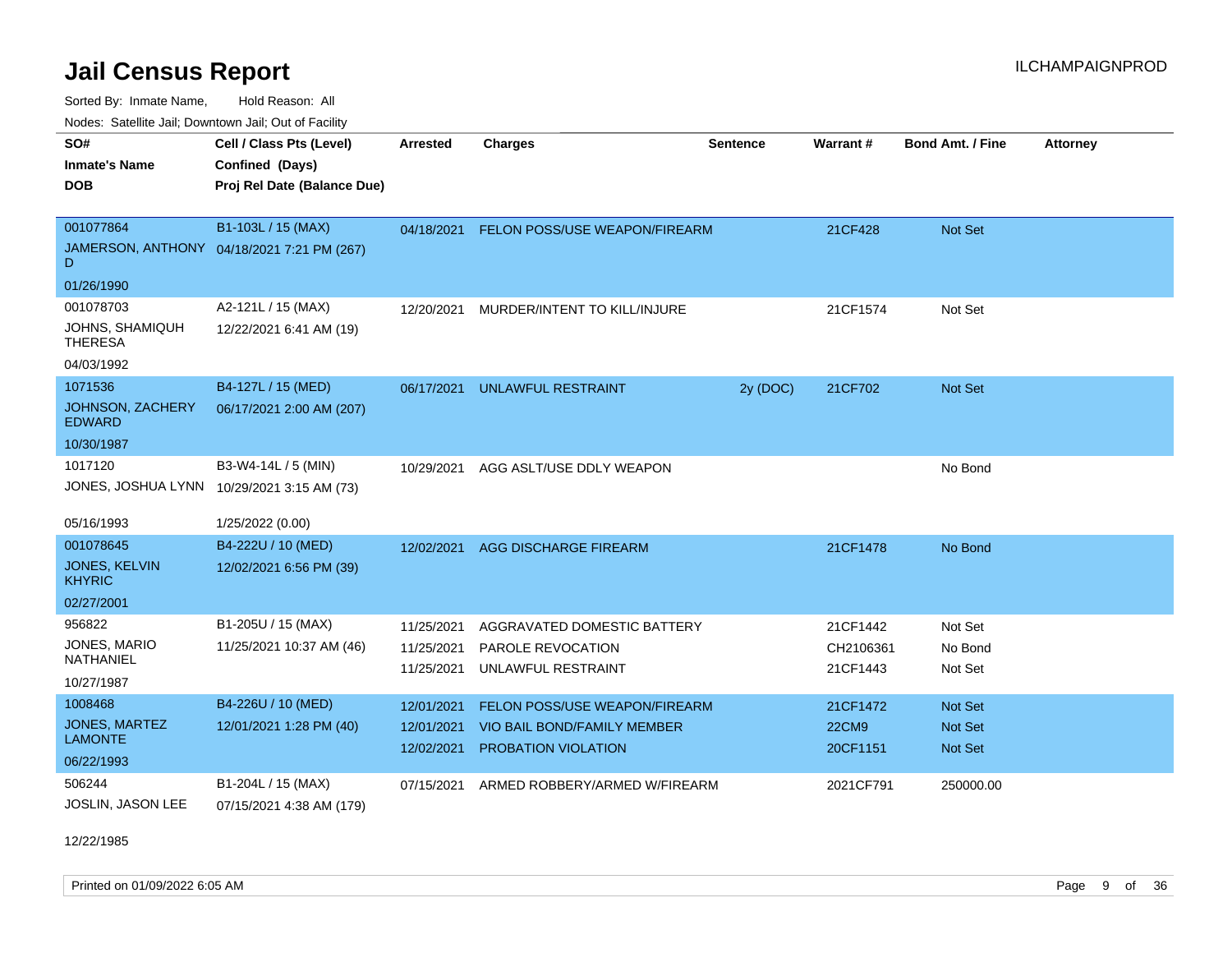| rouco. Calcillo Jali, Downtown Jali, Out of Facility |                                                                            |            |                                |                 |              |                         |                 |
|------------------------------------------------------|----------------------------------------------------------------------------|------------|--------------------------------|-----------------|--------------|-------------------------|-----------------|
| SO#<br>Inmate's Name<br><b>DOB</b>                   | Cell / Class Pts (Level)<br>Confined (Days)<br>Proj Rel Date (Balance Due) | Arrested   | <b>Charges</b>                 | <b>Sentence</b> | Warrant#     | <b>Bond Amt. / Fine</b> | <b>Attorney</b> |
| 66662<br>KINTNER, WESLEY J<br>04/15/1986             | B3-W1-04L / 10 (MED)<br>12/05/2021 1:57 PM (36)                            | 12/05/2021 | POSS AMT CON SUB EXCEPT(A)/(D) | 2y (DOC)        | 18CF597      | 200000.00               |                 |
| 1070011                                              | B4-124U / 15 (MAX)                                                         | 08/03/2021 | AGG DISCH FIREARM/1ST AID PERS |                 | 21CF929      | Not Set                 |                 |
| LAWS, WILLIAM<br>ZARAK, Third                        | 08/03/2021 3:53 PM (160)                                                   |            |                                |                 |              |                         |                 |
| 07/06/1999                                           |                                                                            |            |                                |                 |              |                         |                 |
| 548089                                               | B1-204U / 15 (MAX)                                                         | 12/04/2020 | ATTEMPT (FIRST DEGREE MURDER)  |                 | 20CF1378     | <b>Not Set</b>          |                 |
| <b>LEWIS, LAWRENCE</b><br>PAUL, Third                | 12/04/2020 4:42 AM (402)                                                   | 12/04/2020 | AGG DOMESTIC BATTERY/STRANGLE  |                 | 18CF1507     | 10000.00                |                 |
| 02/08/1993                                           |                                                                            | 12/04/2020 | METH DELIVERY/100<400 GRAMS    |                 | 20CF1481     | <b>Not Set</b>          |                 |
| 001077524                                            | A3-213L / 10 (SPH)                                                         | 12/14/2020 | AGG BATTERY/JUDGE/EMT          |                 | 2020-CF-1212 | 10000.00                |                 |
| LEWIS, TREVOR                                        | 12/14/2020 5:16 PM (392)                                                   | 12/14/2020 | <b>RESIDENTIAL ARSON</b>       |                 | 2020-CF-1388 | 150000.00               |                 |
| DANIEL                                               |                                                                            | 12/14/2020 | AGG BATTERY/PUBLIC PLACE       |                 | 2020-CF-1231 | 50000.00                |                 |
| 06/03/2002                                           |                                                                            | 12/14/2020 | AGG BATTERY/PEACE OFFICER      |                 | 2020-CF-1211 | 10000.00                |                 |
| 1065002                                              | B3-W7-26L / 10 (MED)                                                       | 11/16/2021 | DOMESTIC BTRY/CONTACT/VIO O/P  |                 | 2019CF001781 | 25000.00                |                 |
| LOVELESS, DUSTIN<br>DEE                              | 11/16/2021 11:41 AM (55)                                                   |            |                                |                 |              |                         |                 |
| 06/17/1982                                           |                                                                            |            |                                |                 |              |                         |                 |
| 1000869                                              | A3-114L / 15 (MAX)                                                         | 09/11/2021 | FELON POSS/USE WEAPON/FIREARM  |                 | 21CF1102     | Not Set                 |                 |
| MARTIN, MANNIX<br>TILMOND                            | 09/12/2021 12:40 AM (120)                                                  |            |                                |                 |              |                         |                 |
| 07/19/1991                                           |                                                                            |            |                                |                 |              |                         |                 |
| 48792                                                | B4-225U / 10 (MED)                                                         | 11/19/2021 | AGG BATTERY/DISCHARGE FIREARM  |                 | 21CF1425     | <b>Not Set</b>          |                 |
| <b>MCCLAIN, HURCHEL</b><br>JOSEPH                    | 11/20/2021 4:11 AM (51)                                                    |            |                                |                 |              |                         |                 |
| 05/01/1979                                           |                                                                            |            |                                |                 |              |                         |                 |
| 001077938                                            | BOOKH-2 / 15 (ADS)                                                         | 05/10/2021 | AGG KIDNAPING DISCH FIR/HARM   |                 | 21CF532      | Not Set                 |                 |
| MCGAHA,<br>CHRISTOPHER D                             | 05/10/2021 7:02 PM (245)                                                   | 05/11/2021 | MURDER                         |                 | 2021-CF-215  | No Bond                 |                 |
| 07/27/1991                                           |                                                                            | 05/27/2021 | ESCAPE FROM DEPT OF CORRECTION |                 | 21CF600      | Not Set                 |                 |
|                                                      |                                                                            |            |                                |                 |              |                         |                 |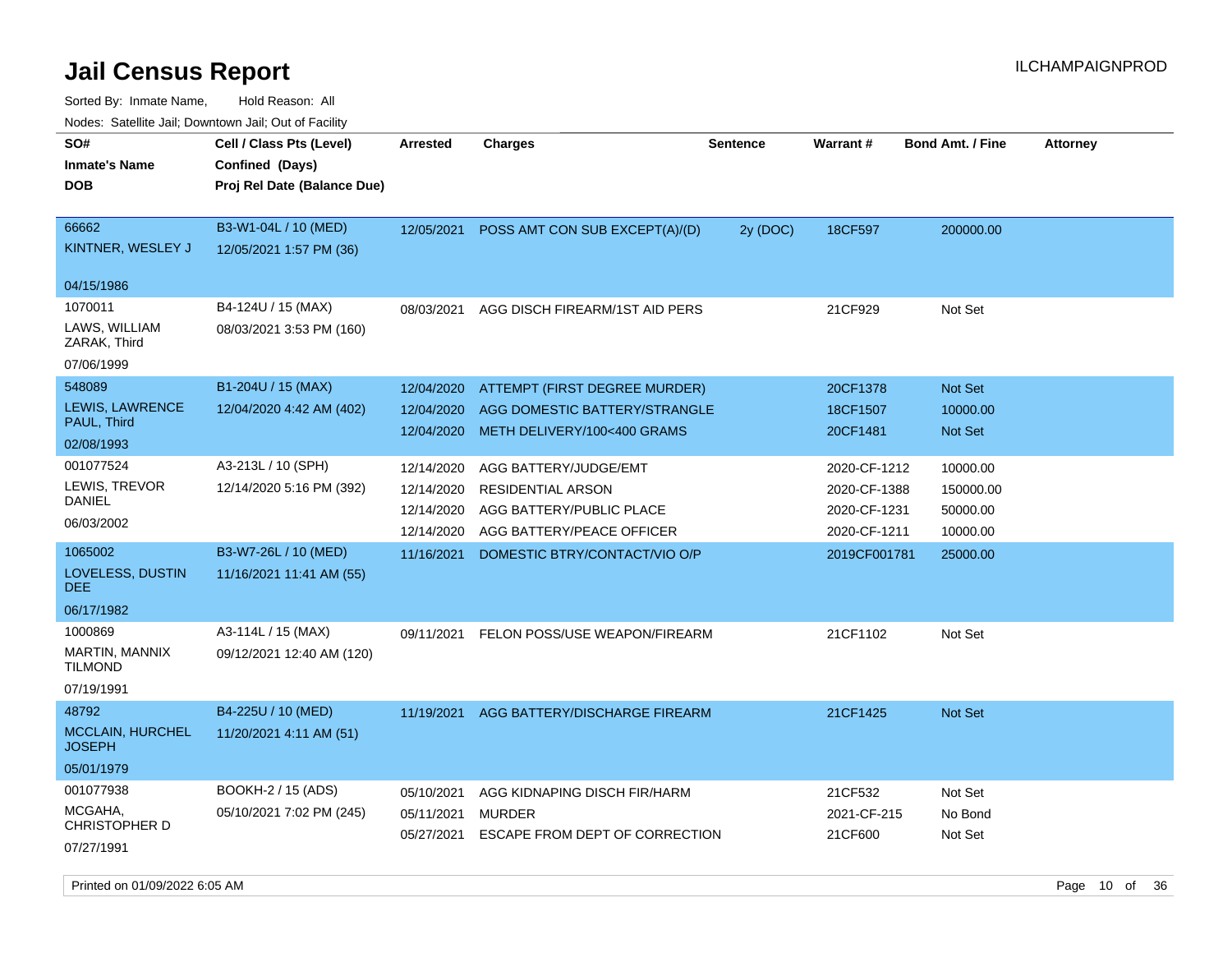Sorted By: Inmate Name, Hold Reason: All

| Nodes: Satellite Jail; Downtown Jail; Out of Facility |                                             |                 |                                     |                 |          |                         |                 |
|-------------------------------------------------------|---------------------------------------------|-----------------|-------------------------------------|-----------------|----------|-------------------------|-----------------|
| SO#                                                   | Cell / Class Pts (Level)                    | <b>Arrested</b> | <b>Charges</b>                      | <b>Sentence</b> | Warrant# | <b>Bond Amt. / Fine</b> | <b>Attorney</b> |
| <b>Inmate's Name</b>                                  | Confined (Days)                             |                 |                                     |                 |          |                         |                 |
| <b>DOB</b>                                            | Proj Rel Date (Balance Due)                 |                 |                                     |                 |          |                         |                 |
|                                                       |                                             |                 |                                     |                 |          |                         |                 |
| 1043071                                               | A2-120L / 10 (MED)                          | 11/08/2021      | CRIM DMG/GOVT PROP/<\$500           |                 | 21CF1378 | Not Set                 |                 |
| MERRELL-<br>SUTHERLAND, ALICIA                        | 11/08/2021 2:22 AM (63)                     |                 |                                     |                 |          |                         |                 |
| 11/26/1972                                            |                                             |                 |                                     |                 |          |                         |                 |
| 41584                                                 | B4-227U / 15 (MAX)                          | 12/01/2021      | ARMED HABITUAL CRIMINAL             |                 | 21CF1467 | Not Set                 |                 |
|                                                       | MILLER, JOSE LOVELL 12/02/2021 1:04 AM (39) |                 |                                     |                 |          |                         |                 |
| 10/07/1975                                            |                                             |                 |                                     |                 |          |                         |                 |
| 001078721                                             | A4-202L / 5 (ADS)                           |                 | 12/29/2021 VIOLATE ORDER PROTECTION |                 | 21CF1600 | Not Set                 |                 |
| <b>MIRAMONTES, RAUL</b>                               | 12/29/2021 4:02 AM (12)                     |                 |                                     |                 |          |                         |                 |
|                                                       |                                             |                 |                                     |                 |          |                         |                 |
| 05/11/1989                                            |                                             |                 |                                     |                 |          |                         |                 |
| 001077902                                             | A2-123L / 5 (ADS)                           | 11/23/2021      | BATTERY/CAUSE BODILY HARM           |                 | 21CM187  | Not Set                 |                 |
| MOFFETT, CAROLYN<br><b>REENE</b>                      | 11/21/2021 10:31 AM (50)                    |                 |                                     |                 |          |                         |                 |
| 10/23/1988                                            |                                             |                 |                                     |                 |          |                         |                 |
| 001078712                                             | A4-107L / 10 (MED)                          | 12/23/2021      | AGG DISCH FIREARM/1ST AID PERS      |                 | 21CF1581 | Not Set                 |                 |
| MONTGOMERY,<br><b>RASHARD MYKI</b>                    | 12/23/2021 4:27 PM (18)                     |                 |                                     |                 |          |                         |                 |
| 11/05/2001                                            |                                             |                 |                                     |                 |          |                         |                 |
| 39106                                                 | B3-W4-13U / 10 (MED)                        | 10/12/2021      | DOMESTIC BATTERY/OTHER PRIOR        |                 | 21CF1217 | Not Set                 |                 |
| Junior                                                | MOORE, ANDREW LEE, 10/12/2021 1:02 AM (90)  |                 |                                     |                 |          |                         |                 |
| 04/12/1973                                            | 4/10/2022 (0.00)                            |                 |                                     |                 |          |                         |                 |
| 1007239                                               | A3-111L / 10 (ADS)                          | 12/29/2021      | <b>DOMESTIC BATTERY</b>             |                 | 21CF1607 | Not Set                 |                 |
| MOORE, ANDREW<br><b>VIRGIL</b>                        | 12/29/2021 8:40 PM (12)                     |                 |                                     |                 |          |                         |                 |
| 08/20/1972                                            |                                             |                 |                                     |                 |          |                         |                 |
| 001078517                                             | B1-102L / 15 (MAX)                          | 10/19/2021      | ATTEMPT (FIRST DEGREE MURDER)       |                 | 21CF1267 | Not Set                 |                 |
| NELSON, RORY<br><b>DEMOND</b>                         | 10/19/2021 3:55 AM (83)                     |                 |                                     |                 |          |                         |                 |
| 08/14/1984                                            |                                             |                 |                                     |                 |          |                         |                 |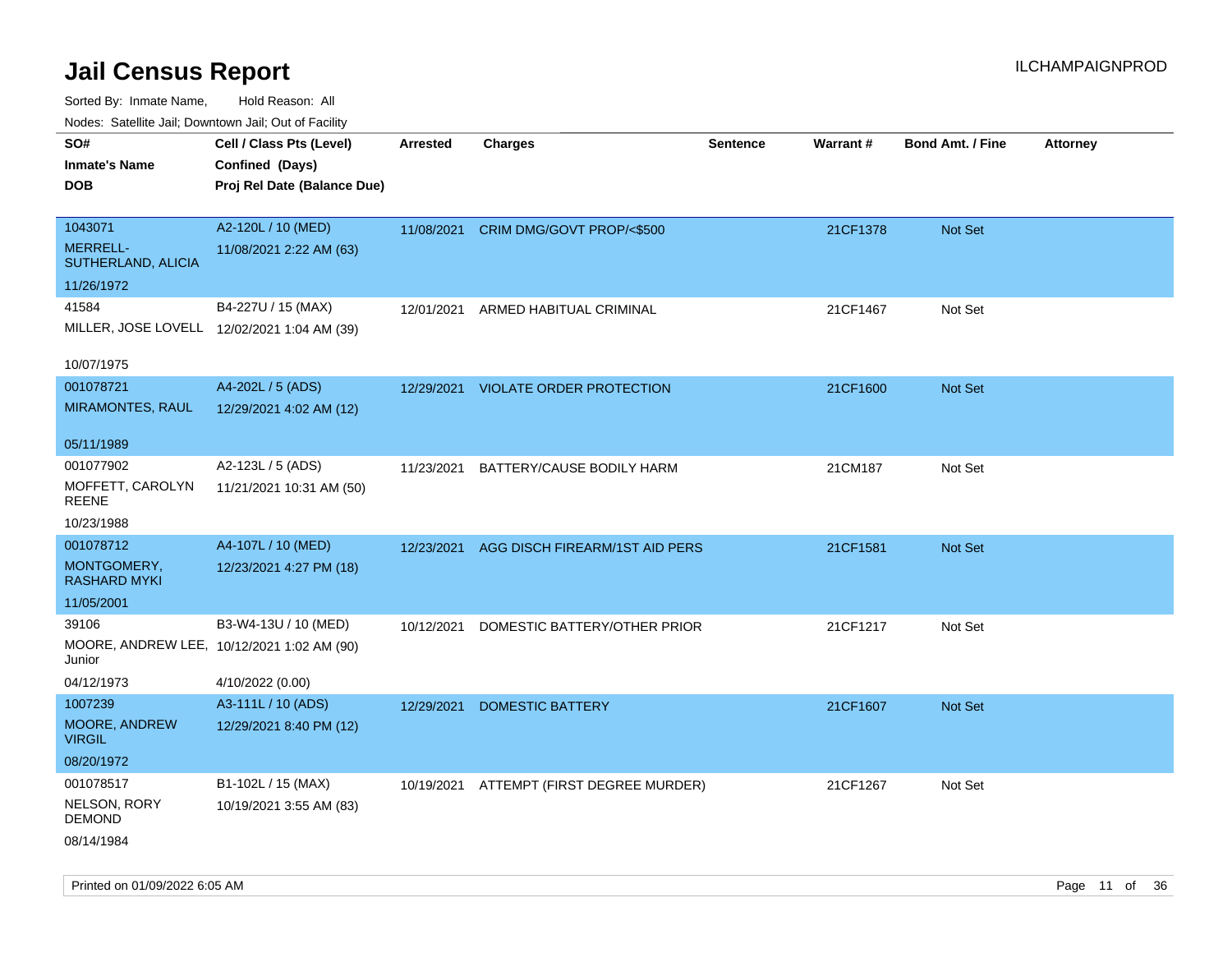| rougs. Calcinic Jan, Downtown Jan, Out of Facility |                             |                 |                                          |                 |                 |                         |                 |
|----------------------------------------------------|-----------------------------|-----------------|------------------------------------------|-----------------|-----------------|-------------------------|-----------------|
| SO#                                                | Cell / Class Pts (Level)    | <b>Arrested</b> | <b>Charges</b>                           | <b>Sentence</b> | <b>Warrant#</b> | <b>Bond Amt. / Fine</b> | <b>Attorney</b> |
| <b>Inmate's Name</b>                               | Confined (Days)             |                 |                                          |                 |                 |                         |                 |
| <b>DOB</b>                                         | Proj Rel Date (Balance Due) |                 |                                          |                 |                 |                         |                 |
|                                                    |                             |                 |                                          |                 |                 |                         |                 |
| 55308                                              | BOOKH-6 / 15 (ADS)          |                 | 01/02/2022 RECEIVE/POSS/SELL STOLEN VEH  |                 | 2022CF7         | Not Set                 |                 |
| NIBBE, RYAN ARRON                                  | 01/03/2022 11:43 PM (7)     |                 |                                          |                 |                 |                         |                 |
| 07/13/1979                                         |                             |                 |                                          |                 |                 |                         |                 |
| 1073913                                            | A1-226U / 5 (MIN)           | 12/16/2021      | <b>RESIDENTIAL BURGLARY</b>              |                 | 21CF1537        | 100.00                  |                 |
| OSBORNE, NICHOLE                                   | 12/16/2021 4:17 AM (25)     | 12/16/2021      | CRIMINAL TRESPASS TO VEHICLES            |                 | 2021CM423       | 1500.00                 |                 |
| <b>MARIE</b>                                       |                             |                 |                                          |                 |                 |                         |                 |
| 06/22/1979                                         |                             |                 |                                          |                 |                 |                         |                 |
| 1013906                                            | BOOKF-2                     | 01/07/2022      | AGG ASLT/OP MOTOR VEH/STRUCK             |                 | 21CF1263        | 2500.00                 |                 |
| PARKER, QUDAYJAH                                   | 01/07/2022 1:55 PM (3)      | 01/07/2022      | LEAVING THE SCENE INVOLV VEHICLE         |                 | 21TR8526        | 5000.00                 |                 |
| LASHA                                              |                             | 01/07/2022      | <b>RECKLESS DRIVING</b>                  |                 | 21TR8525        | 5000.00                 |                 |
| 11/14/1993                                         |                             | 01/07/2022      | LEAVING THE SCENE INVOLV VEHICLE         |                 | 20TR4026        | 2500.00                 |                 |
| 61251                                              | A4-103L / 15 (ADS)          | 12/27/2021      | PRED CRIM SEX ASLT/VICTIM <13            |                 | 21CF651         | No Bond                 |                 |
| PETMECKY, JOHN<br><b>ROBERT</b>                    | 12/27/2021 1:52 PM (14)     |                 |                                          |                 |                 |                         |                 |
| 03/09/1983                                         |                             |                 |                                          |                 |                 |                         |                 |
| 001078357                                          | B2-T1-02L / 15 (MAX)        | 09/17/2021      | ARMED ROBBERY/ARMED W/FIREARM            |                 | 21CF1128        | <b>Not Set</b>          |                 |
| PETTIGREW, CAREY<br><b>CORNITRIAS DEOBLO</b>       | 09/17/2021 9:56 AM (115)    | 09/17/2021      | ARMED ROBBERY/ARMED W/FIREARM            |                 | 21CF1129        | <b>Not Set</b>          |                 |
| 08/31/1986                                         |                             | 09/17/2021      | ARMED ROBBERY/ARMED W/FIREARM            |                 | 21CF1230        | <b>Not Set</b>          |                 |
|                                                    |                             |                 |                                          |                 |                 |                         |                 |
| 999352<br>PIRLOT, JUSTIN LEE                       | B4-225L / 10 (MED)          | 09/09/2021      | VIOLATE OP/OTHER PRIOR                   | 2y (DOC)        |                 | Not Set                 |                 |
|                                                    | 09/09/2021 11:28 AM (123)   | 10/23/2021      | <b>FALSE REPORT OF OFFENSE</b>           |                 | 2019CF836       | 5000.00                 |                 |
| 11/08/1982                                         |                             |                 |                                          |                 |                 |                         |                 |
| 001077591                                          | A3-112L / 5 (ADS)           |                 | 01/06/2022 FIREARM/FOID INVALID/NOT ELIG | 42m (DOC)       | 2021CF782       | No Bond                 |                 |
| PYE, TRESHAUN<br><b>CORTEZ</b>                     |                             |                 |                                          |                 |                 |                         |                 |
| 05/01/2001                                         |                             |                 |                                          |                 |                 |                         |                 |
| 001078669                                          | B1-206U / 10 (MED)          | 12/10/2021      | AGG DISCHARGE FIREARM/BLDG/SCH           |                 | 21CF1507        | Not Set                 |                 |
| RANGEL, ADRIAN                                     | 12/10/2021 12:53 AM (31)    |                 |                                          |                 |                 |                         |                 |
| 11/25/2000                                         |                             |                 |                                          |                 |                 |                         |                 |
|                                                    |                             |                 |                                          |                 |                 |                         |                 |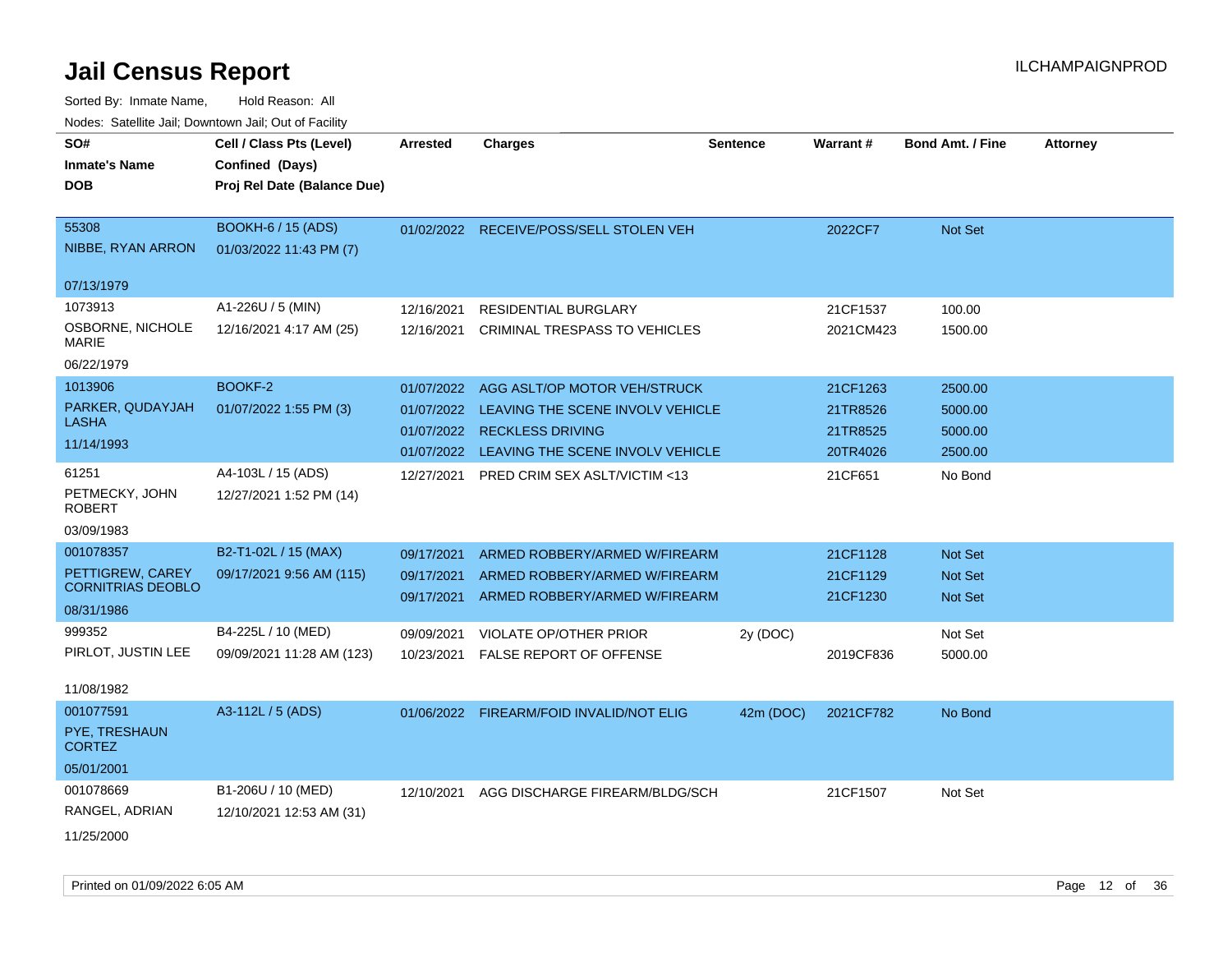| rouco. Calcinic Jan, Downtown Jan, Out of Facility |                                                                            |                          |                                                                     |                 |                     |                         |                 |
|----------------------------------------------------|----------------------------------------------------------------------------|--------------------------|---------------------------------------------------------------------|-----------------|---------------------|-------------------------|-----------------|
| SO#<br>Inmate's Name<br><b>DOB</b>                 | Cell / Class Pts (Level)<br>Confined (Days)<br>Proj Rel Date (Balance Due) | <b>Arrested</b>          | <b>Charges</b>                                                      | <b>Sentence</b> | <b>Warrant#</b>     | <b>Bond Amt. / Fine</b> | <b>Attorney</b> |
|                                                    |                                                                            |                          |                                                                     |                 |                     |                         |                 |
| 1069524<br>RAY-DAVIS, KAMARI<br><b>DAYVON</b>      | B4-224L / 15 (MAX)<br>08/09/2021 2:44 AM (154)                             |                          | 08/08/2021 MFG/DEL CANNABIS/30-500 GRAMS                            |                 | 21CF953             | <b>Not Set</b>          |                 |
| 03/30/2000                                         |                                                                            |                          |                                                                     |                 |                     |                         |                 |
| 1054023<br>REESE, LEA<br><b>DANNETTE</b>           | A2-220L / 5 (ADS)<br>01/06/2022 1:39 AM (4)                                | 01/05/2022               | MFG/DEL CANNABIS/500<2000 GR                                        |                 | 2014CF1569          | 10000.00                |                 |
| 09/17/1982                                         |                                                                            |                          |                                                                     |                 |                     |                         |                 |
| 45473<br>REXROAD, CALVIN<br>ALLEN                  | B1-202L / 15 (MAX)<br>11/23/2021 6:27 PM (48)                              | 11/23/2021<br>11/23/2021 | CHIL SEX OFFEN/RESIDE DAY CARE<br><b>VIOLATE SEX OFFENDER REGIS</b> |                 | 21CF1275<br>21CF546 | 10000.00<br>50000.00    |                 |
| 10/04/1970                                         |                                                                            |                          |                                                                     |                 |                     |                         |                 |
| 001078602<br>RICHARDSON,<br>JOHNNY LINDAL          | B1-201U / 10 (MED)<br>11/21/2021 10:00 AM (50)                             | 11/21/2021               | AGGRAVATED DOMESTIC BATTERY                                         |                 | 21CF1428            | Not Set                 |                 |
| 06/27/2000                                         |                                                                            |                          |                                                                     |                 |                     |                         |                 |
| 001077783                                          | A3-113L / 10 (ADS)                                                         |                          | 01/05/2022 AGGRAVATED BATTERY                                       |                 | 21CF325             | Not Set                 |                 |
| RIVERA, DARYL<br><b>ANTONIO</b>                    | 01/05/2022 4:20 PM (5)                                                     |                          |                                                                     |                 |                     |                         |                 |
| 11/14/1981                                         |                                                                            |                          |                                                                     |                 |                     |                         |                 |
| 979485                                             | A3-213U / 15 (ADS)                                                         | 03/12/2021               | PRED CRIM SEX ASLT/VICTIM <13                                       |                 | 21CF282             | Not Set                 |                 |
| ANTHONY                                            | RODRIGUEZ, JOSHUA 03/12/2021 1:57 PM (304)                                 |                          |                                                                     |                 |                     |                         |                 |
| 04/06/1990                                         |                                                                            |                          |                                                                     |                 |                     |                         |                 |
| 61330                                              | B4-123L / 15 (MAX)                                                         | 12/01/2021               | ARMED HABITUAL CRIMINAL                                             |                 | 21CF1473            | <b>Not Set</b>          |                 |
| <b>RUFFIN, JONATHON</b><br>CECIL                   | 12/01/2021 5:34 AM (40)                                                    | 12/01/2021               | <b>PAROLE REVOCATION</b>                                            |                 | CH2107545           | No Bond                 |                 |
| 05/10/1984                                         |                                                                            |                          |                                                                     |                 |                     |                         |                 |
| 1071161                                            | B4-124L / 15 (MAX)                                                         | 08/18/2021               | DELIVERY OF OR POSSESSION OF W/INT                                  |                 | 21CF1008            | No Bond                 |                 |
| SANDERS, MARKELL<br>LAMAR                          | 08/18/2021 6:18 PM (145)                                                   |                          |                                                                     |                 |                     |                         |                 |
| 02/02/2000                                         |                                                                            |                          |                                                                     |                 |                     |                         |                 |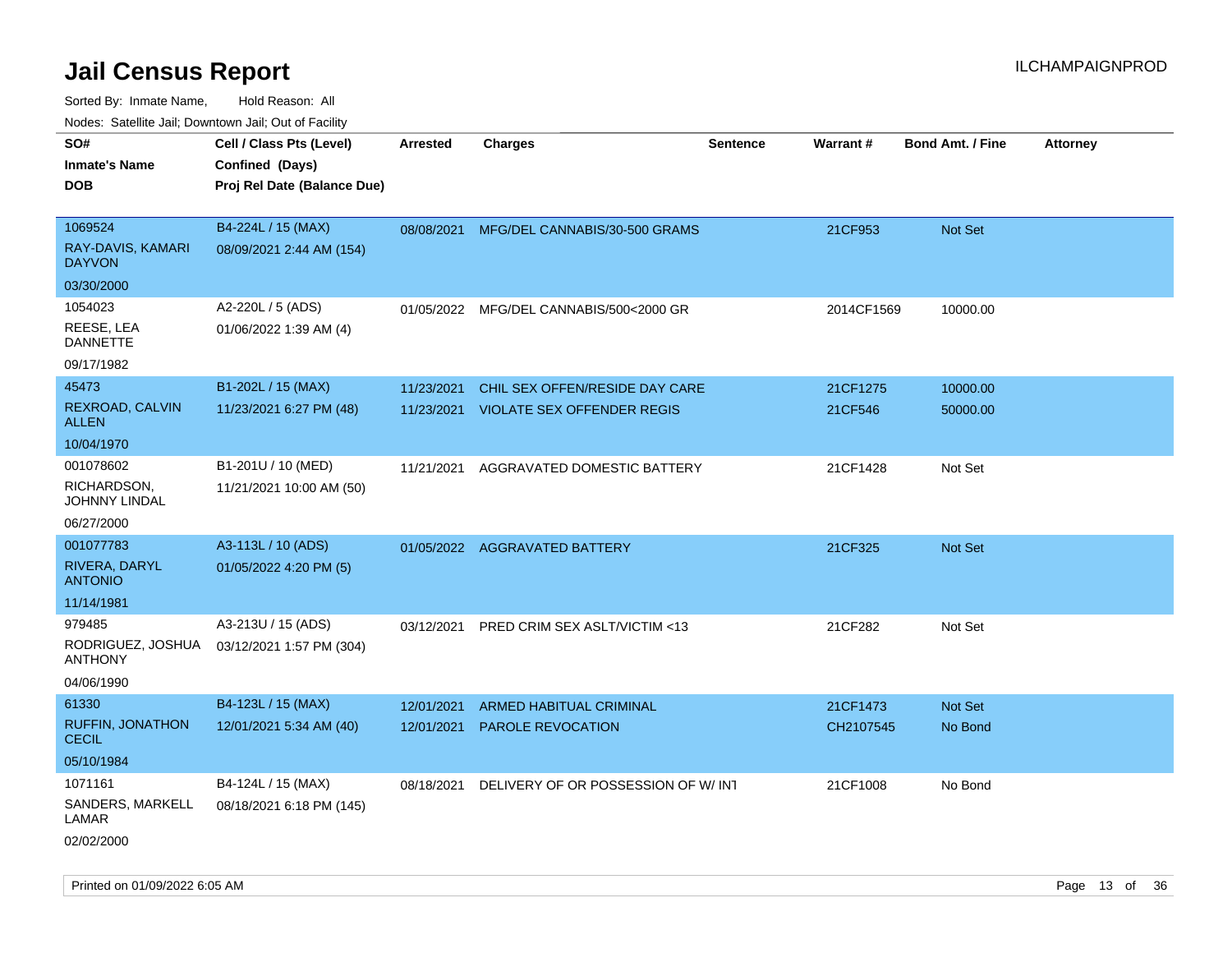Sorted By: Inmate Name, Hold Reason: All Nodes: Satellite Jail; Downtown Jail; Out of Facility

| SO#<br><b>Inmate's Name</b>                             | Cell / Class Pts (Level)                                             | <b>Arrested</b>                        | <b>Charges</b>                                                                             | <b>Sentence</b>     | Warrant#                               | <b>Bond Amt. / Fine</b>        | <b>Attorney</b> |
|---------------------------------------------------------|----------------------------------------------------------------------|----------------------------------------|--------------------------------------------------------------------------------------------|---------------------|----------------------------------------|--------------------------------|-----------------|
| <b>DOB</b>                                              | Confined (Days)<br>Proj Rel Date (Balance Due)                       |                                        |                                                                                            |                     |                                        |                                |                 |
| 1047469<br><b>ALLEN</b>                                 | B3-W5-18L / 10 (MED)<br>SCHINDLER, RICHARD 07/03/2021 10:25 PM (191) | 07/03/2021                             | <b>CRIMINAL SEX ASSAULT/CONSENT</b>                                                        | 2y/6m (DOC) 21CF773 |                                        | Not Set                        |                 |
| 10/16/1979                                              |                                                                      |                                        |                                                                                            |                     |                                        |                                |                 |
| 52386<br>SCOTT, SHONELL<br>LYNN<br>01/20/1981           | BOOKF-2<br>01/09/2022 12:19 AM (1)                                   | 01/08/2022<br>01/08/2022               | POSS CAN/>30-100 GRAM/1ST<br>POSSESSION OF STOLEN FIREARM                                  |                     | 2022CMAWOW<br>2022CFAWOW               | Not Set<br>Not Set             |                 |
| 001078698<br>SIDES, BRIAN KEITH                         | B3-W3-10L / 5 (MIN)<br>12/20/2021 4:23 PM (21)                       | 12/20/2021                             | DIRECT CRIMINAL CONTEMPT                                                                   |                     | 2019F44                                | No Bond                        |                 |
| 12/08/1969                                              |                                                                      |                                        |                                                                                            |                     |                                        |                                |                 |
| 47195<br>SIMMONS, JAMES<br><b>ROBERT</b><br>03/13/1975  | A3-215U / 5 (ADS)<br>12/27/2021 8:42 AM (14)                         | 12/27/2021<br>12/28/2021<br>12/28/2021 | <b>RESIDENTIAL BURGLARY</b><br>FORGERY/ISSUE DOCUMENT/1 UPC<br><b>RESIDENTIAL BURGLARY</b> |                     | 2020CF1222<br>2021CF1595<br>2021CF1596 | 10000.00<br>Not Set<br>Not Set |                 |
| 001078441                                               | BOOKF-1 / 15 (ADS)                                                   | 10/01/2021                             | ARMED HABITUAL CRIMINAL                                                                    |                     | 21CF1182                               | <b>Not Set</b>                 |                 |
| SINGLETON, CORRIE<br><b>DERRELL</b>                     | 10/01/2021 12:36 PM (101)                                            | 12/20/2021                             | SPEEDING 26-34 MPH OVER LIMIT                                                              |                     | 2021TR2701                             | 1000.00                        |                 |
| 05/07/1983                                              |                                                                      |                                        |                                                                                            |                     |                                        |                                |                 |
| 707102<br>SKILLINGS, DANIEL<br><b>LEE</b>               | A4-205L / 5 (ADS)<br>01/06/2022 4:36 PM (4)                          | 01/06/2022                             | RESIST/OBSTRUCTING A PEACE OFFICEI                                                         |                     | 2019-CM-164                            | No Bond                        |                 |
| 04/24/1979                                              | 1/20/2022 (0.00)                                                     |                                        |                                                                                            |                     |                                        |                                |                 |
| 001078732<br>SPANGLO, ANGELO<br><b>JOSEPH</b>           | A4-104L / 5 (ADS)<br>01/03/2022 11:09 AM (7)                         |                                        | 01/03/2022 DRIVING ON REVOKED LICENSE                                                      |                     | 2021TR6406                             | No Bond                        |                 |
| 06/26/1965                                              | 1/12/2022 (0.00)                                                     |                                        |                                                                                            |                     |                                        |                                |                 |
| 001077770<br>STOFFLE, KELLY ANNE 01/06/2022 3:14 PM (4) | A2-221U / 5 (MIN)                                                    | 01/06/2022                             | <b>RESIDENTIAL BURGLARY</b>                                                                |                     | 21CF319                                | Not Set                        |                 |

04/12/1989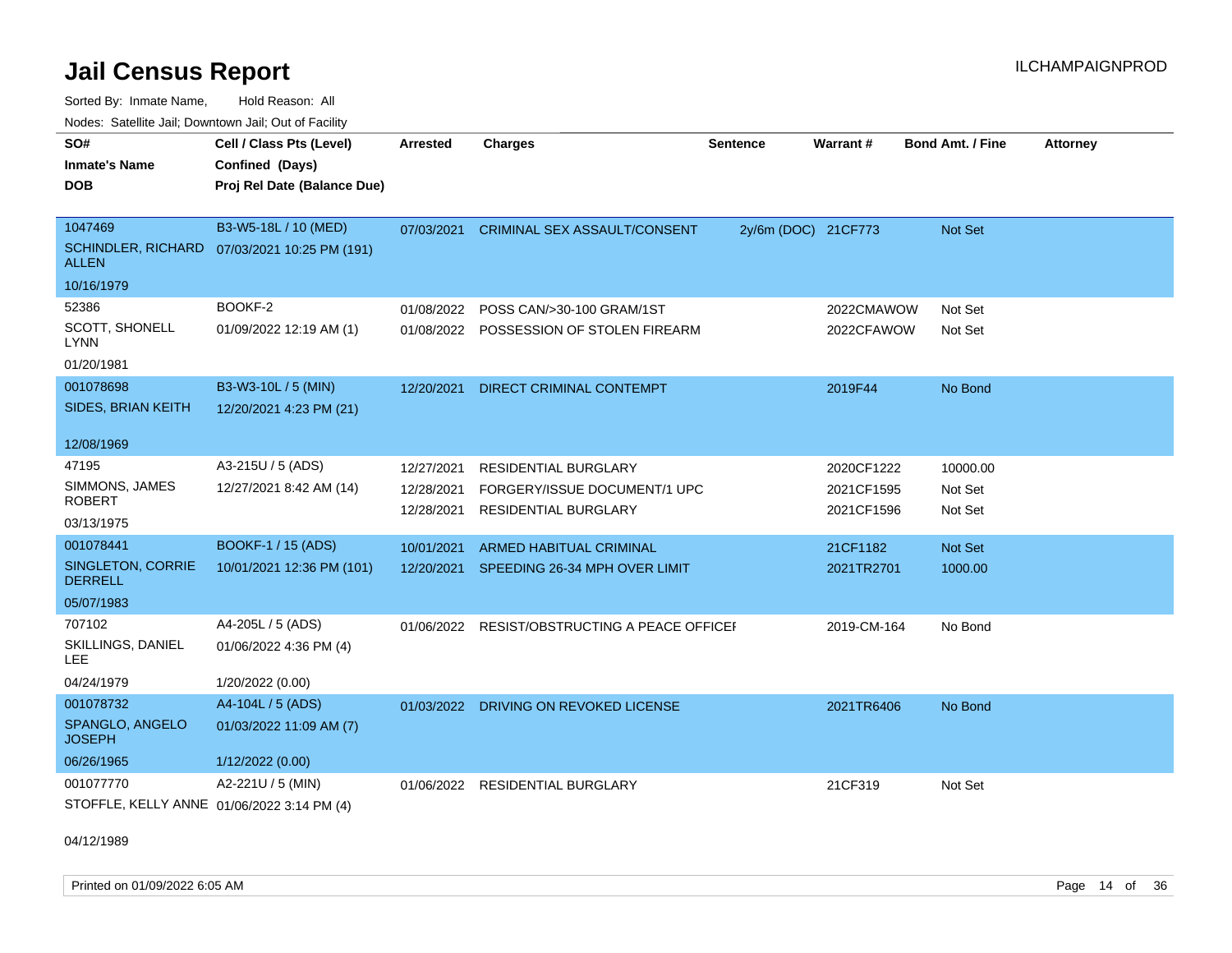| SO#<br><b>Inmate's Name</b><br><b>DOB</b>     | Cell / Class Pts (Level)<br>Confined (Days)<br>Proj Rel Date (Balance Due) | <b>Arrested</b> | <b>Charges</b>                            | <b>Sentence</b> | <b>Warrant#</b> | <b>Bond Amt. / Fine</b> | <b>Attorney</b> |
|-----------------------------------------------|----------------------------------------------------------------------------|-----------------|-------------------------------------------|-----------------|-----------------|-------------------------|-----------------|
| 38305<br>STOVER, JOSH<br><b>ANDREW</b>        | B2-T2-06L / 10 (SPH)<br>03/18/2020 10:24 AM (663)                          | 03/18/2020      | <b>CRIMINAL SEXUAL ABUSE</b>              |                 | 20CF-343        | 500000.00               |                 |
| 08/18/1973                                    |                                                                            |                 |                                           |                 |                 |                         |                 |
| 001078742                                     | BOOKF-2                                                                    | 01/08/2022      | <b>RETAIL THEFT</b>                       |                 | 21CMAWOW        | Not Set                 |                 |
| TAYLOR, ERIKA LYNN                            | 01/08/2022 9:04 AM (2)                                                     |                 | 01/08/2022 CRIM DAMAGE TO PROPERTY <\$500 |                 | 21CMAWOW        | Not Set                 |                 |
| 04/09/1996                                    |                                                                            |                 | 01/08/2022 AGGRAVATED BATTERY             |                 | 21CFAWOW        | Not Set                 |                 |
| 962484                                        | A3-115L / 10 (ADS)                                                         | 12/29/2021      | <b>AGGRAVATED DOMESTIC BATTERY</b>        |                 | 21CF1608        | Not Set                 |                 |
| TAYLOR, VINCENT<br><b>REGINALD</b>            | 12/29/2021 7:23 AM (12)                                                    |                 |                                           |                 |                 |                         |                 |
| 11/03/1988                                    |                                                                            |                 |                                           |                 |                 |                         |                 |
| 001078471                                     | B4-127U / 10 (MED)                                                         | 10/11/2021      | AGG UUW/VEHICLE/<21                       |                 | 21CF1210        | 100.00                  |                 |
| THATCH, OMARION<br><b>DIAMONTE</b>            | 10/11/2021 1:26 AM (91)                                                    |                 |                                           |                 |                 |                         |                 |
| 09/05/2003                                    |                                                                            |                 |                                           |                 |                 |                         |                 |
| 32058                                         | B4-123U / 15 (MAX)                                                         | 06/14/2021      | <b>AGG DISCH FIREARM</b>                  |                 | 21CF690         | Not Set                 |                 |
| THOMPSON, STEVEN<br><b>ONEAL</b>              | 06/14/2021 6:44 AM (210)                                                   |                 |                                           |                 |                 |                         |                 |
| 03/14/1969                                    |                                                                            |                 |                                           |                 |                 |                         |                 |
| 32910                                         | B3-W2-08L / 10 (MED)                                                       | 10/04/2021      | DOM BTRY/HARM/1-2 PRECONV                 |                 | 21CF1189        | Not Set                 |                 |
| TULL, CHRISTOPHER<br><b>MICHAEL</b>           | 10/04/2021 10:53 PM (98)                                                   |                 |                                           |                 |                 |                         |                 |
| 04/02/1971                                    |                                                                            |                 |                                           |                 |                 |                         |                 |
| 1052810                                       | A4-101L / 10 (ADS)                                                         |                 | 01/01/2022 AGGRAVATED DOMESTIC BATTERY    |                 | 2022CF2         | No Bond                 |                 |
| <b>WALKER, DESMOND</b><br><b>JEROME</b>       | 01/01/2022 2:16 AM (9)                                                     |                 |                                           |                 |                 |                         |                 |
| 08/05/1987                                    |                                                                            |                 |                                           |                 |                 |                         |                 |
| 1070737                                       | A1-126L / 15 (MAX)                                                         | 10/14/2021      | AGG KIDNAPG/<13/INTEL DISABL              |                 | 2020CF418       | 250000.00               |                 |
| <b>WASHINGTON,</b><br><b>JASTINA VIRGINIA</b> | 10/14/2021 12:02 PM (88)                                                   |                 |                                           |                 |                 |                         |                 |
| 04/11/2000                                    |                                                                            |                 |                                           |                 |                 |                         |                 |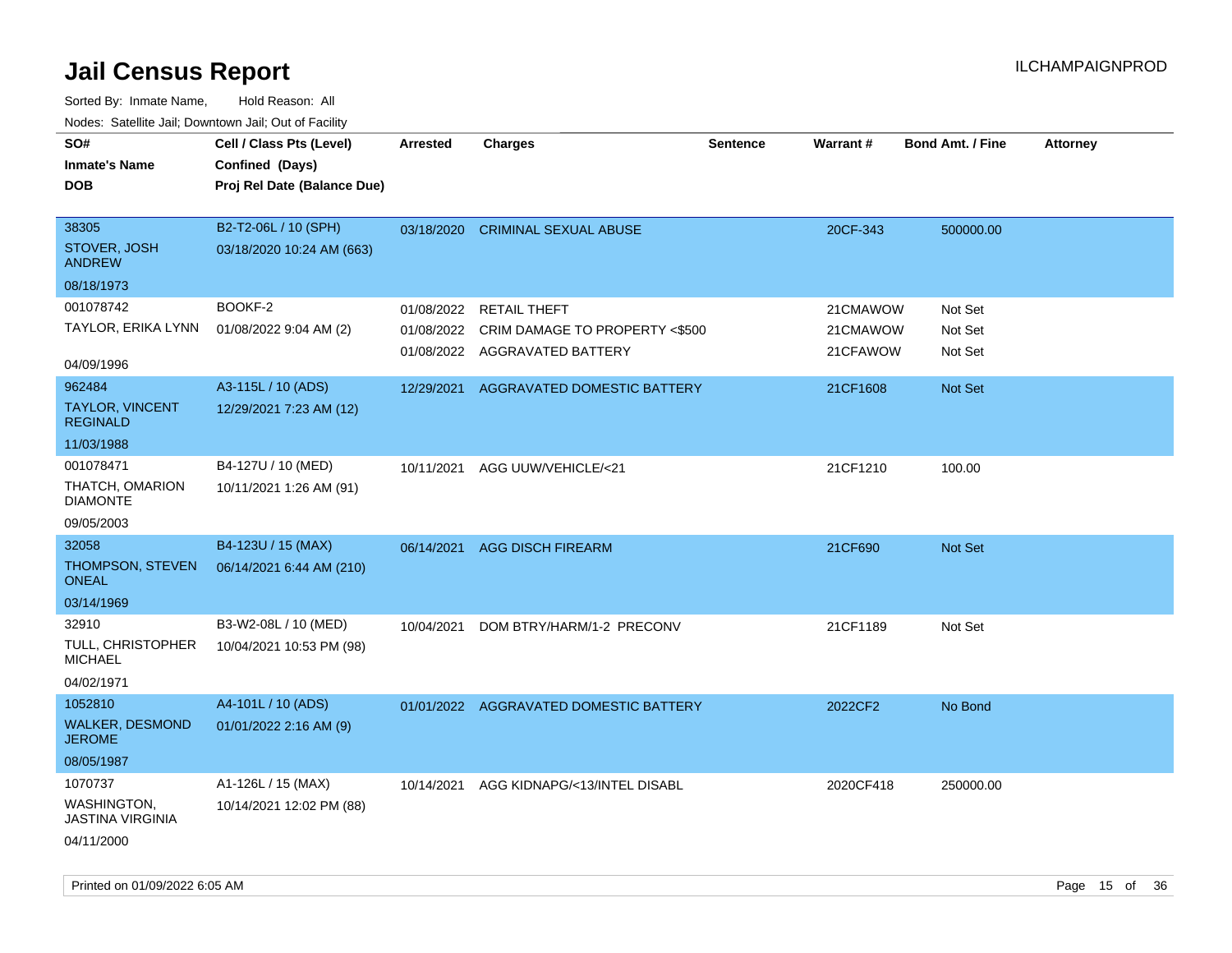| ivouss. Saleline Jali, Downtown Jali, Out of Facility |                                              |                      |                                |                 |            |                         |                 |
|-------------------------------------------------------|----------------------------------------------|----------------------|--------------------------------|-----------------|------------|-------------------------|-----------------|
| SO#                                                   | Cell / Class Pts (Level)                     | Arrested             | <b>Charges</b>                 | <b>Sentence</b> | Warrant#   | <b>Bond Amt. / Fine</b> | <b>Attorney</b> |
| <b>Inmate's Name</b>                                  | Confined (Days)                              |                      |                                |                 |            |                         |                 |
| DOB                                                   | Proj Rel Date (Balance Due)                  |                      |                                |                 |            |                         |                 |
|                                                       |                                              |                      |                                |                 |            |                         |                 |
| 001077889                                             | A4-201L / 10 (ADS)                           |                      | 01/03/2022 DOMESTIC BATTERY    |                 | 2022CF14   | No Bond                 |                 |
| <b>WASHINGTON,</b><br><b>MALCOLM LEGEIE</b>           | 01/03/2022 8:24 PM (7)                       |                      |                                |                 |            |                         |                 |
| 08/17/1995                                            |                                              |                      |                                |                 |            |                         |                 |
| 977140                                                | B1-203L / 10 (MED)                           | 10/24/2021           | ARMED HABITUAL CRIMINAL        |                 | 21CF1289   | Not Set                 |                 |
| WEBSTER, DERRIAL<br><b>DEVON</b>                      | 10/24/2021 2:46 AM (78)                      |                      |                                |                 |            |                         |                 |
| 01/14/1990                                            |                                              |                      |                                |                 |            |                         |                 |
| 59778                                                 | BOOKH-3                                      | 01/07/2022 AGG DUI/3 |                                |                 | 20CF1101   | 10000.00                |                 |
| <b>WERNIGK, TIMOTHY</b><br><b>REINHART</b>            | 01/07/2022 2:45 PM (3)                       |                      |                                |                 |            |                         |                 |
| 09/05/1980                                            |                                              |                      |                                |                 |            |                         |                 |
| 001078328                                             | B1-207U / 15 (MAX)                           | 08/30/2021           | FELON POSS/USE WEAPON/FIREARM  |                 | 21CF1045   | Not Set                 |                 |
| WHITE, JUSTIN<br><b>STEVEN</b>                        | 08/30/2021 10:48 AM (133)                    |                      |                                |                 |            |                         |                 |
| 10/25/1995                                            |                                              |                      |                                |                 |            |                         |                 |
| 54212                                                 | A3-214L / 10 (MED)                           | 12/21/2021           | ARMED VIOLENCE/CATEGORY I      |                 | 21CF1576   | Not Set                 |                 |
| <b>WHITLOCK, GEORGE</b>                               | 12/21/2021 1:20 PM (20)                      | 12/21/2021           | RECEIVE/POSS/SELL STOLEN VEH   |                 | 2021CF669  | 10000.00                |                 |
| <b>ABRAM</b>                                          |                                              | 12/21/2021           | VIOLATE ORDER PROTECTION       |                 | 2021CM391  | 1000.00                 |                 |
| 11/10/1978                                            |                                              | 12/21/2021           | OBSTRUCT JUST/DESTROY EVIDENCE |                 | 2021CF1223 | 700.00                  |                 |
| 001078740                                             | BOOKH-8                                      |                      | 01/06/2022 PAROLE REVOCATION   |                 | CH2200093  | No Bond                 |                 |
| WHITMORE, GARY                                        | 01/06/2022 10:36 AM (4)                      |                      |                                |                 |            |                         |                 |
| 12/30/1969                                            |                                              |                      |                                |                 |            |                         |                 |
| 001078709                                             | A3-212L / 15 (MAX)                           | 12/22/2021           | ARMED VIOLENCE/CATEGORY I      |                 | 21CF1586   | <b>Not Set</b>          |                 |
|                                                       | WILLIAMS, DAVID LEE 12/22/2021 11:00 AM (19) |                      |                                |                 |            |                         |                 |
|                                                       |                                              |                      |                                |                 |            |                         |                 |
| 12/18/1989                                            |                                              |                      |                                |                 |            |                         |                 |
| 1019420                                               | B1-105L / 10 (MED)                           | 12/14/2021           | METH MANUFACTURING/15<100 GR   | 8y (DOC)        | 21CF205    | No Bond                 |                 |
| WILLIAMS,                                             | 12/14/2021 1:56 PM (27)                      |                      |                                |                 |            |                         |                 |
| <b>MARSHAWN ANTONIO</b>                               |                                              |                      |                                |                 |            |                         |                 |
| 06/02/1994                                            |                                              |                      |                                |                 |            |                         |                 |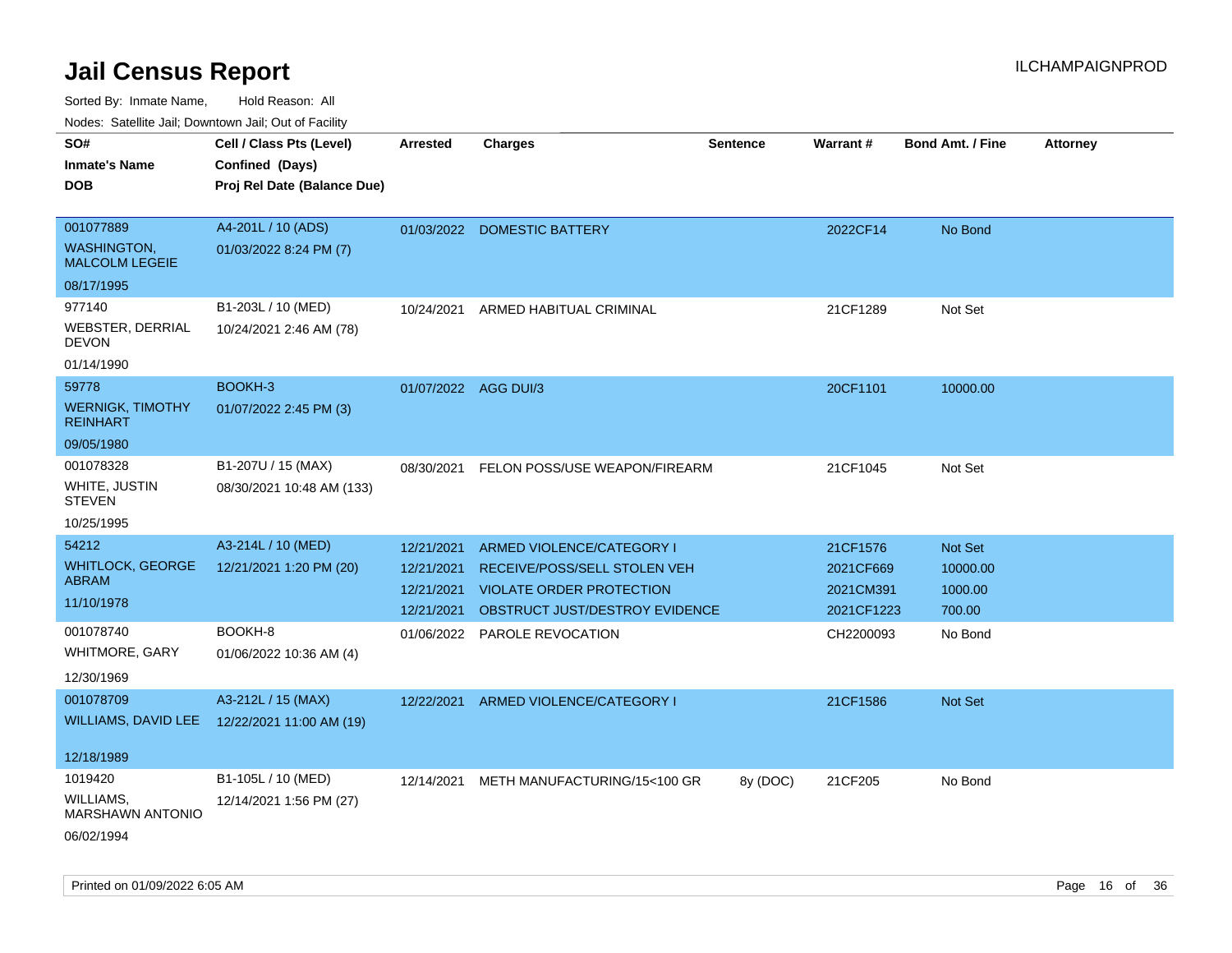| SO#                                      | Cell / Class Pts (Level)    | Arrested          | <b>Charges</b>                 | <b>Sentence</b> | Warrant#    | <b>Bond Amt. / Fine</b> | <b>Attorney</b> |
|------------------------------------------|-----------------------------|-------------------|--------------------------------|-----------------|-------------|-------------------------|-----------------|
| <b>Inmate's Name</b>                     | Confined (Days)             |                   |                                |                 |             |                         |                 |
| <b>DOB</b>                               | Proj Rel Date (Balance Due) |                   |                                |                 |             |                         |                 |
|                                          |                             |                   |                                |                 |             |                         |                 |
| 638552                                   | B2-DR / 5 (SPH)             | 10/07/2021        | CHILD PORNOGRAPHY/PHOTOGRAPH   |                 | 2021CF1207  | No Bond                 |                 |
| <b>WILLIAMS, MICHAEL</b><br><b>JAMES</b> | 10/07/2021 12:20 PM (95)    |                   |                                |                 |             |                         |                 |
| 03/29/1964                               |                             |                   |                                |                 |             |                         |                 |
| 1066370                                  | B1-101L / 15 (MAX)          | 07/28/2021        | ARMED VIOLENCE/CATEGORY III    |                 | 2021 CF 882 | Not Set                 |                 |
| <b>WILLIAMS, REONTE</b><br><b>REMIR</b>  | 07/28/2021 5:40 AM (166)    |                   |                                |                 |             |                         |                 |
| 05/14/1999                               |                             |                   |                                |                 |             |                         |                 |
| 001078711                                | A3-116L / 10 (MED)          | 12/22/2021        | AGG DISCHARGE FIREARM/OCC BLDG |                 | 21CF1585    | Not Set                 |                 |
| <b>WILLIS, RANDY</b><br><b>RAMEEL</b>    | 12/22/2021 4:15 PM (19)     |                   |                                |                 |             |                         |                 |
| 09/10/2003                               |                             |                   |                                |                 |             |                         |                 |
| <b>Total Satellite Jail: 129</b>         |                             | <b>Males: 108</b> | Unknown: 0<br>Females: 21      |                 |             |                         |                 |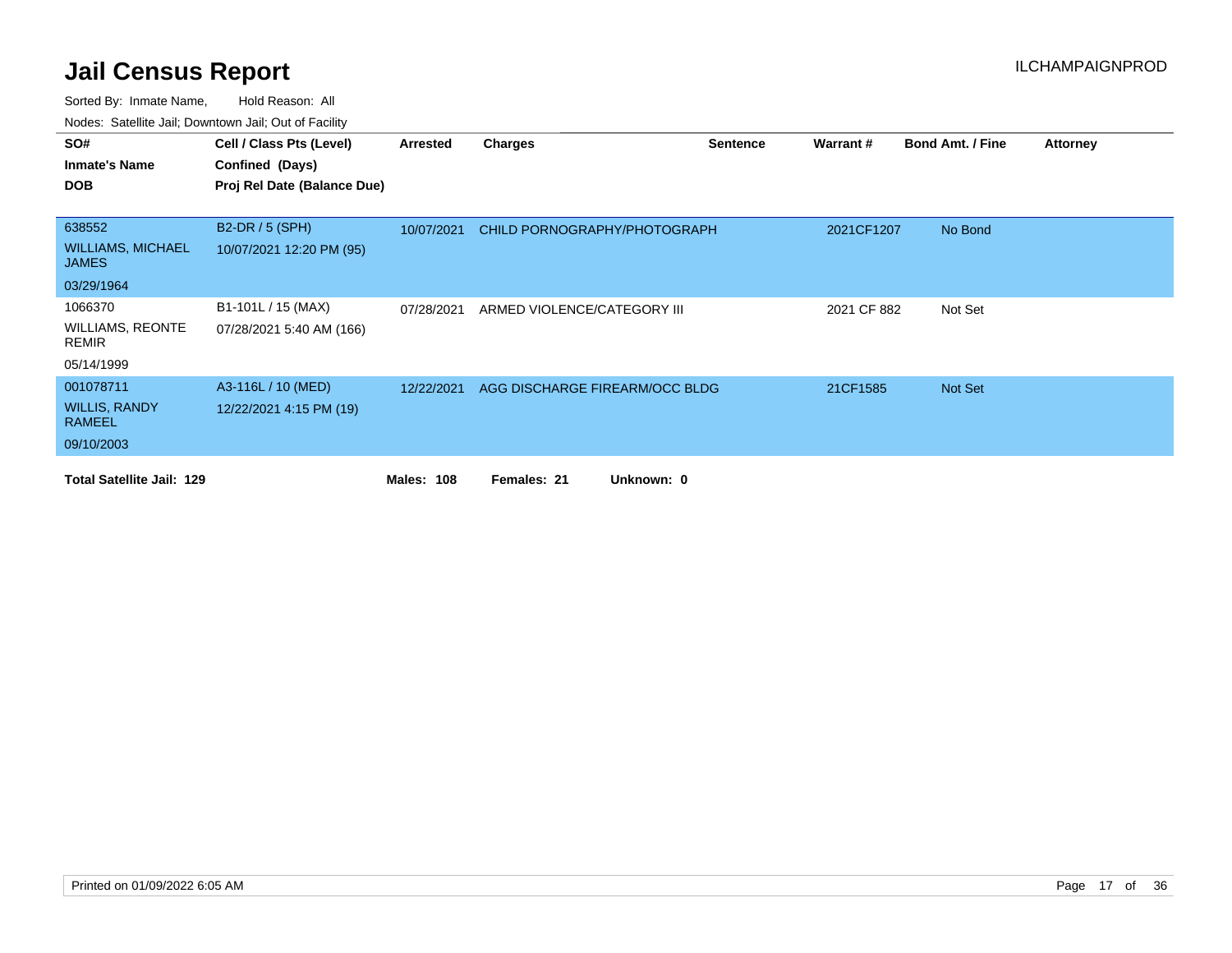|  |  | <b>Downtown Jail</b> |  |
|--|--|----------------------|--|

| SO#<br><b>Inmate's Name</b><br><b>DOB</b>                                                    | Cell / Class Pts (Level)<br>Confined (Days)<br>Proj Rel Date (Balance Due)            | <b>Arrested</b>                                      | <b>Charges</b>                                                                                                    | <b>Sentence</b> | Warrant#                                    | <b>Bond Amt. / Fine</b>                           | <b>Attorney</b> |
|----------------------------------------------------------------------------------------------|---------------------------------------------------------------------------------------|------------------------------------------------------|-------------------------------------------------------------------------------------------------------------------|-----------------|---------------------------------------------|---------------------------------------------------|-----------------|
| 1073165<br>ACKERMAN, CODY<br><b>JAMES</b><br>02/01/1989<br>969121<br><b>BECKLEY, ANTHONY</b> | G4L / 5 (MIN)<br>04/30/2021 4:48 PM (255)<br>B1 / 15 (SPH)<br>11/25/2021 7:16 PM (46) | 04/30/2021<br>04/30/2021<br>05/03/2021<br>11/25/2021 | FORGERY/ISSUE/DELIVER DOCUMENT<br><b>BURGLARY</b><br>FORGERY/ISSUE/DELIVER DOCUMENT<br>CRIM TRESPASS TO RESIDENCE |                 | 19CF143<br>21CF516<br>2018CF689<br>21CF1444 | 75000.00<br>Not Set<br>2500.00 / 75.00<br>Not Set |                 |
| <b>PATRICK</b><br>06/30/1989                                                                 |                                                                                       |                                                      |                                                                                                                   |                 |                                             |                                                   |                 |
| 517915<br><b>BOXLEY, CHARLES</b><br><b>OMAR</b><br>01/10/1985                                | G5U / 5 (MIN)<br>08/03/2021 2:18 PM (160)                                             | 08/03/2021<br>08/03/2021<br>08/03/2021               | FORGERY/ISSUE/DELIVER DOCUMENT<br><b>BURGLARY</b><br><b>BURGLARY</b>                                              |                 | 21CF289<br>21CF679                          | No Bond<br>20000.00<br>20000.00                   |                 |
| 1027929<br><b>BROUGHTON, MARK</b><br>ANTHONY, Junior<br>02/15/1990                           | F6L / 15 (MAX)<br>12/18/2021 2:55 AM (23)                                             | 12/18/2021                                           | HOME INVASION/CAUSE INJURY                                                                                        |                 | 21CF1560                                    | No Bond                                           |                 |
| 1067476<br><b>BROWN, JAMES</b><br><b>BRONELL</b><br>01/08/1996                               | F5L / 10 (MED)<br>11/13/2021 2:35 AM (58)                                             | 11/13/2021<br>11/13/2021                             | AGG DOMESTIC BATTERY/STRANGLE<br><b>RESIDENTIAL BURGLARY</b>                                                      |                 | 20CF575<br>21CF385                          | 5000.00<br>25000.00                               |                 |
| 995432<br>BROWN, JAVON<br><b>SHANTEZ</b><br>10/14/1991                                       | H5L / 10 (ADS)<br>12/20/2021 2:06 AM (21)                                             | 12/20/2021                                           | FAIL TO RPT WKLY/NO FIXED ADDR                                                                                    |                 | 21CF1559                                    | Not Set                                           |                 |
| 1075941<br><b>BROWN, LIONEL</b><br><b>TERRELL</b><br>10/19/1981                              | G2L / 5 (MIN)<br>10/08/2021 5:16 PM (94)                                              | 10/08/2021                                           | <b>HARASS WITNESS/FAMILY MBR/REP</b>                                                                              |                 | 2021CF1188                                  | 500000.00                                         |                 |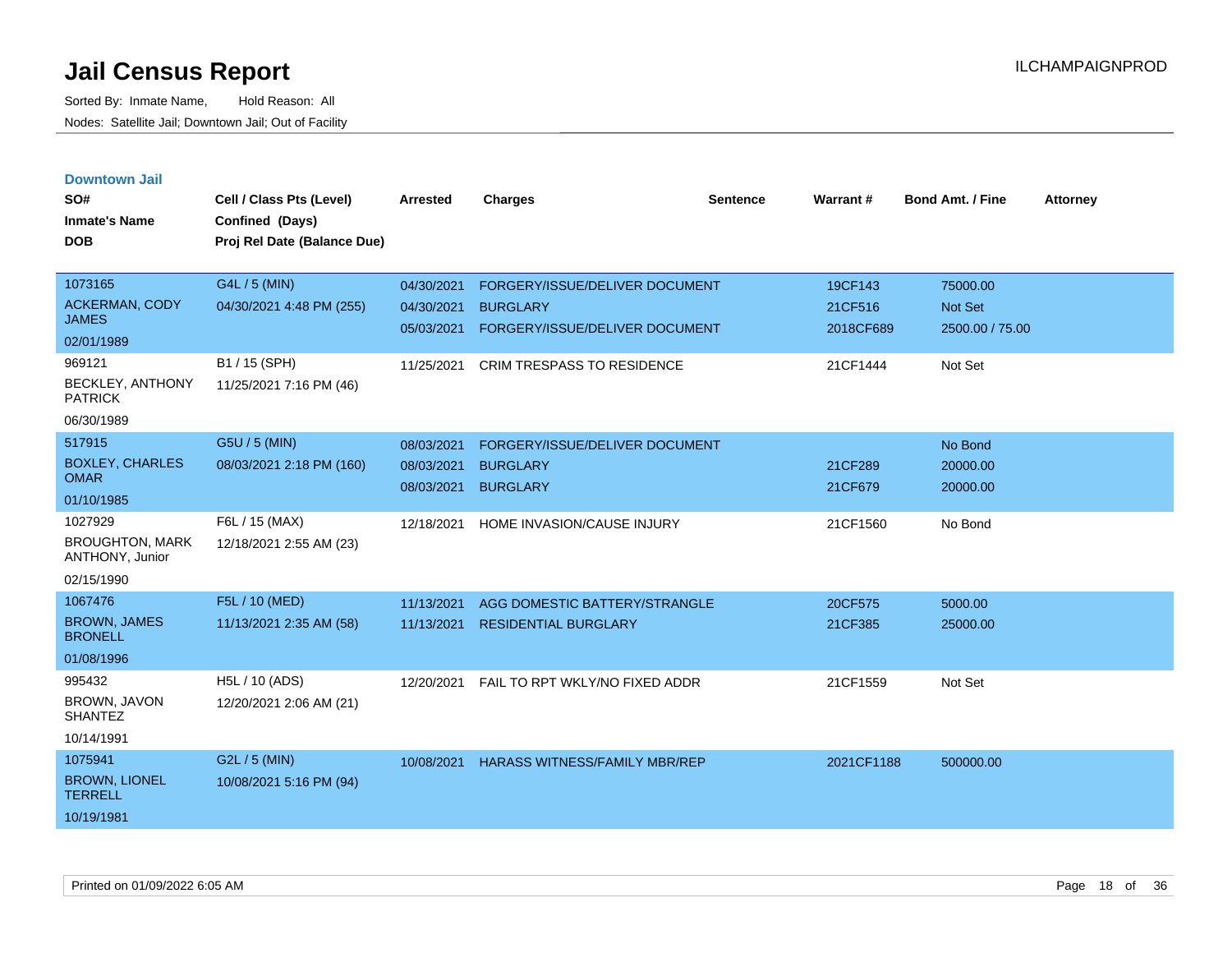Sorted By: Inmate Name, Hold Reason: All Nodes: Satellite Jail; Downtown Jail; Out of Facility

| roaco. Catolino dall, Downtown dall, Out of Fability |                             |                 |                                          |                 |           |                         |                 |
|------------------------------------------------------|-----------------------------|-----------------|------------------------------------------|-----------------|-----------|-------------------------|-----------------|
| SO#                                                  | Cell / Class Pts (Level)    | <b>Arrested</b> | <b>Charges</b>                           | <b>Sentence</b> | Warrant#  | <b>Bond Amt. / Fine</b> | <b>Attorney</b> |
| <b>Inmate's Name</b>                                 | Confined (Days)             |                 |                                          |                 |           |                         |                 |
| <b>DOB</b>                                           | Proj Rel Date (Balance Due) |                 |                                          |                 |           |                         |                 |
|                                                      |                             |                 |                                          |                 |           |                         |                 |
| 1068812                                              | F1L / 15 (MAX)              | 12/21/2021      | FELON POSS/USE FIREARM PRIOR             |                 | 21CF1568  | Not Set                 |                 |
| <b>BRYANT, DANNY</b><br><b>EUGENE</b>                | 12/21/2021 1:50 PM (20)     |                 | 12/21/2021 AGG DISCHARGE FIREARM/OCC VEH |                 | 21CF741   | Not Set                 |                 |
| 11/22/1989                                           |                             |                 |                                          |                 |           |                         |                 |
| 61904                                                | D4 / 15 (ADS)               | 10/23/2021      | <b>ROBBERY</b>                           |                 | 21CF1287  | Not Set                 |                 |
| <b>BURNETT, TIMOTHY</b><br><b>LYNN</b>               | 10/23/2021 5:43 PM (79)     |                 |                                          |                 |           |                         |                 |
| 09/09/1983                                           |                             |                 |                                          |                 |           |                         |                 |
| 1075361                                              | J6L / 5 (ADS)               | 04/16/2021      | <b>BURGLARY</b>                          |                 | 21CF414   | Not Set                 |                 |
| <b>COWART, TORREY</b><br><b>BENJAMEN, Junior</b>     | 04/16/2021 9:17 PM (269)    |                 |                                          |                 |           |                         |                 |
| 11/22/1987                                           |                             |                 |                                          |                 |           |                         |                 |
| 1076276                                              | $G1L / 5$ (MIN)             | 12/20/2021      | THEFT/CONTROL <\$500/PRIOR               | $2y/6m$ (DOC)   |           | Not Set                 |                 |
| COX, SEAN MICHAEL                                    | 12/20/2021 12:45 PM (21)    | 12/20/2021      | WARRANT OUT OF COUNTY                    |                 | 21CM99    | 3000.00                 |                 |
|                                                      |                             |                 |                                          |                 |           |                         |                 |
| 02/06/1985                                           |                             |                 |                                          |                 |           |                         |                 |
| 1067370                                              | E3L / 15 (MAX)              | 11/05/2021      | FIREARM/FOID INVALID/NOT ELIG            |                 | 21CF1370  | Not Set                 |                 |
| DAVIS, AUSTIN<br><b>CHRISTOPHER</b>                  | 11/06/2021 12:23 AM (65)    |                 |                                          |                 |           |                         |                 |
| 08/11/1997                                           |                             |                 |                                          |                 |           |                         |                 |
| 1066719                                              | E4L / 10 (MED)              | 06/09/2021      | AGG DOMESTIC BATTERY/STRANGLE            |                 | 21CF310   | 100000.00               |                 |
| DAVIS, TAVEON                                        | 06/09/2021 10:50 PM (215)   | 06/09/2021      | RET THEFT/DISP MERCH/>\$300              |                 | 19CF959   | 5000.00                 |                 |
| <b>CORNELIUS</b>                                     |                             | 06/09/2021      | RETAIL THEFT/DISP MERCH/<\$300           |                 | 19CM897   | 3000.00                 |                 |
| 12/21/1997                                           |                             |                 |                                          |                 |           |                         |                 |
| 001077214                                            | F9U / 15 (MAX)              | 12/20/2021      | <b>MURDER</b>                            |                 | 21CF1572  | Not Set                 |                 |
| DAVIS-MURDOCK,<br><b>ERION VASSHAD</b>               | 12/21/2021 10:13 AM (20)    | 12/22/2021      | PAROLE REVOCATION                        |                 | CH2107977 | Not Set                 |                 |
| 06/22/1998                                           |                             |                 |                                          |                 |           |                         |                 |
| 001078223                                            | G6L / 5 (MIN)               | 11/09/2021      | AGG DUI/NO VALID DL                      |                 | 21CF1382  | Not Set                 |                 |
| DIEGO-MATEO,<br><b>JOAQUIN</b>                       | 11/09/2021 10:52 PM (62)    |                 |                                          |                 |           |                         |                 |
| 01/23/2002                                           |                             |                 |                                          |                 |           |                         |                 |

Printed on 01/09/2022 6:05 AM **Page 19 of 36**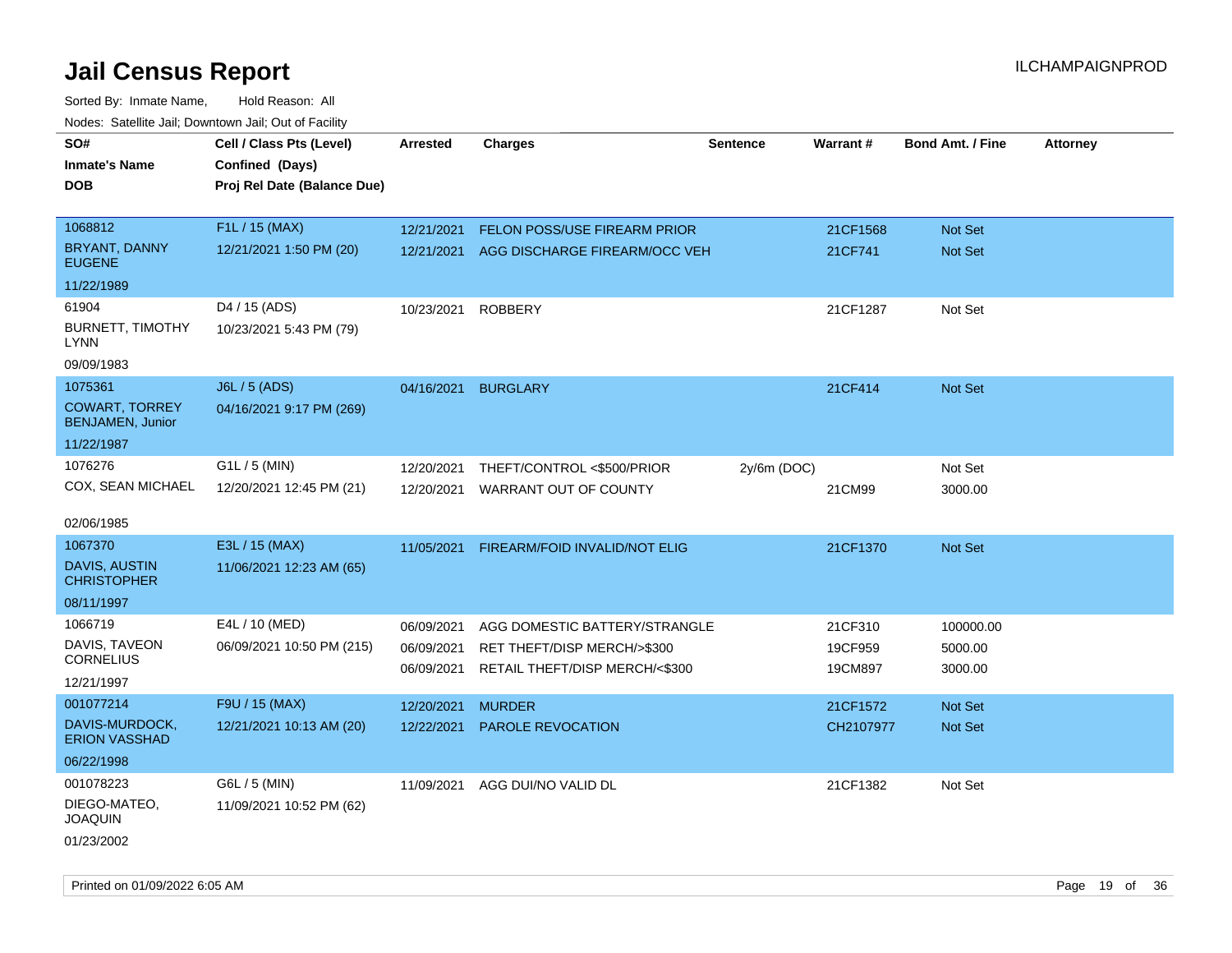Sorted By: Inmate Name, Hold Reason: All Nodes: Satellite Jail; Downtown Jail; Out of Facility

| roaco. Calcinio dan, Downtown dan, Out or Fabilit |                                              |                 |                                         |                 |            |                         |                 |
|---------------------------------------------------|----------------------------------------------|-----------------|-----------------------------------------|-----------------|------------|-------------------------|-----------------|
| SO#                                               | Cell / Class Pts (Level)                     | <b>Arrested</b> | <b>Charges</b>                          | <b>Sentence</b> | Warrant#   | <b>Bond Amt. / Fine</b> | <b>Attorney</b> |
| <b>Inmate's Name</b>                              | Confined (Days)                              |                 |                                         |                 |            |                         |                 |
| <b>DOB</b>                                        | Proj Rel Date (Balance Due)                  |                 |                                         |                 |            |                         |                 |
|                                                   |                                              |                 |                                         |                 |            |                         |                 |
| 571307                                            | J3L / 15 (ADS)                               | 09/14/2020      | <b>CRIM SEXUAL ABUSE/CONSENT</b>        |                 | 2020CF1026 | Not Set                 |                 |
| <b>DOMINGO-</b><br>CASTANEDA,                     | 09/14/2020 11:19 PM (483)                    | 09/14/2020      | <b>PRED CRIM SEX ASLT/VICTIM &lt;13</b> |                 | 2020CF1025 | <b>Not Set</b>          |                 |
| 09/29/1989                                        |                                              |                 |                                         |                 |            |                         |                 |
| 527379                                            | D6 / 15 (ADS)                                | 10/25/2021      | ARMED HABITUAL CRIMINAL                 |                 | 21CF1297   | Not Set                 |                 |
| DRAKE, MARCELL<br>DEON                            | 10/25/2021 5:05 PM (77)                      | 10/27/2021      | AGG DOMESTIC BATTERY/STRANGLE           |                 | 21CF1245   | Not Set                 |                 |
| 04/20/1987                                        |                                              |                 |                                         |                 |            |                         |                 |
| 959292                                            | K1 / 15 (ADS)                                | 04/01/2021      | ATTEMPT (FIRST DEGREE MURDER)           |                 | 2020CF565  | 2000000.00              |                 |
| DUNCAN, COREYON<br><b>ANTHONY</b>                 | 04/01/2021 8:46 PM (284)                     | 12/17/2021      | <b>MURDER</b>                           |                 | 21CF1542   | <b>Not Set</b>          |                 |
| 01/17/1989                                        |                                              |                 |                                         |                 |            |                         |                 |
| 43977                                             | $15/5$ (MIN)                                 | 12/20/2021      | AGG FLEEING POLICE/21 MPH OVER          |                 | 21CF1566   | Not Set                 |                 |
| <b>EMKES, DOUGLAS</b><br>ALAN                     | 12/20/2021 9:59 AM (21)                      | 12/20/2021      | PAROLE REVOCATION                       |                 |            | No Bond                 |                 |
| 06/08/1959                                        |                                              |                 |                                         |                 |            |                         |                 |
| 1053207                                           | K <sub>2</sub> / 15 (SPH)                    | 06/06/2019      | MURDER/INTENT TO KILL/INJURE            |                 | 2019-CF849 | 2000000.00              |                 |
| FAUST, JAQUAVEON<br>LAVELL                        | 06/06/2019 2:24 PM (949)                     |                 |                                         |                 |            |                         |                 |
| 07/25/1996                                        |                                              |                 |                                         |                 |            |                         |                 |
| 962759                                            | E6L / 5 (ADS)                                | 07/16/2021      | <b>METH DELIVERY&lt;5 GRAMS</b>         |                 | 21CF833    | Not Set                 |                 |
|                                                   | FINLEY, KEVIN DANTE 07/16/2021 9:44 PM (178) | 07/29/2021      | AGG CRIM SEX ASSAULT/FELONY             |                 | 21CF891    | No Bond                 |                 |
| 12/28/1988                                        |                                              |                 |                                         |                 |            |                         |                 |
| 524764                                            | G3L / 5 (MIN)                                | 09/18/2021      | METH DELIVERY/15<100 GRAMS              |                 | 21CF627    | 50000.00                |                 |
| <b>FISCUS, ROBERT</b><br><b>LOWELL</b>            | 09/18/2021 10:50 AM (114)                    |                 |                                         |                 |            |                         |                 |
| 02/17/1986                                        |                                              |                 |                                         |                 |            |                         |                 |
| 1068518                                           | G8U / 5 (MIN)                                | 12/16/2021      | <b>BURGLARY</b>                         |                 | 21CF54     | 10000.00                |                 |
| FULFORD, WILLIE                                   | 12/15/2021 11:16 PM (26)                     | 12/16/2021      | <b>BURGLARY</b>                         |                 | 21CF416    | 10000.00                |                 |
| Junior                                            |                                              | 12/16/2021      | <b>RESIST/OBSTRUCT WITH INJURY</b>      |                 | 21C370     | 5000.00                 |                 |
| 12/12/1963                                        |                                              |                 |                                         |                 |            |                         |                 |

Printed on 01/09/2022 6:05 AM Page 20 of 36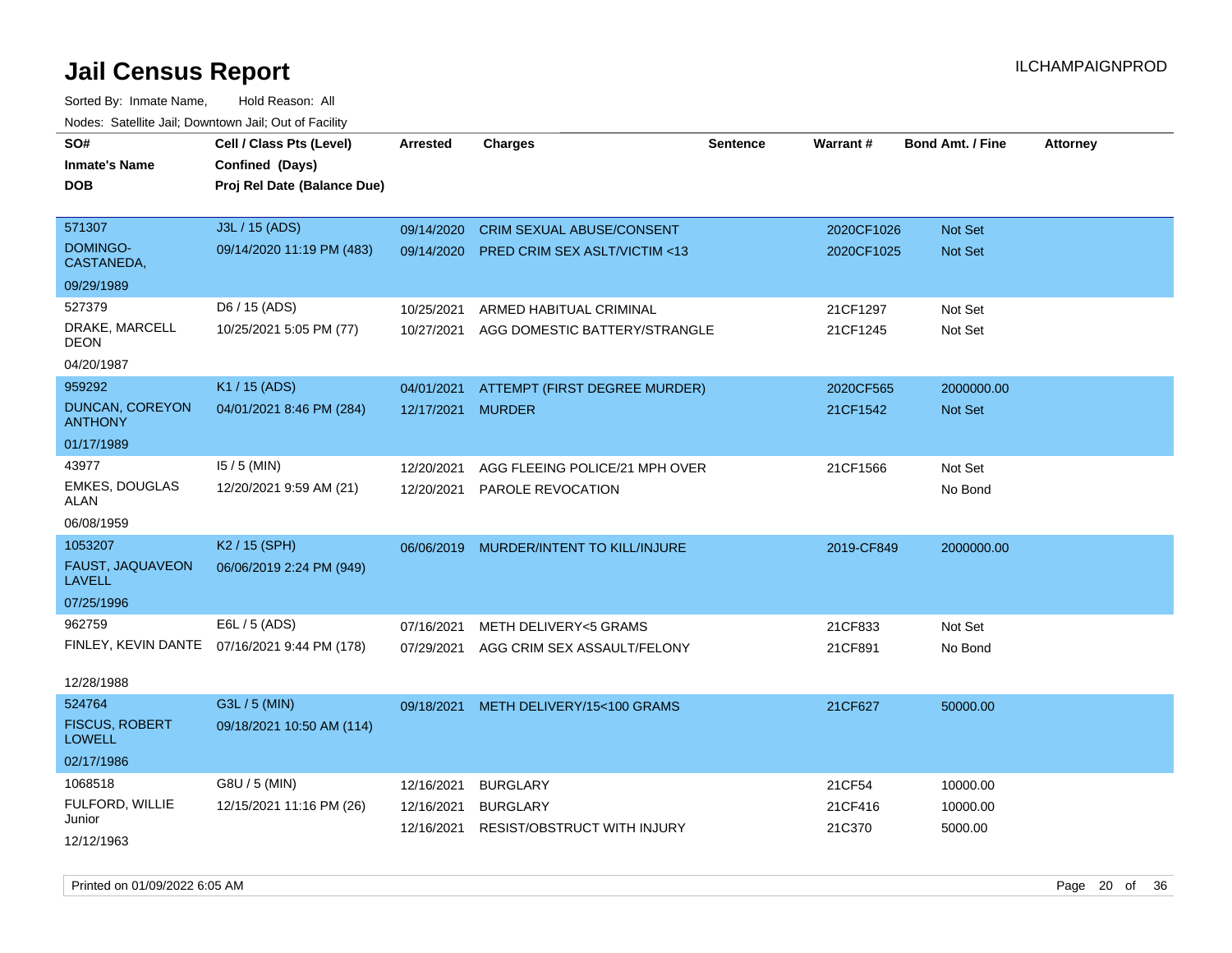Sorted By: Inmate Name, Hold Reason: All Nodes: Satellite Jail; Downtown Jail; Out of Facility

| rouco. Calcinic Jan, Downtown Jan, Out of Facility |                                             |                 |                                         |                 |           |                         |                 |
|----------------------------------------------------|---------------------------------------------|-----------------|-----------------------------------------|-----------------|-----------|-------------------------|-----------------|
| SO#                                                | Cell / Class Pts (Level)                    | <b>Arrested</b> | <b>Charges</b>                          | <b>Sentence</b> | Warrant#  | <b>Bond Amt. / Fine</b> | <b>Attorney</b> |
| Inmate's Name                                      | Confined (Days)                             |                 |                                         |                 |           |                         |                 |
| DOB                                                | Proj Rel Date (Balance Due)                 |                 |                                         |                 |           |                         |                 |
|                                                    |                                             |                 |                                         |                 |           |                         |                 |
| 1068917                                            | $H1L / 5$ (MIN)                             |                 | 08/11/2021 VIO ORDER/PRIOR VIO OF ORDER |                 | 21CF965   | Not Set                 |                 |
| <b>GARCIA, JUAN</b><br><b>CARLOS</b>               | 08/11/2021 9:24 PM (152)                    |                 |                                         |                 |           |                         |                 |
| 10/21/1997                                         |                                             |                 |                                         |                 |           |                         |                 |
| 32913                                              | I1 / 15 (ADS)                               | 12/03/2021      | <b>PRED CRIM SEX ASLT/VICTIM &lt;13</b> |                 | 21CF1481  | Not Set                 |                 |
| GROB, WARREN A,<br>Junior                          | 12/03/2021 4:24 PM (38)                     |                 |                                         |                 |           |                         |                 |
| 12/07/1950                                         |                                             |                 |                                         |                 |           |                         |                 |
| 1073611                                            | G3U / 5 (MIN)                               | 02/09/2021      | DELIVERY OF OR POSSESSION OF W/ INT     |                 | 21CF160   | Not Set                 |                 |
| <b>HAYES, CAMERON</b><br>TAYLOR MALEEK             | 02/09/2021 3:10 PM (335)                    | 02/09/2021      | MFG 15>100 GR ECSTASY/ANALOG            |                 | 21CF121   | 500000.00               |                 |
| 08/10/1998                                         |                                             |                 |                                         |                 |           |                         |                 |
| 544770                                             | D3 / 10 (MED)                               | 08/14/2021      | AGG DOMESTIC BATTERY/STRANGLE           |                 | 2021CF514 | 25000.00                |                 |
| HAYES, DEVON<br>JERMAINE                           | 08/14/2021 2:56 AM (149)                    | 08/14/2021      | AGGRAVATED DOMESTIC BATTERY             |                 | 21CF977   | No Bond                 |                 |
| 11/07/1987                                         |                                             |                 |                                         |                 |           |                         |                 |
| 972300                                             | F6U / 10 (MED)                              | 12/22/2021      | <b>RESIDENTIAL BURGLARY</b>             |                 | 18CF1691  | 25000.00                |                 |
| <b>HOLT, MICHAEL</b><br>TERRELL                    | 12/22/2021 8:36 AM (19)                     | 12/22/2021      | AGG CRIM SEX ABUSE/VICTIM <9            |                 | 19CF1277  | 250000.00               |                 |
| 12/25/1989                                         |                                             |                 |                                         |                 |           |                         |                 |
| 1063119                                            | J5L / 10 (MED)                              | 11/05/2021      | <b>BURGLARY</b>                         |                 | 2018CF877 | 10000.00                |                 |
| HUNT, KHALLEEL<br>MALIK                            | 11/05/2021 7:47 AM (66)                     |                 |                                         |                 |           |                         |                 |
| 03/28/1999                                         |                                             |                 |                                         |                 |           |                         |                 |
| 001077437                                          | F1U / 10 (MED)                              | 08/23/2021      | DOM BTRY/CONTACT/1-2 PRECONV            |                 | 21CF1025  | <b>Not Set</b>          |                 |
| JOHNSON, ANTONIO<br>LASHAUN                        | 08/23/2021 7:48 PM (140)                    |                 |                                         |                 |           |                         |                 |
| 01/06/1980                                         |                                             |                 |                                         |                 |           |                         |                 |
| 1073894                                            | E1U / 10 (ADS)                              | 09/09/2021      | VIOLATE SEX OFFENDER REGIS/2+           |                 | 2021CF920 | 10000.00                |                 |
|                                                    | JOKICH, ANTON VEGO 09/09/2021 2:14 PM (123) |                 |                                         |                 |           |                         |                 |

05/30/1969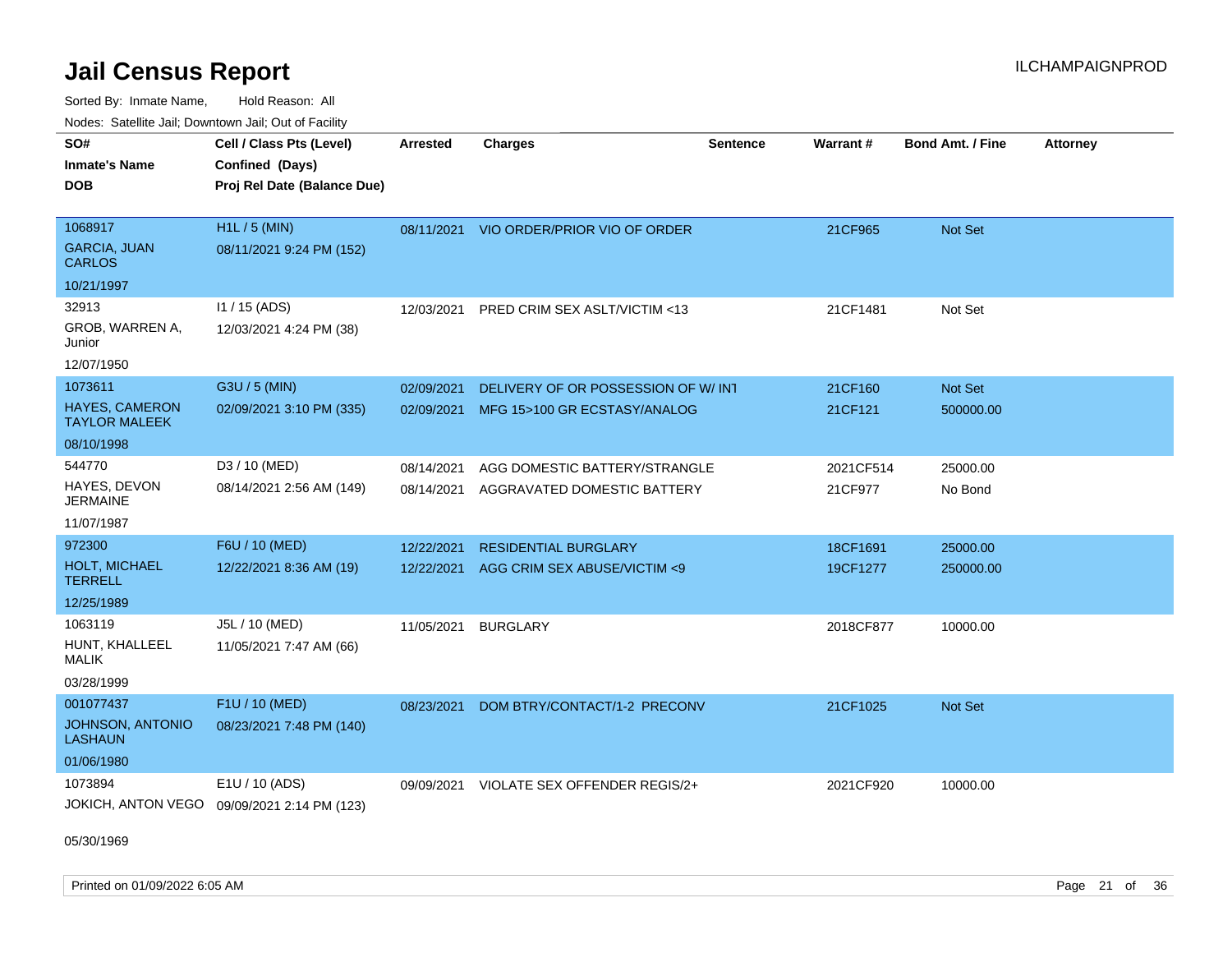| SO#<br><b>Inmate's Name</b><br><b>DOB</b>                        | Cell / Class Pts (Level)<br>Confined (Days)<br>Proj Rel Date (Balance Due) | <b>Arrested</b> | <b>Charges</b>                                 | <b>Sentence</b> | <b>Warrant#</b>        | Bond Amt. / Fine    | <b>Attorney</b> |
|------------------------------------------------------------------|----------------------------------------------------------------------------|-----------------|------------------------------------------------|-----------------|------------------------|---------------------|-----------------|
| 24308<br><b>KWIATKOWSKI,</b><br><b>ROBERT JOHN</b><br>08/08/1963 | D2 / 15 (MAX)<br>06/03/2021 10:40 PM (221)                                 | 06/03/2021      | <b>ROBBERY</b>                                 |                 | 21CF625                | No Bond             |                 |
| 001078693                                                        | G1U / 5 (MIN)                                                              |                 |                                                |                 |                        |                     |                 |
|                                                                  | LARGE, JOSHUA DALE 12/19/2021 4:54 AM (22)                                 | 12/19/2021      | RECEIVE/POSS/SELL STOLEN VEH                   |                 | 21CF1555               | Not Set             |                 |
|                                                                  |                                                                            | 12/19/2021      | <b>RETAIL THEFT</b><br>12/19/2021 RETAIL THEFT |                 | 2021CM216<br>2021CF422 | 5000.00<br>20000.00 |                 |
| 10/27/1985<br>26787                                              | F4U / 10 (MED)                                                             |                 |                                                |                 |                        |                     |                 |
| LAURENT, JOHN<br><b>WAYNE</b>                                    | 12/18/2021 9:30 PM (23)                                                    | 12/18/2021      | <b>RESIDENTIAL BURGLARY</b>                    |                 | 21CF1558               | Not Set             |                 |
| 02/01/1967                                                       |                                                                            |                 |                                                |                 |                        |                     |                 |
| 29681<br>LENOIR, JOHN<br><b>CHRISTOPHER</b>                      | J2L / 15 (ADS)<br>07/14/2020 12:51 PM (545)                                | 07/14/2020      | PREDATORY CRIMINAL SEX ASSLT/CHILD             |                 | 20CF-781               | 250000.00           |                 |
| 04/20/1966                                                       |                                                                            |                 |                                                |                 |                        |                     |                 |
| 001078320                                                        | J1L / 10 (SPH)                                                             | 11/23/2021      | RESIST/OBSTRUCTING A PEACE OFFICEI             |                 | 21CM539                | Not Set             |                 |
| <b>MARSH, PAUL</b><br><b>OLUFUNMILAYO</b>                        | 11/23/2021 2:32 PM (48)                                                    |                 |                                                |                 |                        |                     |                 |
| 07/13/1994                                                       |                                                                            |                 |                                                |                 |                        |                     |                 |
| 45113<br>MARTIN, JEREMIAH<br><b>FRANCIS</b><br>01/18/1977        | E2L / 15 (MAX)<br>11/20/2021 1:18 AM (51)                                  | 11/20/2021      | ARMED HABITUAL CRIMINAL                        |                 | 21CF1424               | No Bond             |                 |
| 1063030                                                          | I3 / 15 (ADS)                                                              | 12/20/2021      | <b>MURDER</b>                                  |                 | 21CF1571               | Not Set             |                 |
|                                                                  | MASON, RYAN ONEIAL 12/21/2021 9:30 AM (20)                                 | 12/22/2021      | PAROLE REVOCATION                              |                 | CH2107979              | Not Set             |                 |
| 02/22/1991                                                       |                                                                            |                 |                                                |                 |                        |                     |                 |
| 1066623                                                          | G6U / 5 (MIN)                                                              |                 | 11/17/2021 MFG/DEL 15<100 GR COCA/ANALOG       |                 | 17CF1093               | 75000.00            |                 |
| MATA-OROZCO,<br><b>OLEGARIO</b><br>03/06/1995                    | 11/17/2021 5:08 PM (54)                                                    |                 |                                                |                 |                        |                     |                 |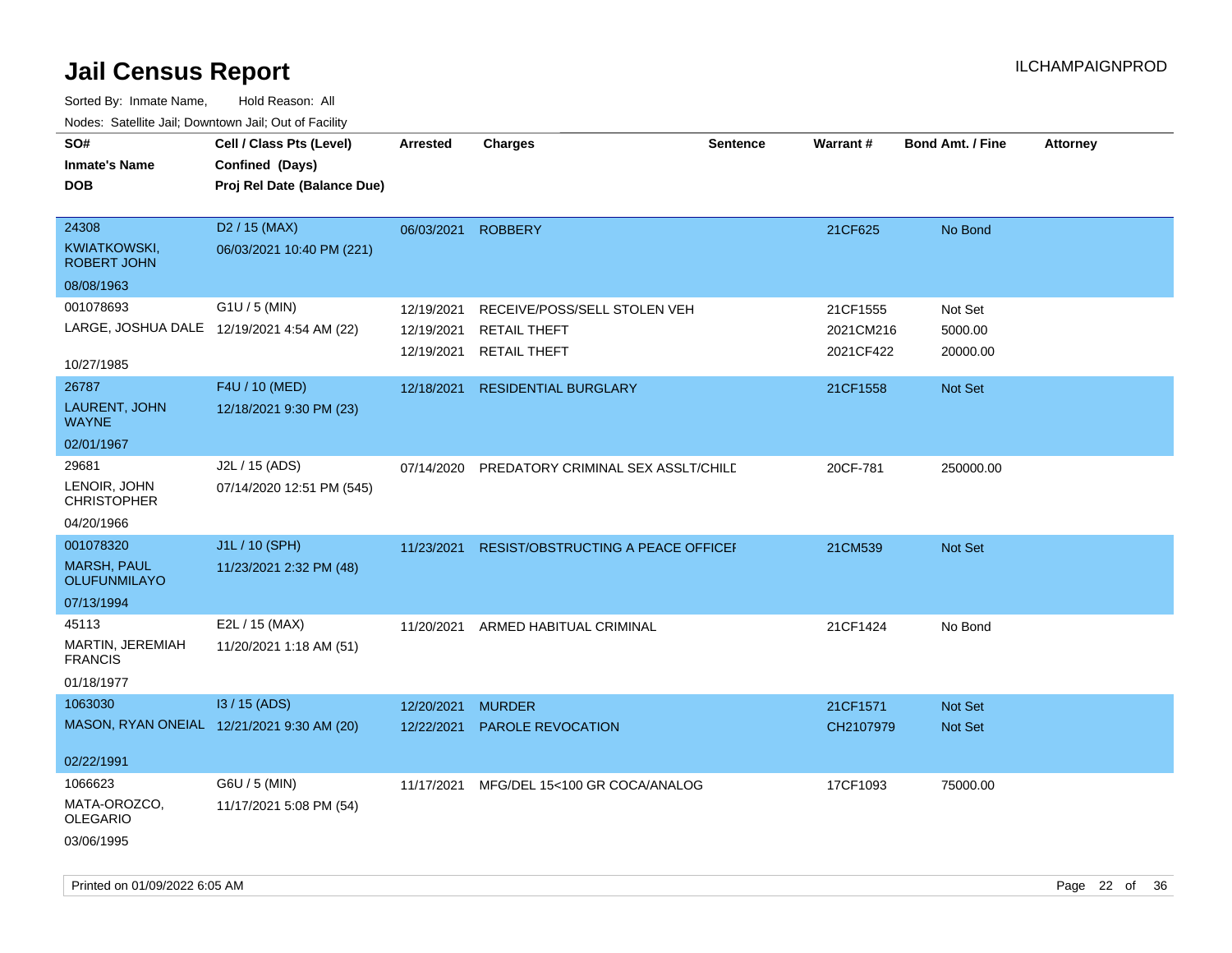Sorted By: Inmate Name, Hold Reason: All

Nodes: Satellite Jail; Downtown Jail; Out of Facility

| House. Sale into sail, Bowmonn sail, Sal of Fability       |                                                                            |                          |                                                                |                 |                     |                         |                 |
|------------------------------------------------------------|----------------------------------------------------------------------------|--------------------------|----------------------------------------------------------------|-----------------|---------------------|-------------------------|-----------------|
| SO#<br><b>Inmate's Name</b><br><b>DOB</b>                  | Cell / Class Pts (Level)<br>Confined (Days)<br>Proj Rel Date (Balance Due) | <b>Arrested</b>          | <b>Charges</b>                                                 | <b>Sentence</b> | Warrant#            | <b>Bond Amt. / Fine</b> | <b>Attorney</b> |
| 001078249<br>MCCLENDON, CALVIN<br>M                        | B3 / 10 (MED)<br>08/07/2021 8:56 AM (156)                                  | 08/07/2021               | FELON POSS/USE WEAPON/FIREARM                                  |                 | 21CF947             | Not Set                 |                 |
| 04/29/1990                                                 |                                                                            |                          |                                                                |                 |                     |                         |                 |
| 40235<br>MERRIWEATHER,<br><b>MARCUS TODD</b><br>11/28/1967 | G9U / 5 (MIN)<br>10/04/2021 4:41 PM (98)                                   | 10/04/2021               | AGG DUI/4                                                      |                 | 2021CF1145          | 35000.00                |                 |
|                                                            |                                                                            |                          |                                                                |                 |                     |                         |                 |
| 1040273<br>METCALFE, LANELL<br><b>JARON</b>                | E5U / 15 (ADS)<br>09/30/2021 11:32 PM (102)                                | 09/30/2021               | <b>PRED CRIM SEX ASLT/VICTIM &lt;13</b>                        |                 | 21CF329             | 500000.00               |                 |
| 09/22/1988                                                 |                                                                            |                          |                                                                |                 |                     |                         |                 |
| 1075635<br>MILES, DEVLON VON,<br>Junior                    | B <sub>2</sub> / 10 (ADS)<br>05/11/2021 10:39 PM (244)                     | 05/11/2021<br>05/11/2021 | MFG/DEL CANNABIS/30-500 GRAMS<br>AGG DISCHARGE FIREARM/OCC VEH |                 | 20CF1402<br>21CF538 | 100000.00<br>Not Set    |                 |
| 11/04/2000                                                 |                                                                            |                          |                                                                |                 |                     |                         |                 |
| 48033<br>MOORE,<br><b>CHRISTOPHER ALLEN</b><br>07/02/1976  | G9L / 5 (ADS)<br>12/04/2021 4:38 PM (37)                                   | 12/04/2021               | DOMESTIC BATTERY/OTHER PRIOR                                   | 4y (DOC)        | 21CF1482            | <b>Not Set</b>          |                 |
| 1069209                                                    | 14 / 10 (ADS)                                                              | 04/07/2021               | AGG BATTERY/GREAT BODILY HARM                                  |                 | 21CF376             | Not Set                 |                 |
| MOORE, DEVONTE<br>JAMAL                                    | 04/07/2021 6:25 PM (278)                                                   |                          |                                                                |                 |                     |                         |                 |
| 09/24/1995                                                 |                                                                            |                          |                                                                |                 |                     |                         |                 |
| 1074169<br>PANZER, IAN RICHARD 12/21/2021 2:24 PM (20)     | F4L / 10 (MED)                                                             | 12/21/2021               | AGGRAVATED DOMESTIC BATTERY                                    |                 | 21CF1567            | Not Set                 |                 |
| 07/04/1988                                                 |                                                                            |                          |                                                                |                 |                     |                         |                 |
| 1022441                                                    | H6L / 10 (ADS)                                                             | 10/27/2021               | AGG BATTERY/PEACE OFFICER                                      |                 | 2021 CF 12          | No Bond                 |                 |
| PICKENS, DONTRELL<br><b>DEMAR</b><br>12/10/1993            | 10/27/2021 1:39 PM (75)                                                    | 10/27/2021               | AGG BATTERY/PEACE OFFICER                                      |                 | 2020 CF 1488        | No Bond                 |                 |

Printed on 01/09/2022 6:05 AM Page 23 of 36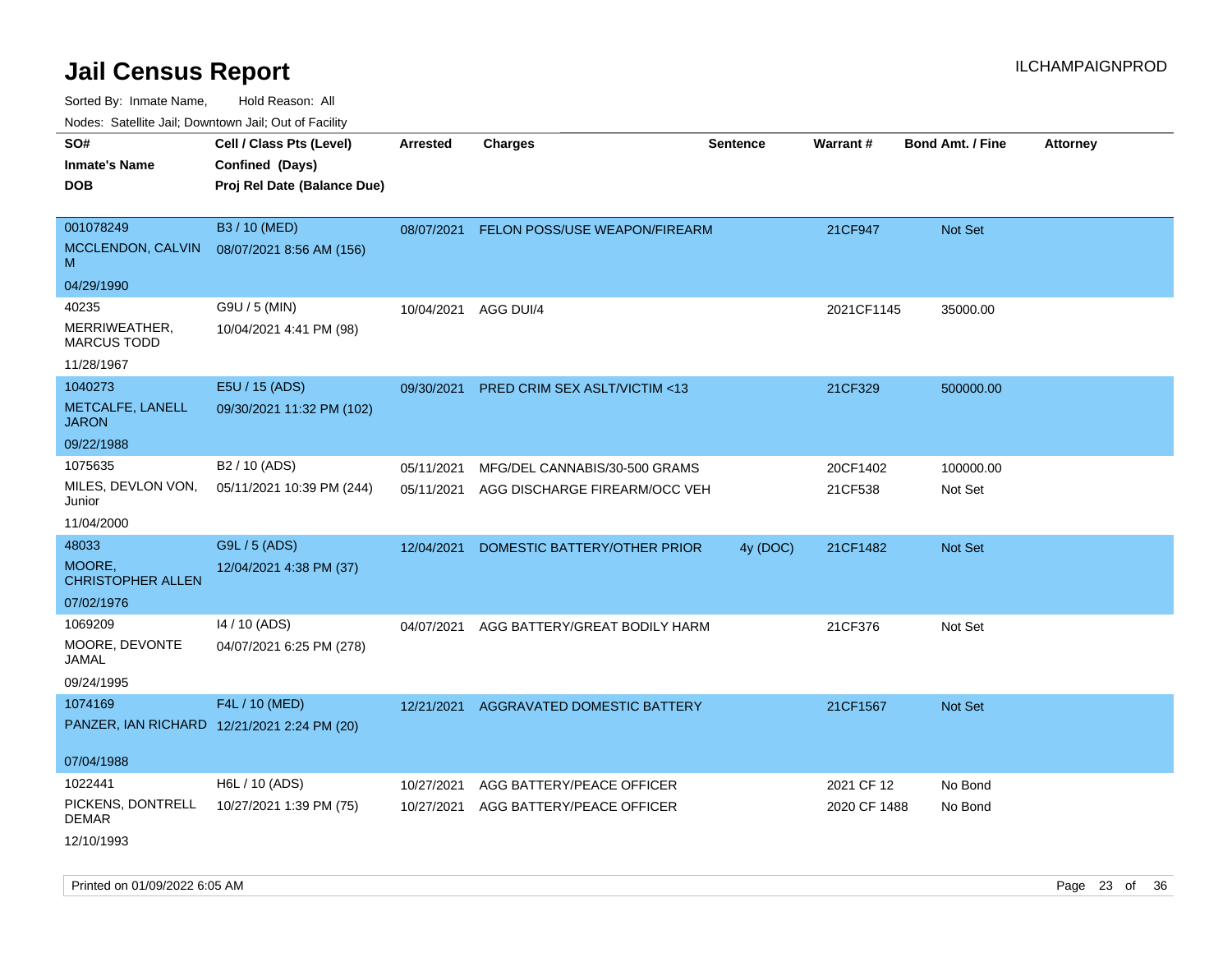| SO#                                     | Cell / Class Pts (Level)                       | <b>Arrested</b> | <b>Charges</b>                | <b>Sentence</b> | Warrant#   | <b>Bond Amt. / Fine</b> | <b>Attorney</b> |
|-----------------------------------------|------------------------------------------------|-----------------|-------------------------------|-----------------|------------|-------------------------|-----------------|
| <b>Inmate's Name</b>                    | Confined (Days)<br>Proj Rel Date (Balance Due) |                 |                               |                 |            |                         |                 |
| DOB                                     |                                                |                 |                               |                 |            |                         |                 |
| 1072114                                 | A1U / 15 (SPH)                                 | 01/17/2021      | ATTEMPT (FIRST DEGREE MURDER) |                 | 2021CF65   | Not Set                 |                 |
| ROBINSON, DONNELL                       | 01/17/2021 2:40 PM (358)                       | 01/17/2021      | ARMED ROBBERY/NO FIREARM      |                 | 2020CF824  | 75000.00                |                 |
| <b>LEVON</b>                            |                                                | 02/17/2021      | AGGRAVATED BATTERY            | 4y (DOC)        |            | 250000.00               |                 |
| 10/23/2000                              |                                                |                 |                               |                 |            |                         |                 |
| 1068592                                 | J7L / 15 (ADS)                                 | 11/12/2021      | <b>BURGLARY</b>               |                 | 21CF1393   | Not Set                 |                 |
| ROSS, TEVONTAE<br><b>TERRANCE</b>       | 11/12/2021 8:41 AM (59)                        |                 |                               |                 |            |                         |                 |
| 12/15/1998                              |                                                |                 |                               |                 |            |                         |                 |
| 59178                                   | F8L / 15 (MAX)                                 | 12/13/2021      | AGG DISCHARGE FIREARM/OCC VEH |                 | 21CF1274   | 1500000.00              |                 |
| SANDERS, MICHAEL<br><b>JEAN</b>         | 12/13/2021 4:17 PM (28)                        |                 |                               |                 |            |                         |                 |
| 12/22/1967                              |                                                |                 |                               |                 |            |                         |                 |
| 001078704                               | F9L / 15 (MAX)                                 | 12/21/2021      | MURDER/INTENT TO KILL/INJURE  |                 | 21CF1575   | Not Set                 |                 |
| SHORTER, JAQUAN<br><b>MAURICE</b>       | 12/23/2021 1:23 AM (18)                        |                 |                               |                 |            |                         |                 |
| 10/08/1998                              |                                                |                 |                               |                 |            |                         |                 |
| 1057312                                 | G2U / 5 (MIN)                                  | 11/10/2021      | <b>HOME INVASION/FIREARM</b>  |                 | 21CF1388   | <b>Not Set</b>          |                 |
| <b>STARKS, RAMEON</b><br><b>TAHZIER</b> | 11/10/2021 9:51 PM (61)                        | 11/30/2021      | THEFT                         |                 | 21CF1194   | 100000.00               |                 |
| 12/18/1996                              |                                                |                 |                               |                 |            |                         |                 |
| 1051104                                 | G4U / 5 (MIN)                                  | 05/26/2021      | METH DELIVERY/5<15 GRAMS      |                 | 21CF598    | Not Set                 |                 |
| STOVER, ANDREW                          | 05/27/2021 12:59 AM (228)                      | 05/26/2021      | DRIVING ON REVOKED LICENSE    |                 | 21TR4000   | Not Set                 |                 |
| WADE                                    |                                                | 05/26/2021      | <b>BURGLARY</b>               |                 | 21CF667    | Not Set                 |                 |
| 07/20/1994                              |                                                |                 |                               |                 |            |                         |                 |
| 001078182                               | G7L / 5 (MIN)                                  | 12/20/2021      | DRIVING ON REVOKED LICENSE    |                 | 2021CF800  | No Bond                 |                 |
| <b>STRONG, KEVIN</b><br><b>GARDNER</b>  | 12/20/2021 4:34 PM (21)                        |                 |                               |                 |            |                         |                 |
| 02/12/1963                              | 3/19/2022 (0.00)                               |                 |                               |                 |            |                         |                 |
| 65920                                   | F3L / 15 (MAX)                                 | 12/21/2021      | ARMED ROBBERY/ARMED W/FIREARM |                 | 2021CF1543 | 100000.00               |                 |
| TAPSCOTT,<br><b>CORNELIUS</b>           | 12/21/2021 10:57 PM (20)                       |                 |                               |                 |            |                         |                 |
| 07/14/1985                              |                                                |                 |                               |                 |            |                         |                 |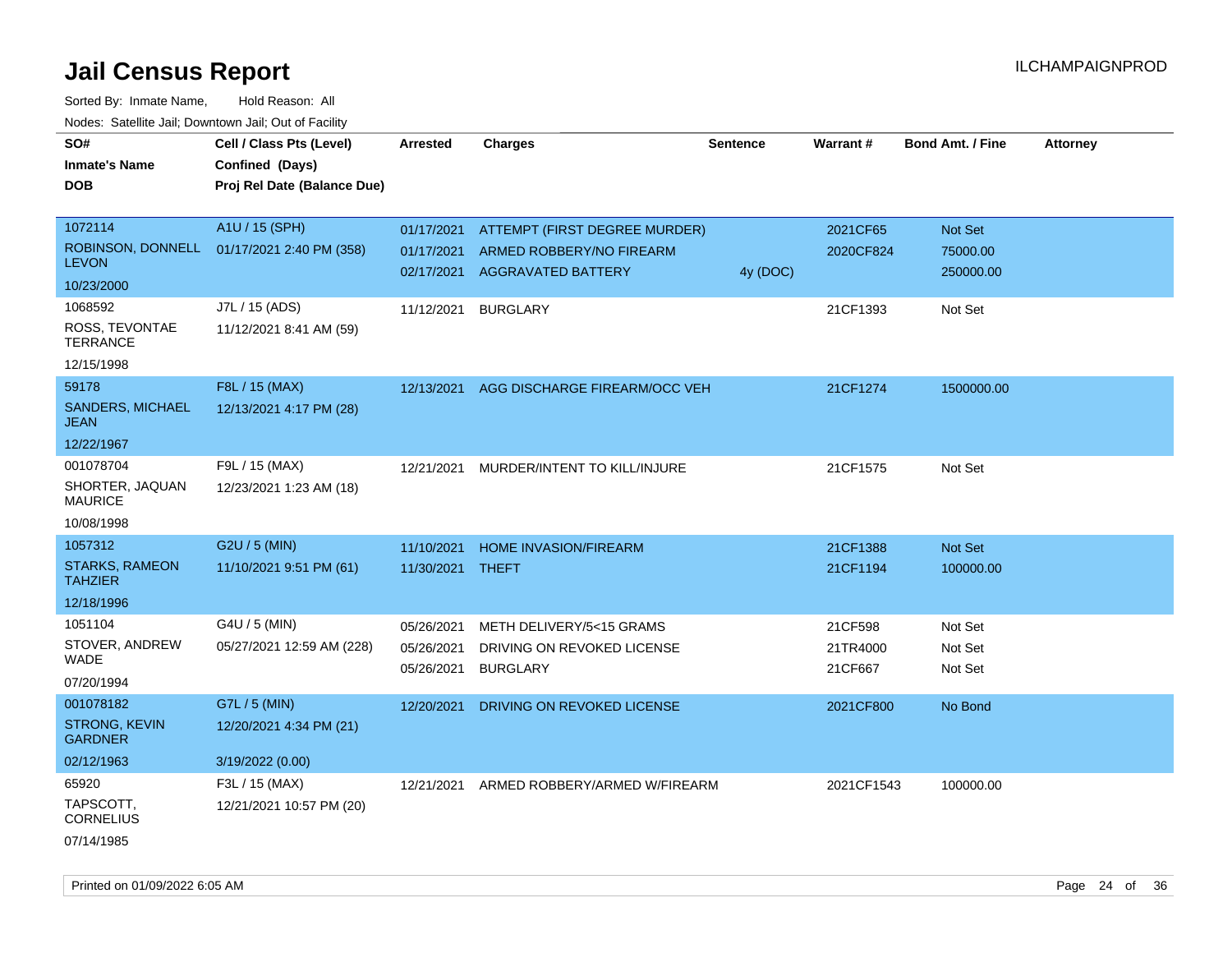| Noues. Salemie Jan, Downlown Jan, Out of Facility |                             |                     |                                         |                 |                 |                         |                 |
|---------------------------------------------------|-----------------------------|---------------------|-----------------------------------------|-----------------|-----------------|-------------------------|-----------------|
| SO#                                               | Cell / Class Pts (Level)    | Arrested            | <b>Charges</b>                          | <b>Sentence</b> | <b>Warrant#</b> | <b>Bond Amt. / Fine</b> | <b>Attorney</b> |
| <b>Inmate's Name</b>                              | Confined (Days)             |                     |                                         |                 |                 |                         |                 |
| <b>DOB</b>                                        | Proj Rel Date (Balance Due) |                     |                                         |                 |                 |                         |                 |
|                                                   |                             |                     |                                         |                 |                 |                         |                 |
| 1068839                                           | F7U / 15 (MAX)              | 08/07/2020 HOMICIDE |                                         |                 | 2020-CF851      | 1000000.00              |                 |
| <b>TAYLOR, LONDON</b><br><b>JAVON</b>             | 08/07/2020 10:30 AM (521)   |                     |                                         |                 |                 |                         |                 |
| 08/16/1999                                        |                             |                     |                                         |                 |                 |                         |                 |
| 1004142                                           | F7L / 15 (MAX)              | 10/27/2021          | POSSESSION OF METH/15<100GRAMS          |                 | 2021CF1298      | 1500000.00              |                 |
| TOY, KAYON LARENZ                                 | 10/22/2021 1:01 PM (80)     |                     |                                         |                 |                 |                         |                 |
|                                                   |                             |                     |                                         |                 |                 |                         |                 |
| 09/12/1991                                        |                             |                     |                                         |                 |                 |                         |                 |
| 1056971                                           | D1 / 10 (ADS)               | 08/07/2021          | <b>FELON POSS/USE WEAPON/FIREARM</b>    |                 | 21CF948         | No Bond                 |                 |
| <b>TRAVIS, DENZEL</b><br><b>DANTRELL</b>          | 08/07/2021 7:36 AM (156)    | 08/08/2021          | AGG BATTERY/PUBLIC PLACE                |                 | 2020CF647       | 25000.00                |                 |
| 03/21/1993                                        |                             |                     |                                         |                 |                 |                         |                 |
| 001078250                                         | F2L / 10 (MED)              |                     | 08/07/2021 FELON POSS WEAPON/BODY ARMOR |                 | 21CF950         | Not Set                 |                 |
| TRAVIS, JORDAN<br><b>TESHAUN</b>                  | 08/07/2021 10:27 AM (156)   |                     |                                         |                 |                 |                         |                 |
| 03/03/1996                                        |                             |                     |                                         |                 |                 |                         |                 |
| 56994                                             | A2L / 15 (SPH)              | 12/09/2021          | STALKING/CAUSE FEAR FOR SAFETY          |                 | 21CF1514        | Not Set                 |                 |
| <b>TURNER, ROBERT</b><br>EARL, Senior             | 12/09/2021 9:23 PM (32)     | 12/13/2021          | <b>PAROLE REVOCATION</b>                |                 | CH2107735       | Not Set                 |                 |
| 09/07/1982                                        |                             |                     |                                         |                 |                 |                         |                 |
| 30108                                             | J4L / 15 (ADS)              | 07/30/2021          | <b>MURDER</b>                           |                 | 21CF902         | 2000000.00              |                 |
| VANDYKE, DARYL<br><b>ANTHONY</b>                  | 07/30/2021 8:29 PM (164)    |                     |                                         |                 |                 |                         |                 |
| 10/04/1965                                        |                             |                     |                                         |                 |                 |                         |                 |
| 968681                                            | D5 / 15 (ADS)               | 08/27/2021          | AGG CRIM SX AB/VIC 13<18/TRUST          |                 | 2020CF499       | 250000.00               |                 |
| <b>WADE, DEMETRIUS</b>                            | 08/27/2021 2:25 AM (136)    | 08/27/2021          | <b>INDIRECT CRIMINAL CONTEMPT</b>       | 3y (DOC)        | 2021CC16        | No Bond                 |                 |
| <b>DARYL</b>                                      |                             |                     |                                         |                 |                 |                         |                 |
| 01/07/1987                                        |                             |                     |                                         |                 |                 |                         |                 |
| 1070904                                           | G7U / 5 (MIN)               | 10/28/2021          | <b>BURGLARY</b>                         | 3y(DOC)         | 2021CF321       | 15000.00                |                 |
| WANKEL, JONAH<br><b>JAMES</b>                     | 10/28/2021 3:42 AM (74)     |                     |                                         |                 |                 |                         |                 |
| 12/15/1993                                        |                             |                     |                                         |                 |                 |                         |                 |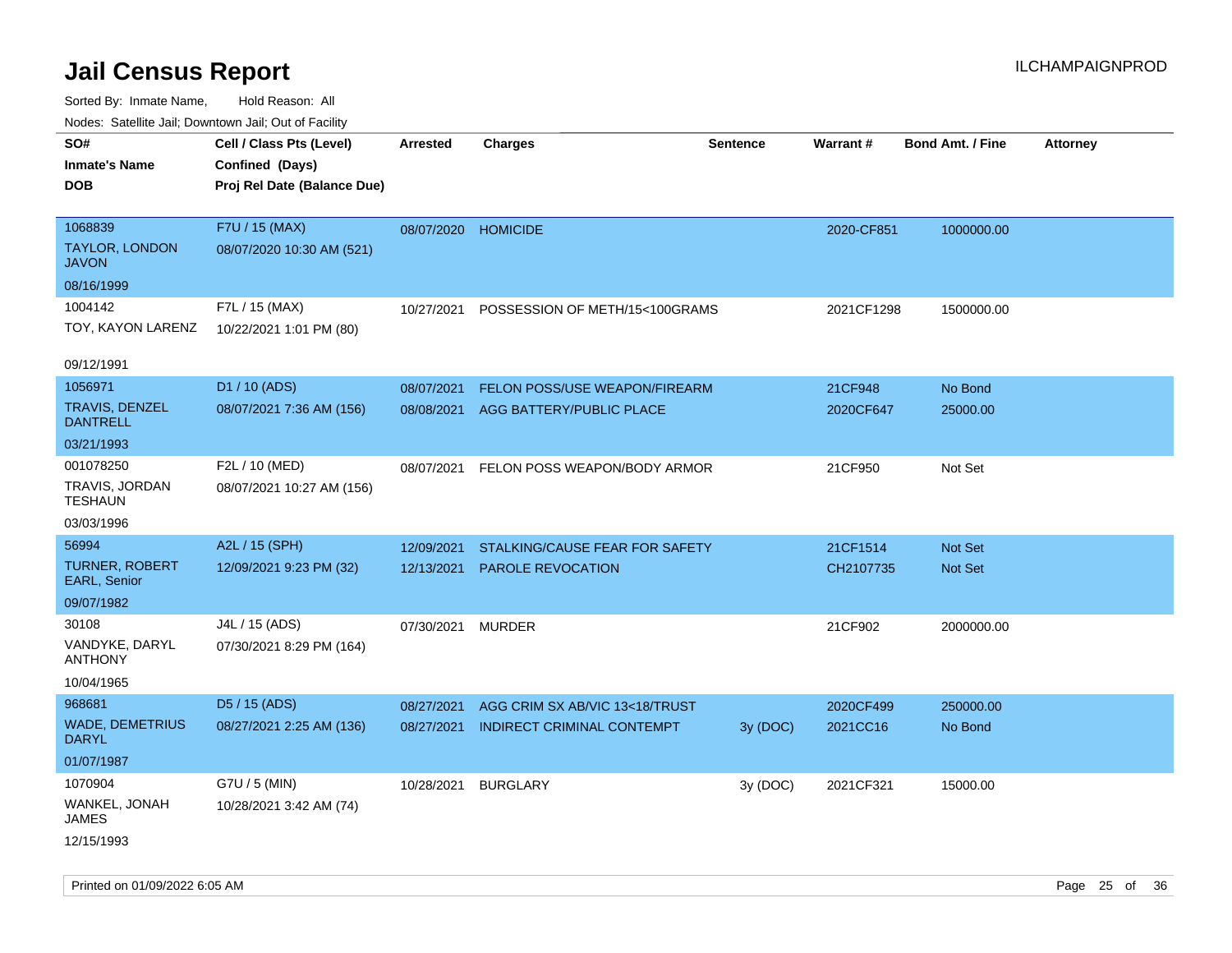| SO#                                        | Cell / Class Pts (Level)    | Arrested   | Charges                         | <b>Sentence</b> | Warrant#    | <b>Bond Amt. / Fine</b> | <b>Attorney</b> |
|--------------------------------------------|-----------------------------|------------|---------------------------------|-----------------|-------------|-------------------------|-----------------|
| <b>Inmate's Name</b>                       | Confined (Days)             |            |                                 |                 |             |                         |                 |
| <b>DOB</b>                                 | Proj Rel Date (Balance Due) |            |                                 |                 |             |                         |                 |
|                                            |                             |            |                                 |                 |             |                         |                 |
| 1070971                                    | H3L / 5 (ADS)               | 12/07/2021 | <b>IDENTITY THEFT/&lt;\$300</b> |                 | 20CF922     | Not Set                 |                 |
| <b>WEIR, CLINTON</b><br><b>HOWARD</b>      | 12/08/2021 3:45 AM (33)     | 12/07/2021 | <b>RECKLESS DRIVING</b>         |                 | 19TR2348    | Not Set                 |                 |
| 03/15/1983                                 |                             |            |                                 |                 |             |                         |                 |
| 1058072                                    | A2U / 15 (SPH)              | 02/25/2021 | ARMED HABITUAL CRIMINAL         |                 |             | Not Set                 |                 |
| <b>WILLIAMS, KENNETH</b><br><b>BERNARD</b> | 02/25/2021 3:24 PM (319)    |            |                                 |                 |             |                         |                 |
| 10/04/1985                                 |                             |            |                                 |                 |             |                         |                 |
| 9326                                       | $12/5$ (ADS)                | 06/14/2021 | <b>BURGLARY</b>                 |                 | 2020-CF-625 | Not Set                 |                 |
| YOUNG, ANTHONY<br><b>PAUL</b>              | 06/14/2021 12:07 PM (210)   |            |                                 |                 |             |                         |                 |
| 03/13/1954                                 |                             |            |                                 |                 |             |                         |                 |
| <b>Total Downtown Jail: 66</b>             |                             | Males: 66  | Unknown: 0<br>Females: 0        |                 |             |                         |                 |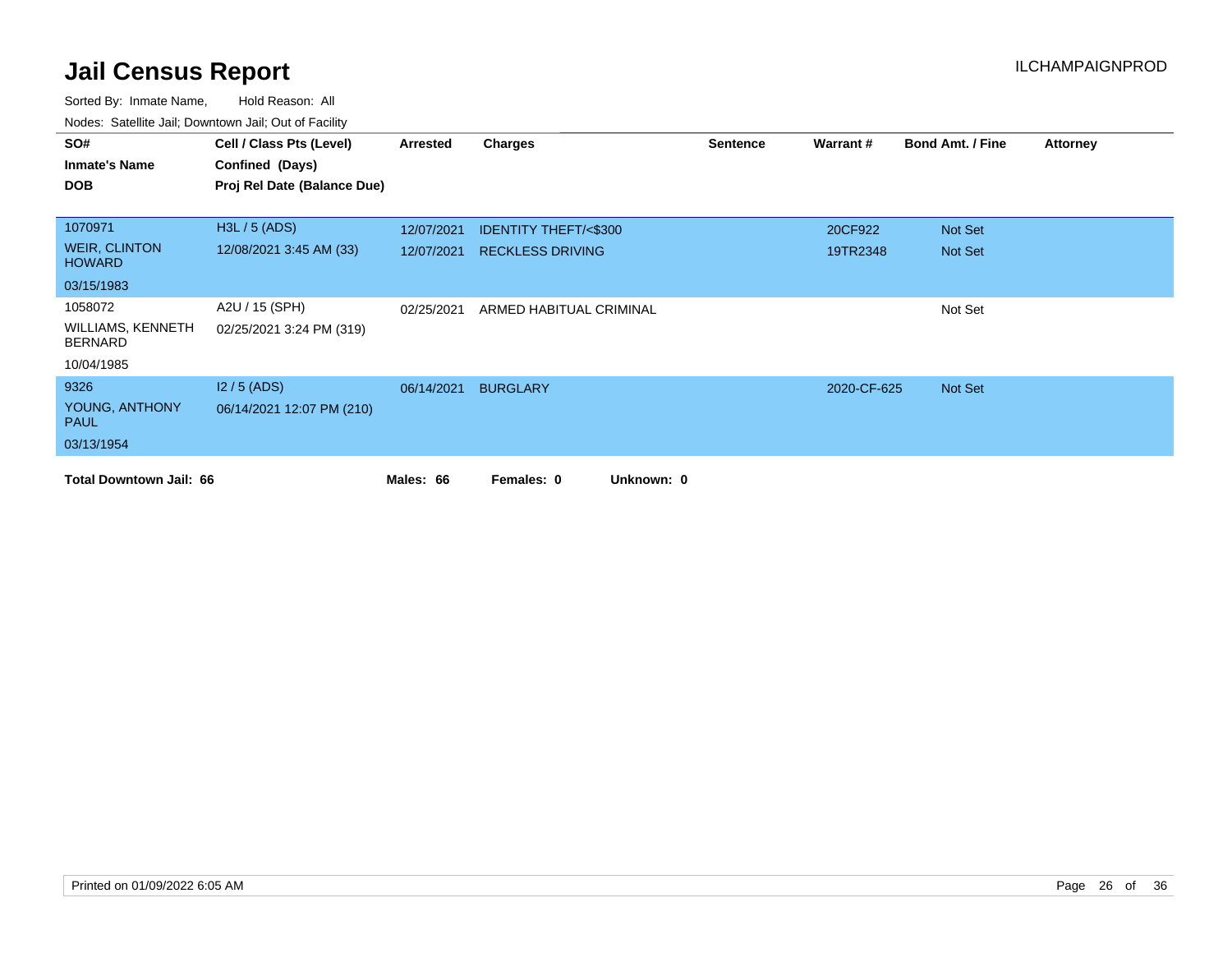|  | <b>Out of Facility</b> |  |
|--|------------------------|--|
|  |                        |  |

| SO#<br><b>Inmate's Name</b><br><b>DOB</b> | Cell / Class Pts (Level)<br>Confined (Days)<br>Proj Rel Date (Balance Due) | <b>Arrested</b> | <b>Charges</b>                     | <b>Sentence</b> | Warrant#  | Bond Amt. / Fine | <b>Attorney</b> |
|-------------------------------------------|----------------------------------------------------------------------------|-----------------|------------------------------------|-----------------|-----------|------------------|-----------------|
|                                           |                                                                            |                 |                                    |                 |           |                  |                 |
| 61095                                     | <b>DEW / 10 (ADS)</b>                                                      | 05/02/2021      | HOME INVASION/CAUSE INJURY         |                 | 2021CF323 | 100000.00        |                 |
| AMOS, DERRICK<br><b>JAMES</b>             | 05/02/2021 9:02 PM (253)                                                   |                 |                                    |                 |           |                  |                 |
| 06/12/1985                                |                                                                            |                 |                                    |                 |           |                  |                 |
| 19971                                     | <b>EHD</b>                                                                 | 11/09/2021      | DRIVING RVK/SUSP DUI/SSS 4-9       |                 | 2021CF968 | Not Set          |                 |
| <b>LYNN</b>                               | BARNESKE, RAYMOND 11/09/2021 9:32 AM (62)                                  |                 |                                    |                 |           |                  |                 |
| 08/17/1961                                | 5/6/2022 (0.00)                                                            |                 |                                    |                 |           |                  |                 |
| 516062                                    | <b>DEW / 15 (MAX)</b>                                                      | 02/22/2021      | AGG DISCH FIR/VEH/PC OFF/FRMAN     |                 | 21CF210   | No Bond          |                 |
| <b>BENNETT, JOHN</b><br><b>MICHAEL</b>    | 02/22/2021 10:47 AM (322)                                                  | 02/22/2021      | <b>PHONE HARASSMENT/2+</b>         |                 | 20CF194   | 5000.00          |                 |
| 04/30/1986                                |                                                                            |                 |                                    |                 |           |                  |                 |
| 33993                                     | DEW / 10 (MED)                                                             | 06/14/2021      | AGGRAVATED DOMESTIC BATTERY        |                 | 21CF688   | Not Set          |                 |
| <b>BOOKER, STEPHON</b>                    | 06/14/2021 7:42 PM (210)                                                   | 06/14/2021      | POSSESSING A CONTROLLED SUBSTAND   |                 | 21CF657   | Not Set          |                 |
| <b>MONTELL</b>                            |                                                                            | 06/14/2021      | PAROLE REVOCATION                  |                 | CH2103612 | No Bond          |                 |
| 06/11/1971                                |                                                                            |                 |                                    |                 |           |                  |                 |
| 1074315                                   | <b>DEW / 15 (MAX)</b>                                                      | 07/27/2021      | AGG DISCHARGE FIREARM/VEH/SCH      |                 | 21CF927   | Not Set          |                 |
| <b>BRIGGS, PATRICK</b><br><b>MONTAY</b>   | 08/03/2021 4:56 PM (160)                                                   |                 |                                    |                 |           |                  |                 |
| 08/05/2001                                |                                                                            |                 |                                    |                 |           |                  |                 |
| 001078065                                 | KAN / 10 (ADS)                                                             | 06/17/2021      | AGG BATTERY/DISCHARGE FIREARM      |                 | 21CF704   | 1000000.00       |                 |
| BROWN, CHARMAN<br>LAKEEF                  | 06/17/2021 12:32 PM (207)                                                  |                 |                                    |                 |           |                  |                 |
| 11/30/2002                                |                                                                            |                 |                                    |                 |           |                  |                 |
| 1038554                                   | <b>KAN / 15 (MAX)</b>                                                      | 08/18/2021      | DELIVERY OF OR POSSESSION OF W/INT |                 | 21CF1009  | No Bond          |                 |
| <b>BROWN, CORRION</b><br><b>DEVONTAE</b>  | 08/18/2021 5:40 PM (145)                                                   | 08/18/2021      | ARMED HABITUAL CRIMINAL            |                 | 21CF1162  | <b>Not Set</b>   |                 |
| 04/19/1995                                |                                                                            |                 |                                    |                 |           |                  |                 |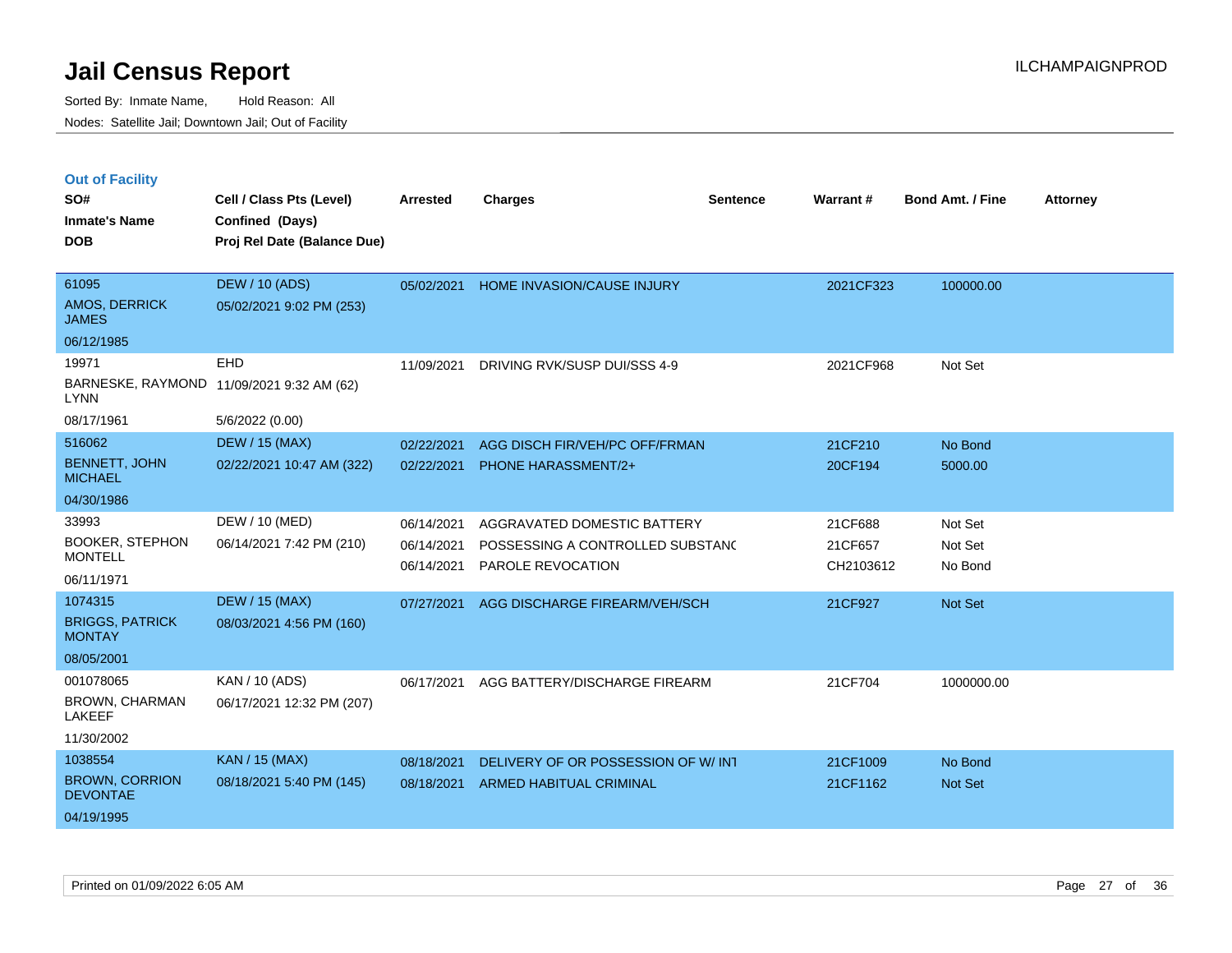| rouco. Calcillo Jali, Downtown Jali, Out of Facility |                 |                              |                                                                                                                     |                                                                                                                                                                                          |                         |                          |
|------------------------------------------------------|-----------------|------------------------------|---------------------------------------------------------------------------------------------------------------------|------------------------------------------------------------------------------------------------------------------------------------------------------------------------------------------|-------------------------|--------------------------|
| Cell / Class Pts (Level)                             | <b>Arrested</b> | <b>Charges</b>               | <b>Sentence</b>                                                                                                     |                                                                                                                                                                                          | <b>Bond Amt. / Fine</b> | <b>Attorney</b>          |
| Confined (Days)                                      |                 |                              |                                                                                                                     |                                                                                                                                                                                          |                         |                          |
| Proj Rel Date (Balance Due)                          |                 |                              |                                                                                                                     |                                                                                                                                                                                          |                         |                          |
|                                                      |                 |                              |                                                                                                                     |                                                                                                                                                                                          |                         |                          |
| <b>KAN / 15 (MAX)</b>                                |                 |                              |                                                                                                                     | 21CF1010                                                                                                                                                                                 | <b>Not Set</b>          |                          |
| 08/18/2021 2:05 PM (145)                             |                 |                              |                                                                                                                     |                                                                                                                                                                                          |                         |                          |
|                                                      |                 |                              |                                                                                                                     |                                                                                                                                                                                          |                         |                          |
| KAN / 15 (MAX)                                       | 08/19/2021      |                              |                                                                                                                     | 21CF1011                                                                                                                                                                                 | No Bond                 |                          |
| 08/19/2021 12:55 AM (144)                            |                 |                              |                                                                                                                     |                                                                                                                                                                                          |                         |                          |
|                                                      |                 |                              |                                                                                                                     |                                                                                                                                                                                          |                         |                          |
| <b>DEW / 15 (MAX)</b>                                |                 |                              |                                                                                                                     | 19CF689                                                                                                                                                                                  | <b>Not Set</b>          |                          |
| 03/10/2021 2:22 PM (306)                             |                 |                              |                                                                                                                     |                                                                                                                                                                                          |                         |                          |
|                                                      |                 |                              |                                                                                                                     |                                                                                                                                                                                          |                         |                          |
| EHD                                                  | 12/15/2021      | DRIVING ON SUSPENDED LICENSE |                                                                                                                     | 2021TR1120                                                                                                                                                                               | Not Set                 |                          |
| 12/15/2021 11:03 AM (26)                             |                 |                              |                                                                                                                     |                                                                                                                                                                                          |                         |                          |
| 2/12/2022 (0.00)                                     |                 |                              |                                                                                                                     |                                                                                                                                                                                          |                         |                          |
| <b>DEW / 15 (ADS)</b>                                | 05/25/2021      |                              |                                                                                                                     |                                                                                                                                                                                          | 1000000.00              |                          |
| 05/25/2021 1:19 PM (230)                             |                 |                              |                                                                                                                     |                                                                                                                                                                                          |                         |                          |
|                                                      |                 |                              |                                                                                                                     |                                                                                                                                                                                          |                         |                          |
| KAN / 15 (MAX)                                       | 11/09/2021      |                              |                                                                                                                     | 21CF1383                                                                                                                                                                                 | Not Set                 |                          |
| 11/09/2021 6:01 PM (62)                              |                 |                              |                                                                                                                     |                                                                                                                                                                                          |                         |                          |
|                                                      |                 |                              |                                                                                                                     |                                                                                                                                                                                          |                         |                          |
| <b>KAN / 15 (MAX)</b>                                | 09/20/2021      |                              |                                                                                                                     | 21CF1137                                                                                                                                                                                 | <b>Not Set</b>          |                          |
| 09/20/2021 11:42 PM (112)                            |                 |                              |                                                                                                                     |                                                                                                                                                                                          |                         |                          |
|                                                      |                 |                              |                                                                                                                     |                                                                                                                                                                                          |                         |                          |
| KAN / 10 (MED)                                       | 10/07/2021      |                              |                                                                                                                     | 2021CF1209                                                                                                                                                                               | No Bond                 |                          |
| 10/08/2021 12:25 AM (94)                             | 10/07/2021      |                              |                                                                                                                     |                                                                                                                                                                                          | Not Set                 |                          |
|                                                      | 10/08/2021      |                              |                                                                                                                     | 21CF1218                                                                                                                                                                                 | Not Set                 |                          |
|                                                      |                 |                              | FELON POSS/USE MACHINE GUN<br>MURDER/INTENT TO KILL/INJURE<br>UNLAWFUL USE OF A WEAPON<br>ARMED VIOLENCE/CATEGORY I | 08/18/2021 FELON POSS/USE WEAPON/FIREARM<br>03/10/2021 ATTEMPT (FIRST DEGREE MURDER)<br>AGG UNLAWFUL USE WEAPON/PERSON<br>AGG DOMESTIC BATTERY/STRANGLE<br>HARASS WITNESS/FAMILY MBR/REP | Warrant#                | 2018CF1045<br>2021CF1208 |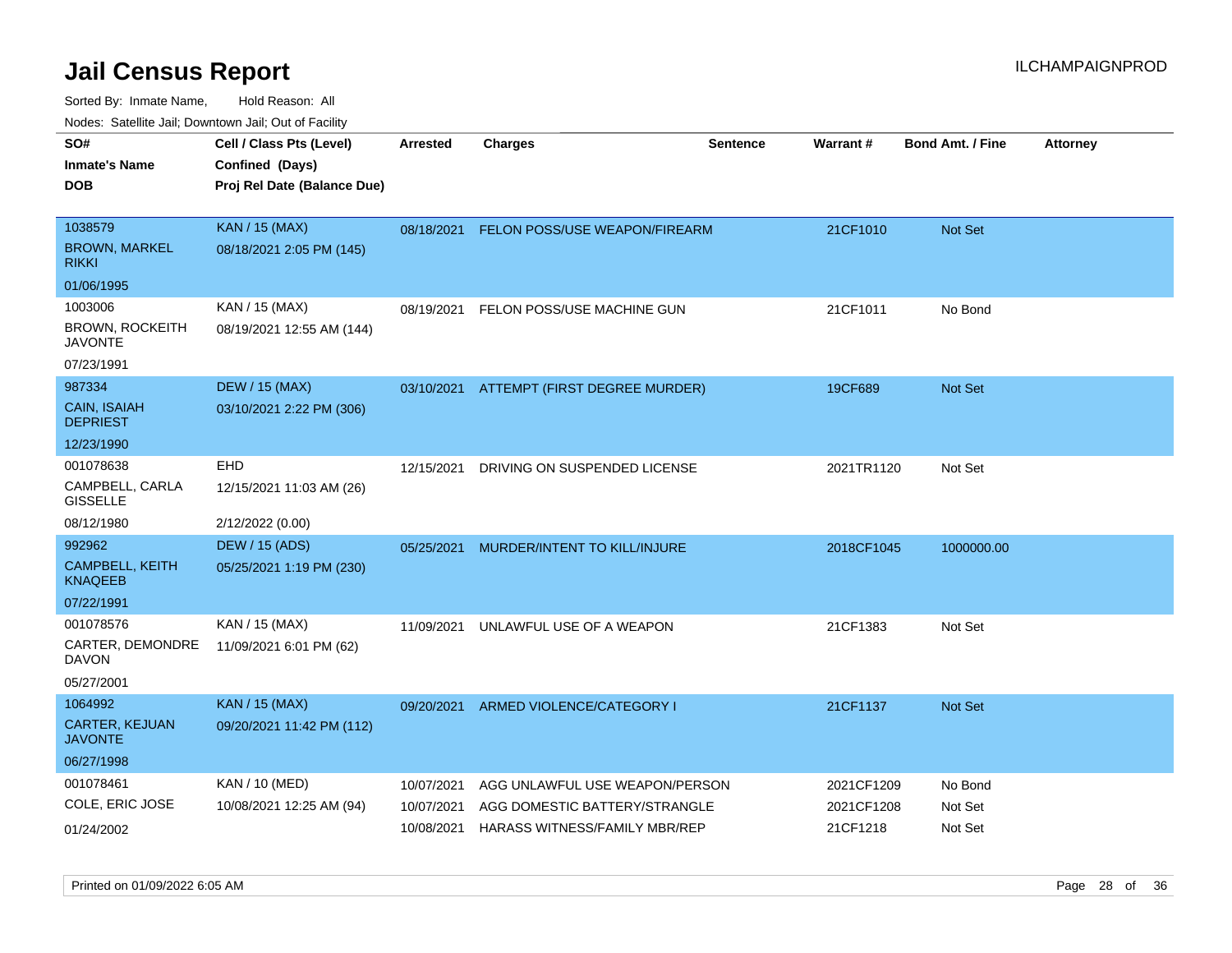| rouce. Calcinic Jan, Downtown Jan, Out or Facility |                                              |                 |                                         |                 |            |                         |                 |
|----------------------------------------------------|----------------------------------------------|-----------------|-----------------------------------------|-----------------|------------|-------------------------|-----------------|
| SO#                                                | Cell / Class Pts (Level)                     | <b>Arrested</b> | <b>Charges</b>                          | <b>Sentence</b> | Warrant#   | <b>Bond Amt. / Fine</b> | <b>Attorney</b> |
| <b>Inmate's Name</b>                               | Confined (Days)                              |                 |                                         |                 |            |                         |                 |
| <b>DOB</b>                                         | Proj Rel Date (Balance Due)                  |                 |                                         |                 |            |                         |                 |
|                                                    |                                              |                 |                                         |                 |            |                         |                 |
| 57733                                              | <b>KAN / 15 (SPH)</b>                        | 02/25/2020      | <b>HOMICIDE</b>                         |                 | 2020-CF250 | 2000000.00              |                 |
| <b>CRAIG, ANTOINE</b><br><b>DARRELL</b>            | 02/25/2020 4:08 PM (685)                     | 02/25/2020      | <b>FELON POSS/USE WEAPON/FIREARM</b>    |                 | 19CF-1827  | 80000.00                |                 |
| 10/09/1982                                         |                                              |                 |                                         |                 |            |                         |                 |
| 001077939                                          | DEW / 10 (MED)                               | 05/10/2021      | FIREARM/FOID INVALID/NOT ELIG           |                 | 21CF526    | No Bond                 |                 |
| <b>CROSS, PATRICK</b><br><b>DONTRELLE</b>          | 05/10/2021 7:31 PM (245)                     | 06/02/2021      | POSS STOLEN VEHICLE > \$25,000          |                 | 21CF612    | Not Set                 |                 |
| 11/07/2001                                         |                                              |                 |                                         |                 |            |                         |                 |
| 001077558                                          | <b>EHD</b>                                   |                 | 01/04/2022 DRIVING RVK/SUSP DUI/SSS 2ND |                 | 2021CF301  | Not Set                 |                 |
| DAVIS, RICHARD LEE                                 | 01/04/2022 9:17 AM (6)                       |                 |                                         |                 |            |                         |                 |
| 08/20/1984                                         | 2/2/2022 (0.00)                              |                 |                                         |                 |            |                         |                 |
| 1061304                                            | DEW / 15 (MAX)                               | 10/11/2021      | ARMED HABITUAL CRIMINAL                 |                 | 21CF1226   | No Bond                 |                 |
| DORRIS, KEMION                                     | 10/11/2021 7:30 PM (91)                      | 10/11/2021      | ARMED HABITUAL CRIMINAL                 |                 | 21CF1227   | No Bond                 |                 |
| <b>DAETOCE</b>                                     |                                              | 10/11/2021      | HOME INVASION/FIREARM                   |                 | 21CF1228   | No Bond                 |                 |
| 11/19/1997                                         |                                              |                 |                                         |                 |            |                         |                 |
| 60154                                              | <b>EHD</b>                                   |                 | 10/20/2021 AGG DUI/LIC SUSP OR REVOKED  |                 | 2021cf261  | Not Set                 |                 |
| GARCIA-MEZA,<br><b>CARLOS</b>                      | 10/20/2021 9:23 AM (82)                      |                 |                                         |                 |            |                         |                 |
| 03/06/1983                                         | 1/16/2022 (0.00)                             |                 |                                         |                 |            |                         |                 |
| 986642                                             | EHD                                          | 12/14/2021      | DRIVING ON SUSPENDED LICENSE            |                 | 2020TR8374 | Not Set                 |                 |
| GARELLI, SAMMY<br><b>JOSEPH</b>                    | 12/14/2021 9:32 AM (27)                      |                 |                                         |                 |            |                         |                 |
| 06/24/1982                                         | 1/12/2022 (0.00)                             |                 |                                         |                 |            |                         |                 |
| 001077363                                          | <b>KAN / 25 (SPH)</b>                        | 10/30/2020      | <b>HOME INVASION/FIREARM</b>            |                 | 20CF1202   | 500000.00               |                 |
| <b>GARY, DAKOTA</b><br><b>TREVON</b>               | 10/30/2020 10:41 AM (437)                    |                 |                                         |                 |            |                         |                 |
| 12/31/2001                                         |                                              |                 |                                         |                 |            |                         |                 |
| 1013012                                            | KAN / 15 (MAX)                               | 07/08/2021      | FELON POSS/USE FIREARM PRIOR            |                 | 21CF798    | Not Set                 |                 |
|                                                    | GARY, XAVIER LAMAR  07/08/2021 9:24 AM (186) | 07/08/2021      | ATTEMPT (FIRST DEGREE MURDER)           |                 | 2021CF790  | 1000000.00              |                 |
|                                                    |                                              | 07/08/2021      | FELON POSS/USE FIREARM PRIOR            |                 | 2020CF650  | 25000.00                |                 |
| 12/14/1991                                         |                                              |                 |                                         |                 |            |                         |                 |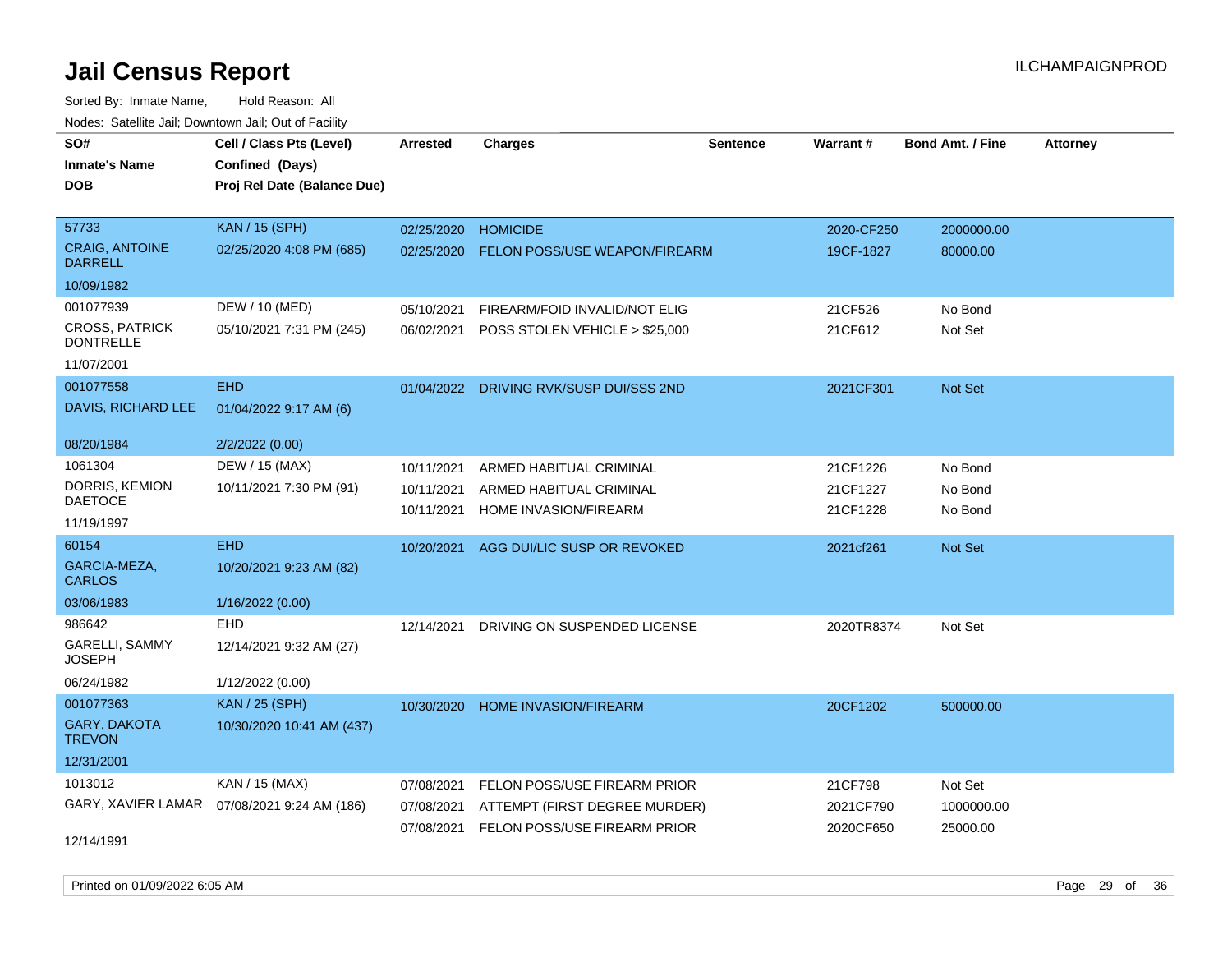Sorted By: Inmate Name, Hold Reason: All Nodes: Satellite Jail; Downtown Jail; Out of Facility

| roaco. Oatomto dan, Downtown dan, Oat or Fability |                                                                            |            |                                    |                 |                 |                         |                 |
|---------------------------------------------------|----------------------------------------------------------------------------|------------|------------------------------------|-----------------|-----------------|-------------------------|-----------------|
| SO#<br><b>Inmate's Name</b><br><b>DOB</b>         | Cell / Class Pts (Level)<br>Confined (Days)<br>Proj Rel Date (Balance Due) | Arrested   | <b>Charges</b>                     | <b>Sentence</b> | <b>Warrant#</b> | <b>Bond Amt. / Fine</b> | <b>Attorney</b> |
| 1065946                                           | <b>KAN / 10 (MED)</b>                                                      | 09/04/2021 | AGG BATTERY/DISCHARGE FIREARM      |                 | 21CF1057        | 750000.00               |                 |
| <b>GODBOLT, DESMOND</b><br><b>DEVONTAE</b>        | 09/04/2021 1:17 AM (128)                                                   | 09/04/2021 | RESIST/OBSTRUCTING A PEACE OFFICEF |                 | 21CM407         | <b>Not Set</b>          |                 |
| 11/15/1997                                        |                                                                            |            |                                    |                 |                 |                         |                 |
| 1070118                                           | KAN / 15 (MAX)                                                             | 08/31/2021 | AGGRAVATED DOMESTIC BATTERY        |                 | 21CF1049        | No Bond                 |                 |
| GRAHAM, CORTEZ<br>LAMON                           | 08/31/2021 9:32 PM (132)                                                   | 09/02/2021 | PROBATION VIOLATION                |                 | 21CF55          | Not Set                 |                 |
| 03/31/1976                                        |                                                                            |            |                                    |                 |                 |                         |                 |
| 1000641                                           | <b>KAN / 10 (MED)</b>                                                      | 09/14/2021 | <b>ARMED HABITUAL CRIMINAL</b>     |                 | 21CF1116        | No Bond                 |                 |
| <b>GRANT, CEDRIC</b><br><b>DYSHAWN</b>            | 09/14/2021 6:32 PM (118)                                                   |            |                                    |                 |                 |                         |                 |
| 01/03/1991                                        |                                                                            |            |                                    |                 |                 |                         |                 |
| 1076506                                           | KAN / 15 (MAX)                                                             | 09/17/2021 | AGG UUW/PERSON/CM THREAT VIOL      |                 | 21CF1131        | Not Set                 |                 |
|                                                   | GRAY, JAMARH EMERE 09/17/2021 10:41 AM (115)                               | 09/20/2021 | DOMESTIC BATTERY                   |                 | 21CM430         | Not Set                 |                 |
| 06/21/2003                                        |                                                                            |            |                                    |                 |                 |                         |                 |
| 973845                                            | <b>EHD</b>                                                                 | 12/21/2021 | DRIVING ON SUSPENDED LICENSE       |                 | 2021TR647       | <b>Not Set</b>          |                 |
| <b>GRIFFITH, PRESTON</b><br><b>JOEL</b>           | 12/21/2021 10:42 AM (20)                                                   |            |                                    |                 |                 |                         |                 |
| 08/16/1982                                        | 1/19/2022 (0.00)                                                           |            |                                    |                 |                 |                         |                 |
| 986315                                            | <b>EHD</b>                                                                 | 01/04/2022 | DRIVING ON SUSPENDED LICENSE       |                 | 2020TR4725      | Not Set                 |                 |
| HARPER, DEMARKO<br><b>DEVAIL</b>                  | 01/04/2022 10:13 AM (6)                                                    |            |                                    |                 |                 |                         |                 |
| 09/04/1989                                        | 2/2/2022 (0.00)                                                            |            |                                    |                 |                 |                         |                 |
| 1041176                                           | <b>DEW / 15 (MAX)</b>                                                      | 10/05/2021 | <b>PAROLE REVOCATION</b>           |                 |                 | <b>Not Set</b>          |                 |
| HART, DAVEON<br><b>LATTEEF</b>                    | 10/05/2021 10:35 AM (97)                                                   |            |                                    |                 |                 |                         |                 |
| 03/15/1996                                        |                                                                            |            |                                    |                 |                 |                         |                 |
| 1045186                                           | DEW / 15 (MAX)                                                             | 08/16/2021 | ARMED VIOLENCE/CATEGORY I          |                 | 21CF934         | 1000000.00              |                 |
| HOLBROOK, JOHNNIE                                 | 08/16/2021 11:07 AM (147)                                                  | 08/16/2021 | FELON POSS/USE WEAPON/FIREARM      |                 | 19CF968         | Not Set                 |                 |
| <b>MATHIS</b>                                     |                                                                            | 08/16/2021 | AGG FLEEING POLICE/21 MPH OVER     |                 | 21CF988         | Not Set                 |                 |
| 07/19/1996                                        |                                                                            | 08/16/2021 | FELON POSS/USE WEAPON/FIREARM      |                 | 21CF989         | Not Set                 |                 |

Printed on 01/09/2022 6:05 AM **Page 30** of 36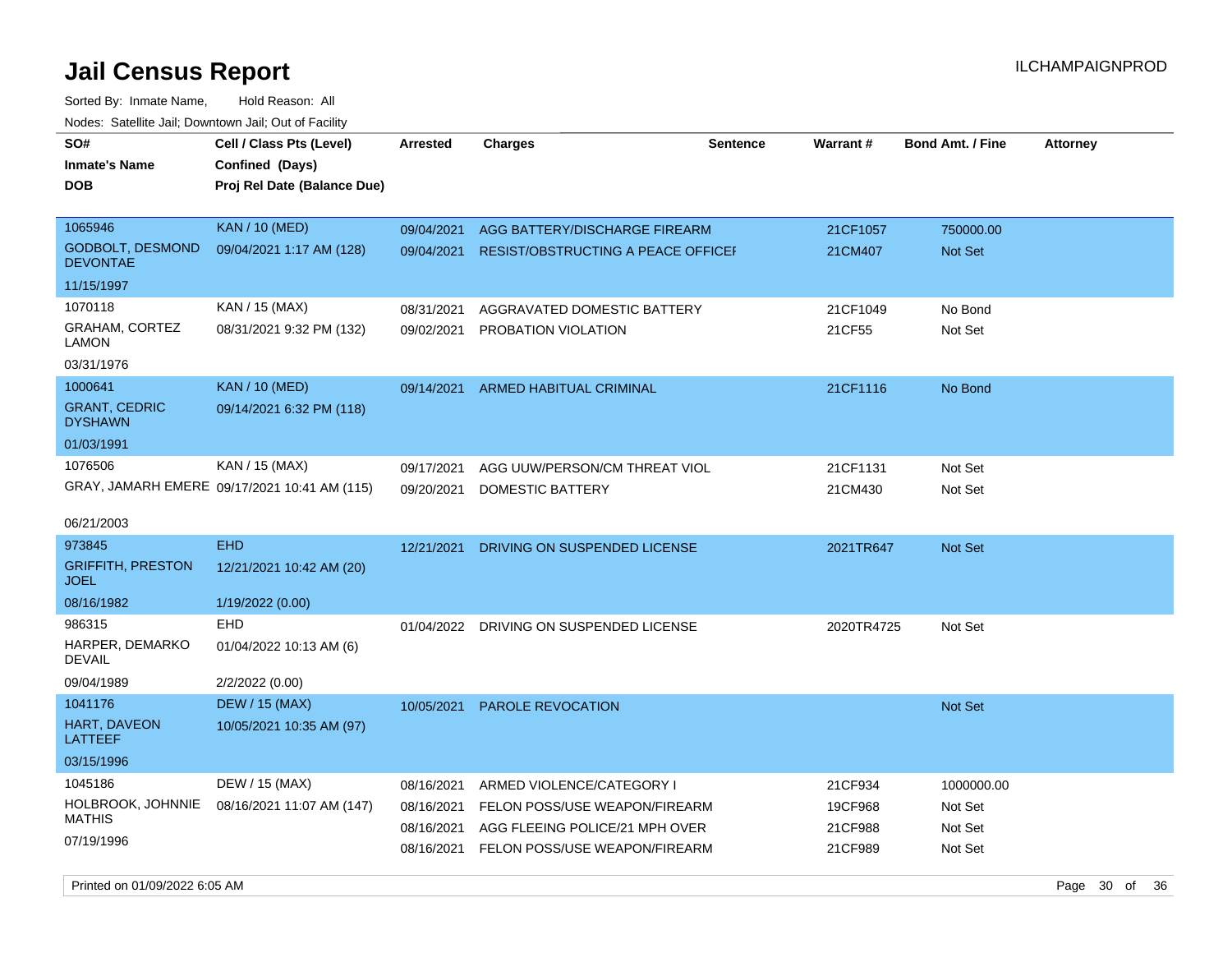Sorted By: Inmate Name, Hold Reason: All Nodes: Satellite Jail; Downtown Jail; Out of Facility

| SO#                                     | Cell / Class Pts (Level)    | <b>Arrested</b> | <b>Charges</b>                 | <b>Sentence</b> | <b>Warrant#</b>         | <b>Bond Amt. / Fine</b> | <b>Attorney</b> |
|-----------------------------------------|-----------------------------|-----------------|--------------------------------|-----------------|-------------------------|-------------------------|-----------------|
| <b>Inmate's Name</b>                    | Confined (Days)             |                 |                                |                 |                         |                         |                 |
| <b>DOB</b>                              | Proj Rel Date (Balance Due) |                 |                                |                 |                         |                         |                 |
|                                         |                             |                 |                                |                 |                         |                         |                 |
| 001078146                               | <b>DEW / 15 (MAX)</b>       | 07/09/2021      | AGG BATTERY/DISCHARGE FIREARM  |                 | 21CF795                 | 1000000.00              |                 |
| HUNT, TEIGAN<br><b>JAZAIREO</b>         | 07/09/2021 12:41 PM (185)   | 07/09/2021      | ARMED ROBBERY/ARMED W/FIREARM  |                 | 21CF806                 | Not Set                 |                 |
| 05/14/2003                              |                             |                 |                                |                 |                         |                         |                 |
| 989743                                  | DEW / 15 (ADS)              | 04/13/2021      | AGG DISCHARGE FIREARM/VEH/SCH  |                 | 21CF400                 | Not Set                 |                 |
| JACKSON, STEVE<br>ALLEN                 | 04/13/2021 2:45 AM (272)    | 04/13/2021      | AGGRAVATED DOMESTIC BATTERY    |                 | 21CF399                 | Not Set                 |                 |
| 06/04/1991                              |                             |                 |                                |                 |                         |                         |                 |
| 50495                                   | <b>EHD</b>                  | 08/10/2021      | DRIVING RVK/SUSP DUI/SSS 10-14 |                 | 2020CF997               | <b>Not Set</b>          |                 |
| <b>JENKINS, ARNOLD</b><br><b>FARRIS</b> | 08/10/2021 9:08 AM (153)    | 08/10/2021      | DRIVING RVK/SUSP DUI/SSS 10-14 |                 | 2019CF1363              | <b>Not Set</b>          |                 |
| 04/19/1962                              | 2/4/2022 (0.00)             |                 |                                |                 |                         |                         |                 |
| 1076450                                 | DEW / 15 (MAX)              | 06/25/2020      | AGG DISCHARGE OF A FIREARM     |                 | 6y/0m/0d (DOI 2020CF703 | Not Set                 |                 |
| JONES, CARLOS<br><b>ANTONIO</b>         | 06/25/2020 2:13 PM (564)    | 11/02/2020      | HOME INVASION/FIREARM          | 11y (DOC)       | 20CF1204                | No Bond                 |                 |
| 11/18/2001                              |                             |                 |                                |                 |                         |                         |                 |
| 998873                                  | <b>EHD</b>                  | 10/12/2021      | DRIVING RVK/SUSP DUI/SSS 3RD   |                 | 2021CF235               | <b>Not Set</b>          |                 |
| KINCAID, AMANDA<br><b>MICHELLE</b>      | 10/12/2021 11:31 AM (90)    |                 |                                |                 |                         |                         |                 |
| 01/07/1990                              | 1/9/2022 (0.00)             |                 |                                |                 |                         |                         |                 |
| 001078401                               | DEW / 10 (ADS)              | 09/19/2021      | UNLAWFUL VEHICULAR INVASION    |                 | 21CF1134                | Not Set                 |                 |
| <b>KNIGHT, ERIC</b>                     | 09/19/2021 7:32 PM (113)    | 09/19/2021      | HRSMT/THREATEN PERSON/KILL     |                 | 2021CF561               | 50000.00                |                 |
| 07/11/1991                              |                             | 09/21/2021      | <b>BURGLARY</b>                |                 | 21CF1139                | Not Set                 |                 |
| 1064445                                 | <b>DEW / 15 (MAX)</b>       | 04/23/2021      | FELON POSS/USE FIREARM/PAROLE  |                 | 21CF899                 | Not Set                 |                 |
| <b>LARUE, TERENCE</b>                   | 04/23/2021 11:18 AM (262)   | 04/23/2021      | AGG DISCHARGE FIREARM/OCC VEH  |                 | 2021CF295               | 500000.00               |                 |
| <b>TRAMEL</b>                           |                             | 04/23/2021      | POSSESS 15<100 GRAMS COCAINE   |                 | 19CF1052                | 10000.00                |                 |
| 12/23/1998                              |                             |                 |                                |                 |                         |                         |                 |
| 001078237                               | KAN / 15 (ADS)              | 08/03/2021      | AGG DISCHARGE FIREARM/OCC VEH  |                 | 21CF928                 | No Bond                 |                 |
| LAWS, TERON<br><b>RAMONTE</b>           | 08/03/2021 6:29 PM (160)    |                 |                                |                 |                         |                         |                 |
|                                         |                             |                 |                                |                 |                         |                         |                 |

04/03/2001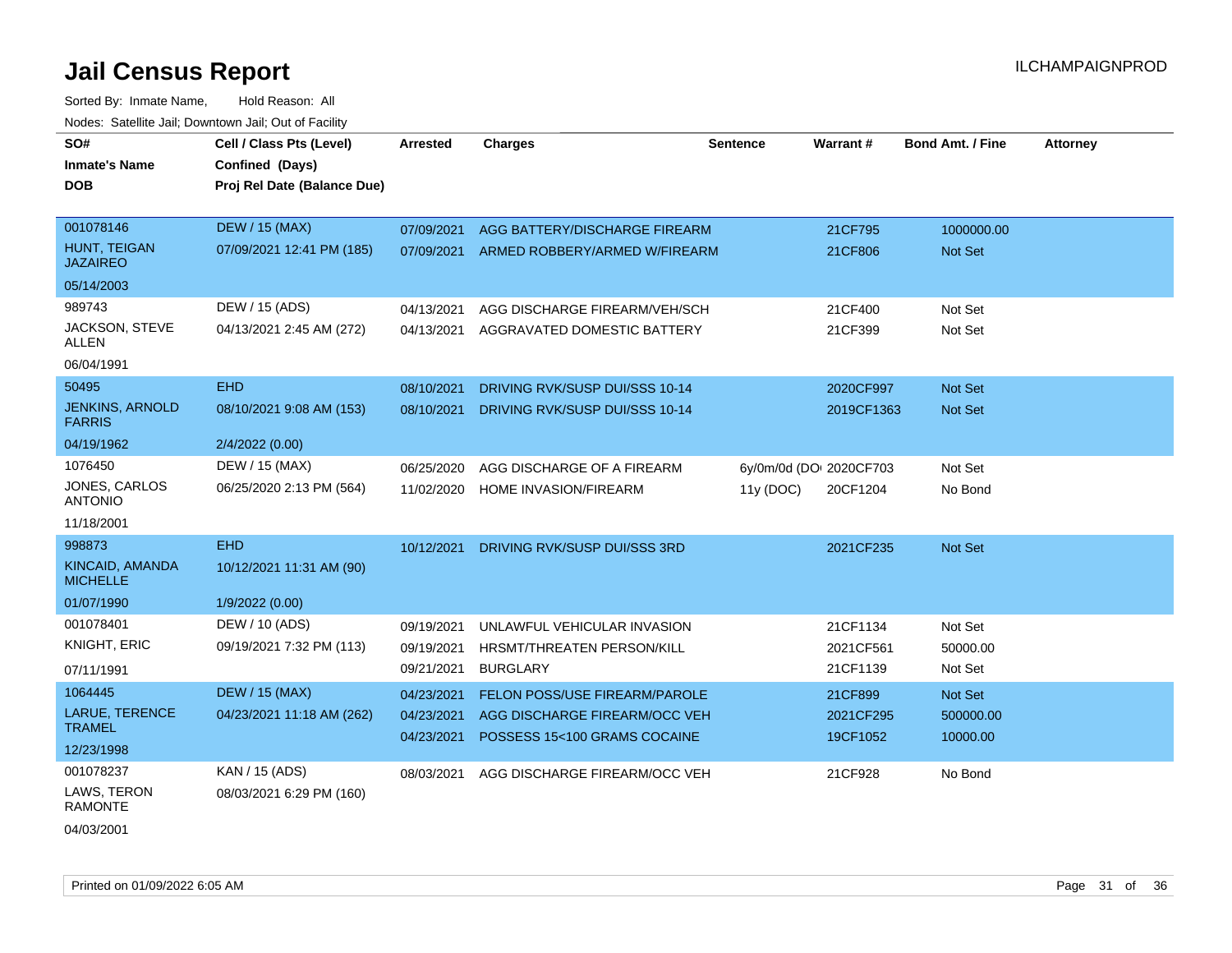| SO#                                      | Cell / Class Pts (Level)                     | <b>Arrested</b> | <b>Charges</b>                 | <b>Sentence</b> | Warrant#    | <b>Bond Amt. / Fine</b> | <b>Attorney</b> |
|------------------------------------------|----------------------------------------------|-----------------|--------------------------------|-----------------|-------------|-------------------------|-----------------|
| <b>Inmate's Name</b>                     | Confined (Days)                              |                 |                                |                 |             |                         |                 |
| <b>DOB</b>                               | Proj Rel Date (Balance Due)                  |                 |                                |                 |             |                         |                 |
|                                          |                                              |                 |                                |                 |             |                         |                 |
| 001078470                                | <b>DEW / 15 (MAX)</b>                        | 10/10/2021      | MURDER/INTENT TO KILL/INJURE   |                 | 21CF1221    | Not Set                 |                 |
| LEE, AMAHRION<br><b>JA'MERE</b>          | 10/10/2021 1:23 PM (92)                      |                 |                                |                 |             |                         |                 |
| 11/05/2002                               |                                              |                 |                                |                 |             |                         |                 |
| 56792                                    | DEW / 10 (MED)                               | 02/02/2021      | ARMED HABITUAL CRIMINAL        |                 | 2021CF141   | 500000.00               |                 |
| LILLARD, LAWRENCE<br><b>TYRONE</b>       | 02/02/2021 2:11 PM (342)                     | 02/22/2021      | DRIVING ON REVOKED LICENSE     |                 | 21TR426     | 5000.00                 |                 |
| 10/20/1982                               |                                              |                 |                                |                 |             |                         |                 |
| 001078575                                | <b>KAN / 10 (MED)</b>                        | 11/09/2021      | <b>GUNRUNNING</b>              |                 | 21CF1330    | 750000.00               |                 |
| <b>MCLAURIN, KEYON A</b>                 | 11/09/2021 12:41 PM (62)                     |                 |                                |                 |             |                         |                 |
|                                          |                                              |                 |                                |                 |             |                         |                 |
| 11/19/2002                               |                                              |                 |                                |                 |             |                         |                 |
| 1011046                                  | KAN / 15 (ADS)                               | 04/10/2021      | ATTEMPT (FIRST DEGREE MURDER)  |                 | 21CF392     | Not Set                 |                 |
| MILES, DARRION<br><b>ANTONIO KEVONTA</b> | 04/11/2021 12:46 AM (274)                    |                 |                                |                 |             |                         |                 |
| 03/18/1990                               |                                              |                 |                                |                 |             |                         |                 |
| 001077278                                | <b>DEW / 15 (MAX)</b>                        | 10/06/2020      | MURDER/INTENT TO KILL/INJURE   |                 | 2020CF146   | 2000000.00              |                 |
| MILLER, D'ANDRE                          | 10/06/2020 12:49 PM (461)                    | 10/06/2020      | AGG FLEEING POLICE/21 MPH OVER |                 | 2019CF1171  | 50000.00                |                 |
| 09/08/1986                               |                                              |                 |                                |                 |             |                         |                 |
| 1026477                                  | KAN / 15 (ADS)                               | 09/21/2021      | AGG DISCHARGE FIREARM/OCC VEH  |                 | 21CF1138    | Not Set                 |                 |
| NEWBILL, DEVONTRE                        | 09/21/2021 2:27 AM (111)                     | 09/22/2021      | PROBATION VIOLATION            |                 | 20CF577     | Not Set                 |                 |
| <b>LAMONT</b>                            |                                              |                 |                                |                 |             |                         |                 |
| 11/22/1993                               |                                              |                 |                                |                 |             |                         |                 |
| 1072907                                  | <b>KAN</b>                                   | 07/14/2021      | CRIMINAL DAMAGE <\$500/SCHOOL  |                 | 2021CF840   | 5000.00                 |                 |
|                                          | NIKOLAEV, YEVGENIY 07/14/2021 10:10 PM (180) | 07/14/2021      | ATTEMPT (FIRST DEGREE MURDER)  |                 | 2021-CF-832 | 2000000.00              |                 |
|                                          |                                              |                 |                                |                 |             |                         |                 |
| 10/06/1983                               |                                              |                 |                                |                 |             |                         |                 |
| 001078558                                | DEW / 10 (MED)                               | 11/03/2021      | UNLAWFUL USE OF A WEAPON       |                 | 21CF1352    | Not Set                 |                 |
| PARRISH, DOMINIC<br>WALTER               | 11/03/2021 1:25 PM (68)                      |                 |                                |                 |             |                         |                 |
| 08/23/2001                               |                                              |                 |                                |                 |             |                         |                 |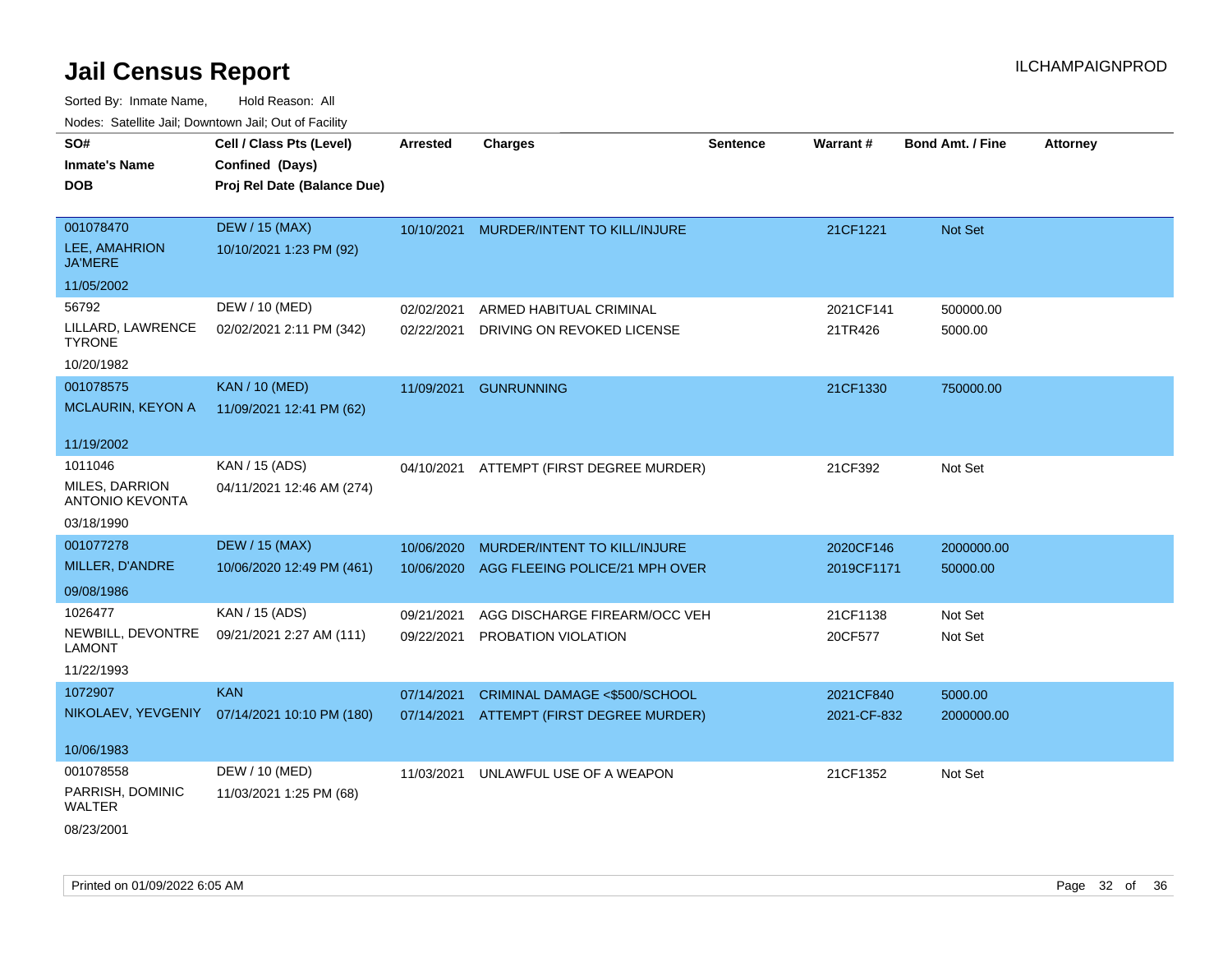| SO#                                    | Cell / Class Pts (Level)                      | <b>Arrested</b> | <b>Charges</b>                 | <b>Sentence</b> | Warrant#    | <b>Bond Amt. / Fine</b> | <b>Attorney</b> |
|----------------------------------------|-----------------------------------------------|-----------------|--------------------------------|-----------------|-------------|-------------------------|-----------------|
| <b>Inmate's Name</b>                   | Confined (Days)                               |                 |                                |                 |             |                         |                 |
| <b>DOB</b>                             | Proj Rel Date (Balance Due)                   |                 |                                |                 |             |                         |                 |
|                                        |                                               |                 |                                |                 |             |                         |                 |
| 001078063                              | <b>DEW / 15 (MAX)</b>                         | 06/15/2021      | AGG CRIM SEX ASSAULT/WEAPON    |                 | 2021CF678   | 1000000.00              |                 |
|                                        | PERRY, ROBERT Junior 06/15/2021 4:37 PM (209) | 06/15/2021      | <b>ROBBERY</b>                 |                 | 2021CF159   | 25000.00                |                 |
| 12/21/1990                             |                                               |                 |                                |                 |             |                         |                 |
| 001077614                              | KAN / 15 (MAX)                                | 01/17/2021      | ATTEMPT (FIRST DEGREE MURDER)  |                 | 21CF66      | Not Set                 |                 |
| <b>DEVON</b>                           | ROBINSON, DONTRELL 01/17/2021 3:08 PM (358)   |                 |                                |                 |             |                         |                 |
| 09/22/2002                             |                                               |                 |                                |                 |             |                         |                 |
| 1061216                                | <b>KAN / 10 (MED)</b>                         | 06/22/2021      | <b>HOME INVASION/FIREARM</b>   |                 | 21CF727     | Not Set                 |                 |
| <b>RUNGE, ANDRE</b><br><b>MARSEAN</b>  | 06/22/2021 4:42 PM (202)                      |                 |                                |                 |             |                         |                 |
| 12/05/1997                             |                                               |                 |                                |                 |             |                         |                 |
| 650295                                 | PIA / 50 (MAX)                                | 04/22/2020      | <b>CRIMINAL SEXUAL ASSAULT</b> |                 | 2020-CF407  | 750000.00               |                 |
| SANDAGE, JERALD                        | 04/22/2020 6:30 AM (628)                      | 04/22/2020      | CRIMINAL SEXUAL ASSAULT        |                 | 2020-CF408  | 750000.00               |                 |
| <b>EUGENE</b>                          |                                               | 04/22/2020      | <b>CRIMINAL SEXUAL ABUSE</b>   |                 | 2020-CF409  | 750000.00               |                 |
| 06/07/1971                             |                                               | 04/22/2020      | CRIMINAL SEXUAL ASSAULT        |                 | 2020-CF410  | 750000.00               |                 |
|                                        |                                               | 04/22/2020      | <b>OFFICIAL MISCONDUCT</b>     |                 | 2019-CF1811 | 25000.00                |                 |
| 50614                                  | <b>EHD</b>                                    | 12/15/2021      | DRIVING RVK/SUSP DUI/SSS 3RD   |                 | 2021CF677   | Not Set                 |                 |
| <b>SANFORD, AMBER</b><br><b>NICOLE</b> | 12/15/2021 10:18 AM (26)                      |                 |                                |                 |             |                         |                 |
| 12/07/1979                             | 1/12/2022 (0.00)                              |                 |                                |                 |             |                         |                 |
| 1062194                                | DEW / 15 (MAX)                                | 02/27/2020      | MURDER/OTHER FORCIBLE FELONY   |                 | 20CF-247    | 1000000.00              |                 |
| SIMMONS, MICHAEL<br><b>JAMAL</b>       | 02/27/2020 1:11 PM (683)                      | 09/23/2020      | AGG BATTERY/DISCHARGE FIREARM  |                 | 20CF1061    | Not Set                 |                 |
| 11/03/1997                             |                                               |                 |                                |                 |             |                         |                 |
| 001078115                              | KAN / 15 (MAX)                                | 07/01/2021      | ARMED VIOLENCE/CATEGORY I      |                 | 21CF772     | Not Set                 |                 |
| <b>SMITH, JAMES</b><br>NASHAUN, Junior | 07/01/2021 2:44 PM (193)                      | 07/30/2021      | DRIVING ON SUSPENDED LICENSE   |                 | 21TR5804    | 1500.00                 |                 |
| 09/18/2000                             |                                               |                 |                                |                 |             |                         |                 |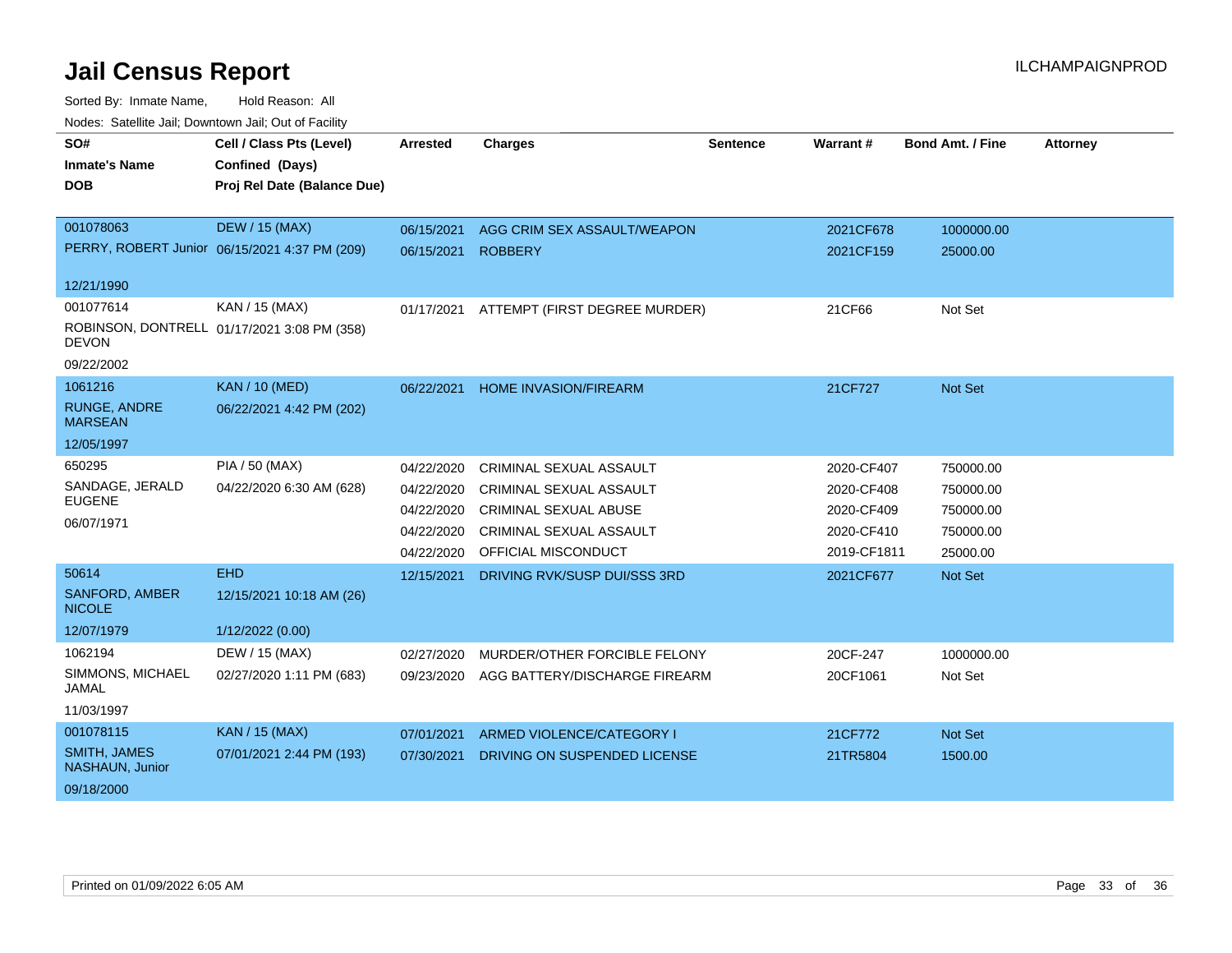| SO#                                    | Cell / Class Pts (Level)                      | Arrested   | <b>Charges</b>                 | Sentence               | Warrant#   | <b>Bond Amt. / Fine</b> | <b>Attorney</b> |
|----------------------------------------|-----------------------------------------------|------------|--------------------------------|------------------------|------------|-------------------------|-----------------|
| <b>Inmate's Name</b>                   | Confined (Days)                               |            |                                |                        |            |                         |                 |
| <b>DOB</b>                             | Proj Rel Date (Balance Due)                   |            |                                |                        |            |                         |                 |
|                                        |                                               |            |                                |                        |            |                         |                 |
| 001077868                              | <b>DEW / 15 (MAX)</b>                         | 04/21/2021 | ARMED ROBBERY/ARMED W/FIREARM  |                        | 21CF445    | Not Set                 |                 |
| SPEARMENT,<br><b>KENTRELL</b>          | 04/21/2021 9:48 PM (264)                      | 08/19/2021 | FLEEING/ATTEMPT ELUDE OFFICER  |                        | 2021TR1053 | 1000.00                 |                 |
| 01/21/2002                             |                                               |            |                                |                        |            |                         |                 |
| 001077854                              | <b>EHD</b>                                    | 09/15/2021 | DRIVING RVK/SUSP DUI/SSS 4-9   |                        | 2021CF306  | Not Set                 |                 |
| STUKINS, DANNY RAY                     | 09/15/2021 10:17 AM (117)                     |            |                                |                        |            |                         |                 |
| 07/05/1985                             | 3/13/2022 (0.00)                              |            |                                |                        |            |                         |                 |
| 1046632                                | <b>KAN / 15 (MAX)</b>                         | 09/14/2021 | ARMED VIOLENCE/CATEGORY II     |                        | 21CF912    | 750000.00               |                 |
|                                        | TATE, JAVON MARQUIS 09/14/2021 12:10 PM (118) |            |                                |                        |            |                         |                 |
| 08/10/1996                             |                                               |            |                                |                        |            |                         |                 |
| 1033031                                | KAN / 15 (MAX)                                | 08/19/2020 | *AGG BATTERY W/FIREARM/PERSON  |                        | 2020-CF923 | 500000.00               |                 |
| TOMS, ANDREW<br><b>CHUCKY</b>          | 08/19/2020 5:59 PM (509)                      |            |                                |                        |            |                         |                 |
| 09/28/1978                             |                                               |            |                                |                        |            |                         |                 |
| 27007                                  | <b>KAN / 15 (MAX)</b>                         | 09/19/2021 | DOMESTIC BATTERY/OTHER PRIOR   | 2y/0m/0d (DOI 21CF1133 |            | No Bond                 |                 |
| <b>TUELL, ROBERT</b><br><b>STEPHEN</b> | 09/19/2021 9:51 AM (113)                      |            |                                |                        |            |                         |                 |
| 09/25/1967                             |                                               |            |                                |                        |            |                         |                 |
| 001078263                              | KAN / 10 (ADS)                                | 08/11/2021 | AGG FLEEING POLICE/21 MPH OVER | 15m (DOC)              |            | 200000.00               |                 |
| TURK, BRANDON<br>LARSHAWN              | 08/11/2021 6:23 PM (152)                      |            |                                |                        |            |                         |                 |
| 10/18/1995                             |                                               |            |                                |                        |            |                         |                 |
| 001078386                              | <b>KAN / 10 (MED)</b>                         | 09/14/2021 | POSSESSION OF STOLEN FIREARM   |                        | 2021CF1099 | 250000.00               |                 |
| <b>TURNER, AMARIO</b>                  | 09/14/2021 11:42 PM (118)                     |            |                                |                        |            |                         |                 |
| 09/23/2002                             |                                               |            |                                |                        |            |                         |                 |
| 1040925                                | KAN / 10 (MED)                                | 10/05/2021 | AGG BATTERY/DISCHARGE FIREARM  |                        | 2021CF1105 | 1000000.00              |                 |
| WEATHERALL,<br>JOHNNY EARL JAMES       | 10/05/2021 4:17 PM (97)                       |            |                                |                        |            |                         |                 |
| 04/29/1994                             |                                               |            |                                |                        |            |                         |                 |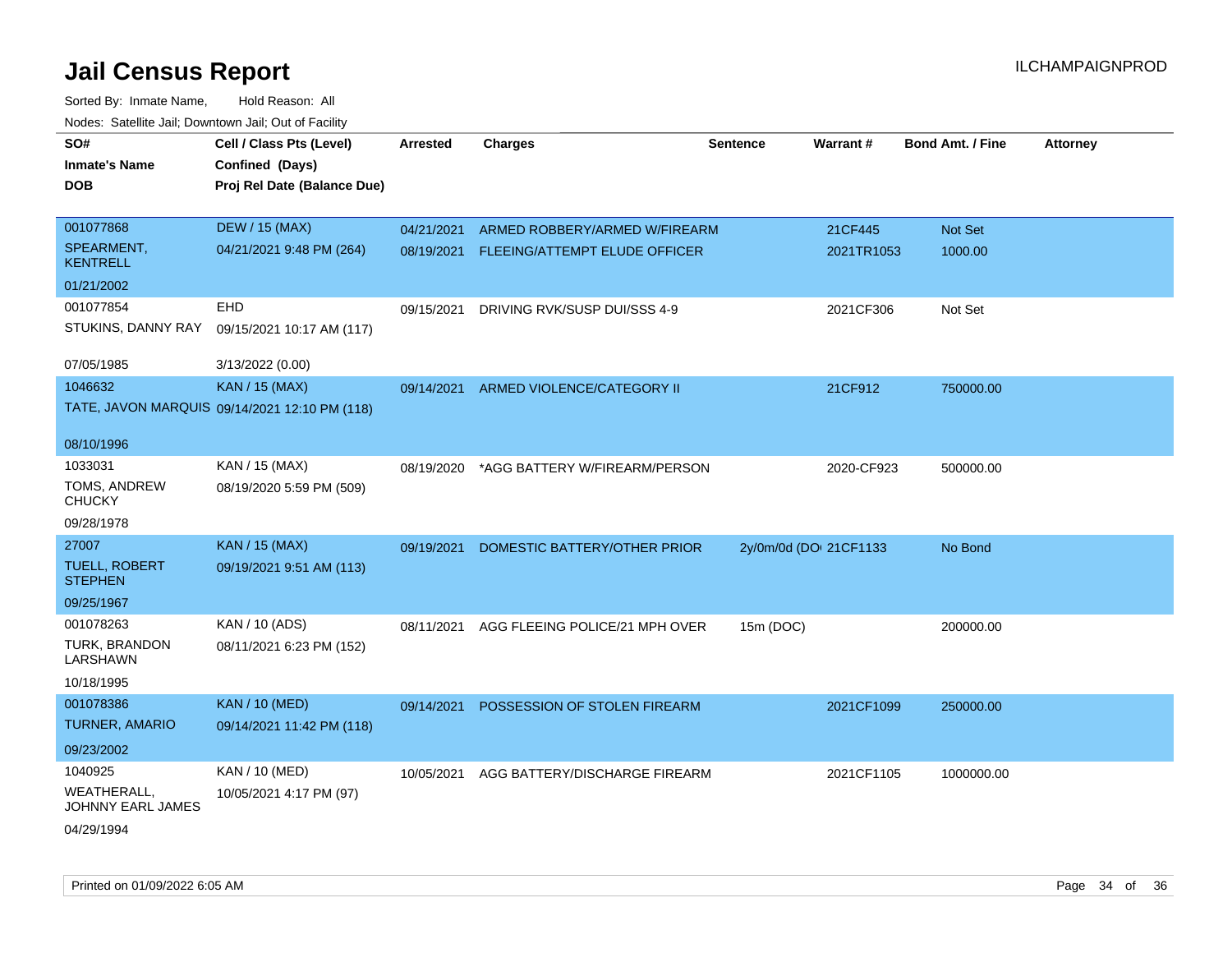| SO#<br><b>Inmate's Name</b><br><b>DOB</b>                         | Cell / Class Pts (Level)<br>Confined (Days)<br>Proj Rel Date (Balance Due) | <b>Arrested</b>                                                    | <b>Charges</b>                                                                                                                                              | <b>Sentence</b> | Warrant#                                                                      | <b>Bond Amt. / Fine</b>                               | <b>Attorney</b> |
|-------------------------------------------------------------------|----------------------------------------------------------------------------|--------------------------------------------------------------------|-------------------------------------------------------------------------------------------------------------------------------------------------------------|-----------------|-------------------------------------------------------------------------------|-------------------------------------------------------|-----------------|
| 1062558<br><b>WELLS, JIAMANTE</b><br><b>AMORE</b>                 | <b>DEW / 10 (MED)</b><br>10/02/2021 8:29 PM (100)                          | 10/02/2021                                                         | FELON POSS/USE WEAPON/FIREARM                                                                                                                               |                 | 21CF1185                                                                      | Not Set                                               |                 |
| 09/02/1995                                                        |                                                                            |                                                                    |                                                                                                                                                             |                 |                                                                               |                                                       |                 |
| 1002033<br><b>WEST, ANTONIO</b><br><b>DEONTA</b><br>04/15/1992    | KAN / 15 (MAX)<br>09/08/2021 11:01 PM (124)                                | 09/08/2021<br>09/08/2021<br>09/08/2021<br>09/08/2021<br>09/08/2021 | DRIVING ON SUSPENDED LICENSE<br>ARMED ROBBERY/ARMED W/FIREARM<br>AGG UNLAWFUL USE OF WEAPON/VEH<br>OBSTRCT JUSTICE/LEAVE STATE<br>ARMED VIOLENCE/CATEGORY I |                 | 2019-TR-11944<br>2020-CF-1406<br>2021-CF-AWOW<br>2021-CF-AWOW<br>2021-CF-AWOW | 5000.00<br>500000.00<br>Not Set<br>Not Set<br>Not Set |                 |
| 1022068                                                           | <b>DEW / 15 (ADS)</b>                                                      | 10/10/2021                                                         | <b>FELON POSS/USE WEAPON/FIREARM</b>                                                                                                                        |                 | 21CF1212                                                                      | Not Set                                               |                 |
| <b>WILKINS, MICHAEL</b><br><b>CARL</b>                            | 10/10/2021 5:07 AM (92)                                                    |                                                                    |                                                                                                                                                             |                 |                                                                               |                                                       |                 |
| 07/10/1992                                                        |                                                                            |                                                                    |                                                                                                                                                             |                 |                                                                               |                                                       |                 |
| 001077508<br><b>WILLIAMS, CALVIN</b><br><b>TIMOTHY</b>            | DEW / 15 (ADS)<br>12/10/2020 8:55 PM (396)                                 | 12/10/2020                                                         | MURDER/STRONG PROB KILL/INJURE                                                                                                                              | 55y (DOC)       | 2020CF1293                                                                    | No Bond                                               |                 |
| 10/23/2002                                                        |                                                                            |                                                                    |                                                                                                                                                             |                 |                                                                               |                                                       |                 |
| 539662<br><b>WILLIAMS, JAVONTAE</b><br><b>DEMAR</b><br>07/28/1991 | <b>KAN / 10 (MED)</b><br>08/14/2021 1:28 AM (149)                          | 08/14/2021<br>08/14/2021<br>08/14/2021<br>08/14/2021               | <b>AGGRAVATED BATTERY</b><br><b>AGGRAVATED DOMESTIC BATTERY</b><br>DOM BTRY/CONTACT/1-2 PRECONV<br><b>CITY OV ARREST</b>                                    |                 | 21CF979<br>2020CF1098<br>2021CF770<br>2017OV893                               | No Bond<br>25000.00<br>250000.00<br>1000.00           |                 |
| 1037579<br>WILLIAMS, STEVEN<br>PATRICK, Second<br>11/25/1994      | KAN / 10 (MED)<br>08/17/2021 8:16 PM (146)                                 | 08/17/2021                                                         | FELON POSS/USE WEAPON/FIREARM                                                                                                                               |                 | 2019CF73                                                                      | No Bond                                               |                 |
| 001078632                                                         | <b>EHD</b>                                                                 | 12/01/2021                                                         | DRIVING ON SUSPENDED LICENSE                                                                                                                                |                 | 2021TR1420                                                                    | Not Set                                               |                 |
| <b>WILSON, CIERRA</b><br><b>LYNAI</b>                             | 12/01/2021 10:27 AM (40)                                                   |                                                                    |                                                                                                                                                             |                 |                                                                               |                                                       |                 |
| 03/24/1992                                                        | 1/14/2022 (0.00)                                                           |                                                                    |                                                                                                                                                             |                 |                                                                               |                                                       |                 |